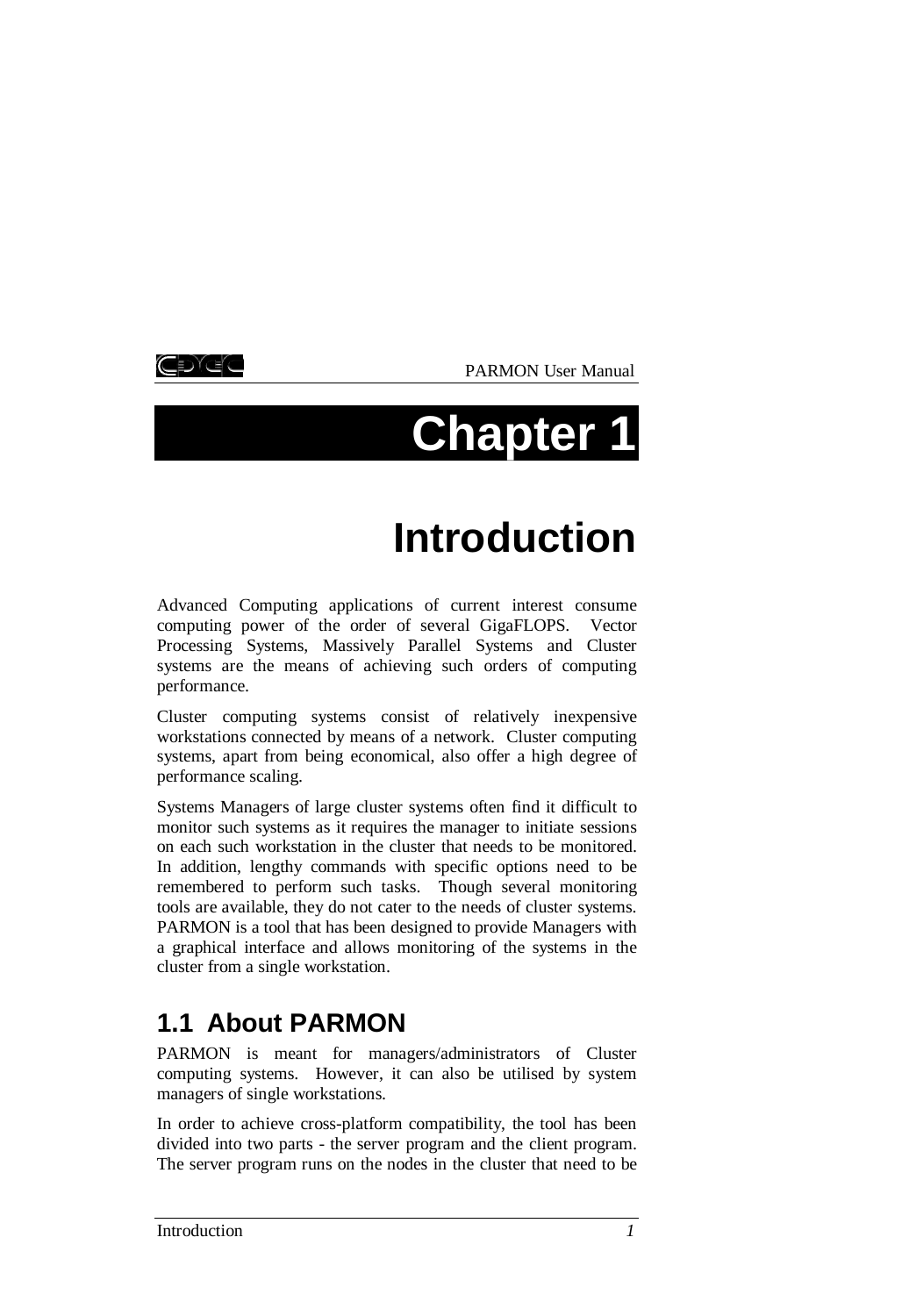



monitored. The client program is based on the java and thus ensures compatibility across hardware and software platforms.

The tool allows a manager to monitor the nodes in a cluster from a single client doing away with the requirement of opening sessions on each of the nodes.

# **1.2 Features of the Tool**

- Cross platform compatible client
- User-friendly GUI
- Multi-user support
- Comprehensive monitoring support

# **1.3 Manual Organization**

The manual has been divided into several chapters:

- Introduction
	- <sup>−</sup> This chapter briefly introduces the cluster computing model and the need for cluster monitoring systems.
- Resource & Setup Requirements
	- <sup>−</sup> This chapter details the software and hardware requirements and the procedure to setup the application.
- Working with PARMON
	- <sup>−</sup> This chapter details the components of the user interface along with essential details about configuration and use of PARMON.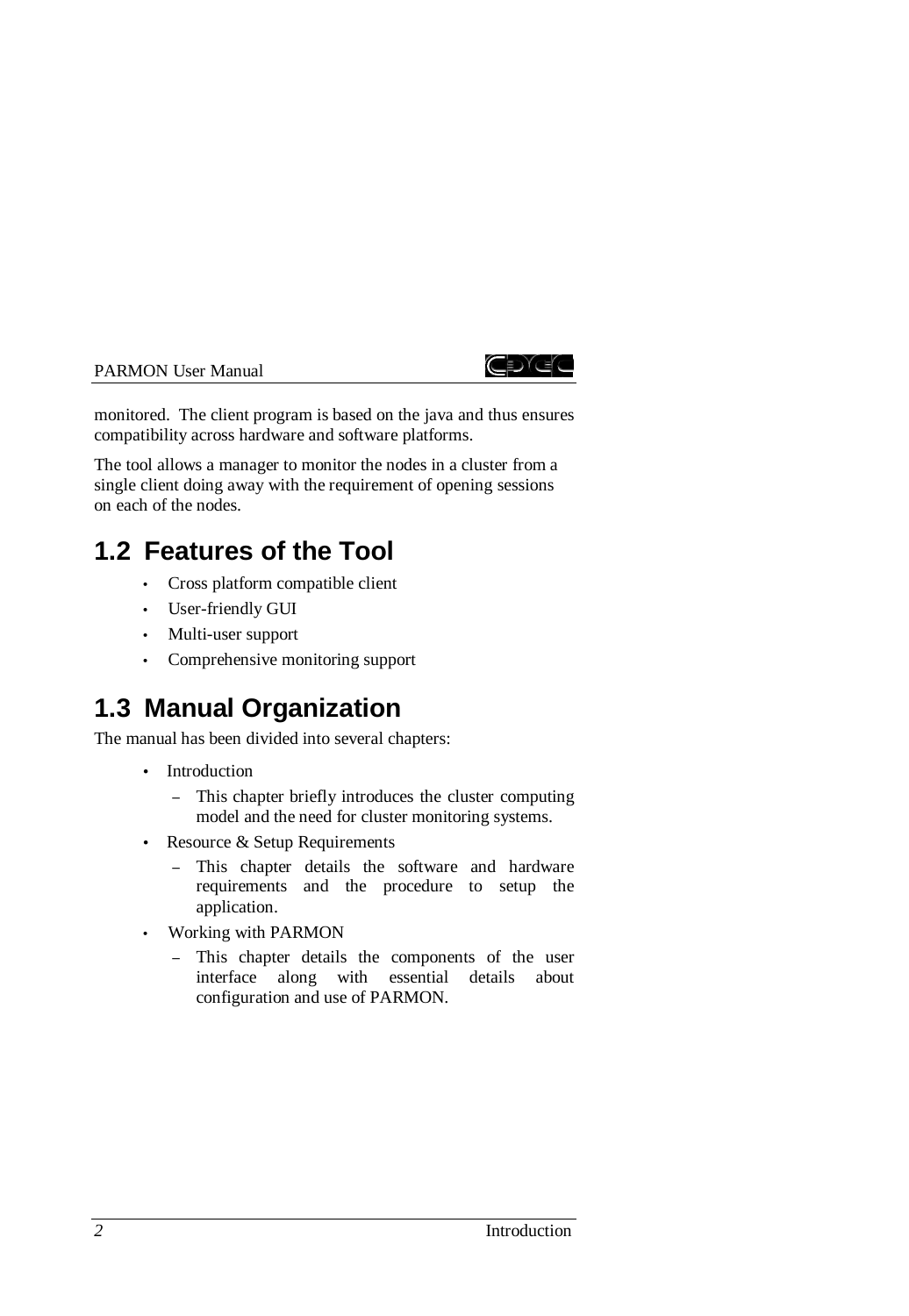korek

PARMON User Manual

# **Chapter 2**

# **Resource & Setup Requirements**

The PARMON tool is based on the Client-Server model in keeping with the concept of the Open architecture. The server program is an ELF 32-bit MSB SPARC executable binary and the client program is a java-based client.

# **2.1 Resource Requirements**

# **2.1.1 Server Program**

The Server Program requires the following minimum requirements:

- A SuperSPARC / UltraSPARC workstation
- About 250 KB of free disk space for the server program
- At least 32 MB of system RAM (64 MB recommended)

# **2.1.2 Client Program**

A system can function as a client if it fulfils the following minimum requirements:

- Capable of running Java run-time ver 1.1.4 or higher
- The client (system) is connected to the network and TCP/IP stack supporting sockets is configured on it
- About 500 KB of free disk space for the client program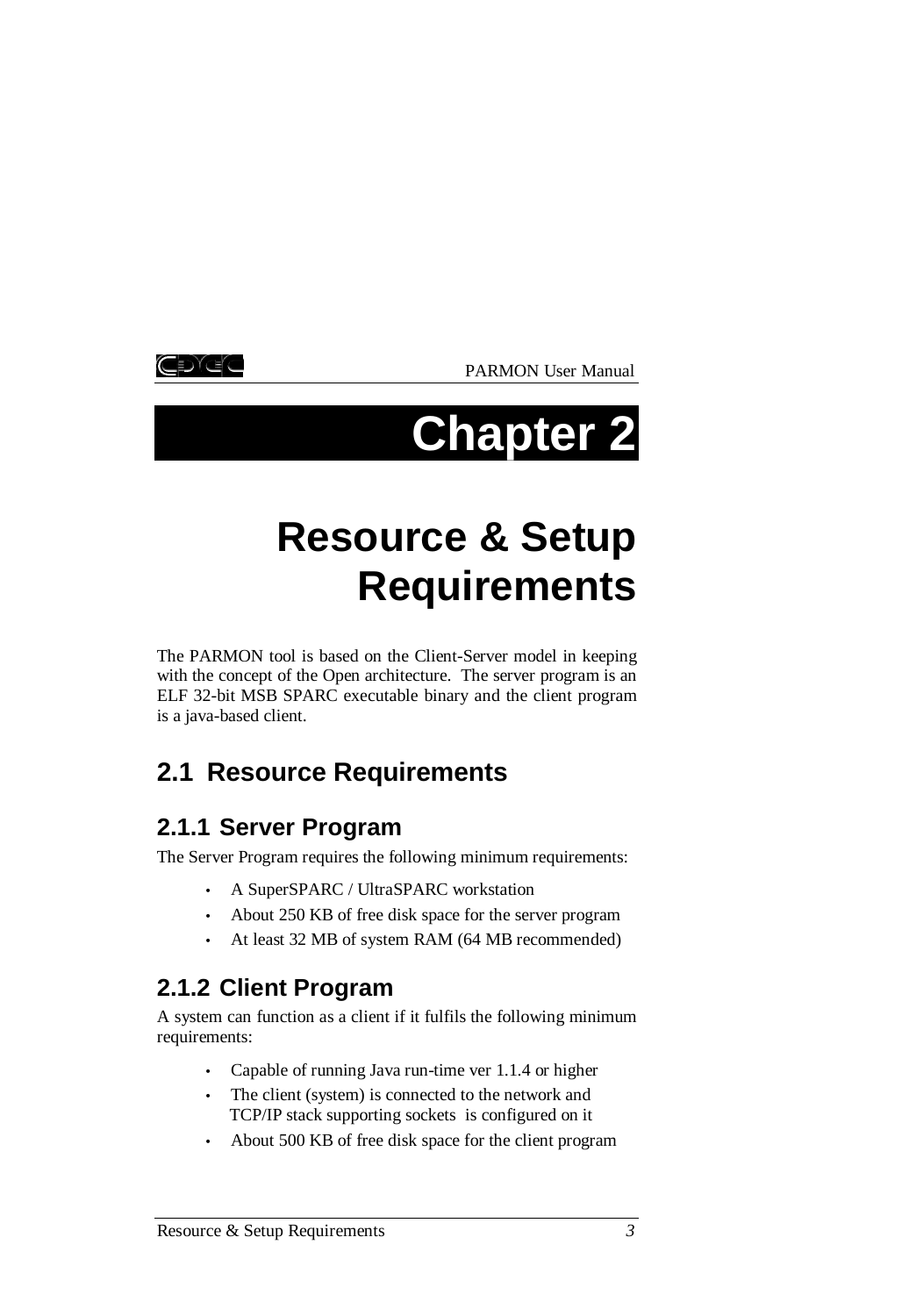

# **2.2 Setting up the tool**

# **2.2.1 Server Program**

The Server Program can be setup by copying the binary named 'parmond' available in the distribution. This program can be invoked so as to bind to a specified port.

The syntax for executing the server is

```
parmond [ port-id ] [ & ]
```
Where

port-id - is an integer number that specifies a valid unused port. In case the port number is not specified, port 4000 is assumed by default.

The optional '&' character forces the server to be run in the background.

```
Eg: parmond 45
```
In case the port is in use by another application, the server program exits immediately. In such a case, the server program has to be rerun so as to bind to an unused port.

It is not necessary to run several instances of the server program on a particular workstation in a cluster. Multiple clients can access a running server program. However, it is necessary to bind the server to the same port on all the nodes in a cluster if they have to be monitored from a single instance of the client program.

If the server has to be bound to a privileged port (0-1023), then the server program has to be invoked by a privileged user. It is recommended a privileged user invoke the server, thereby granting the server access to kernel tables. The absence of such privileges would render many of the features of the tool unusable.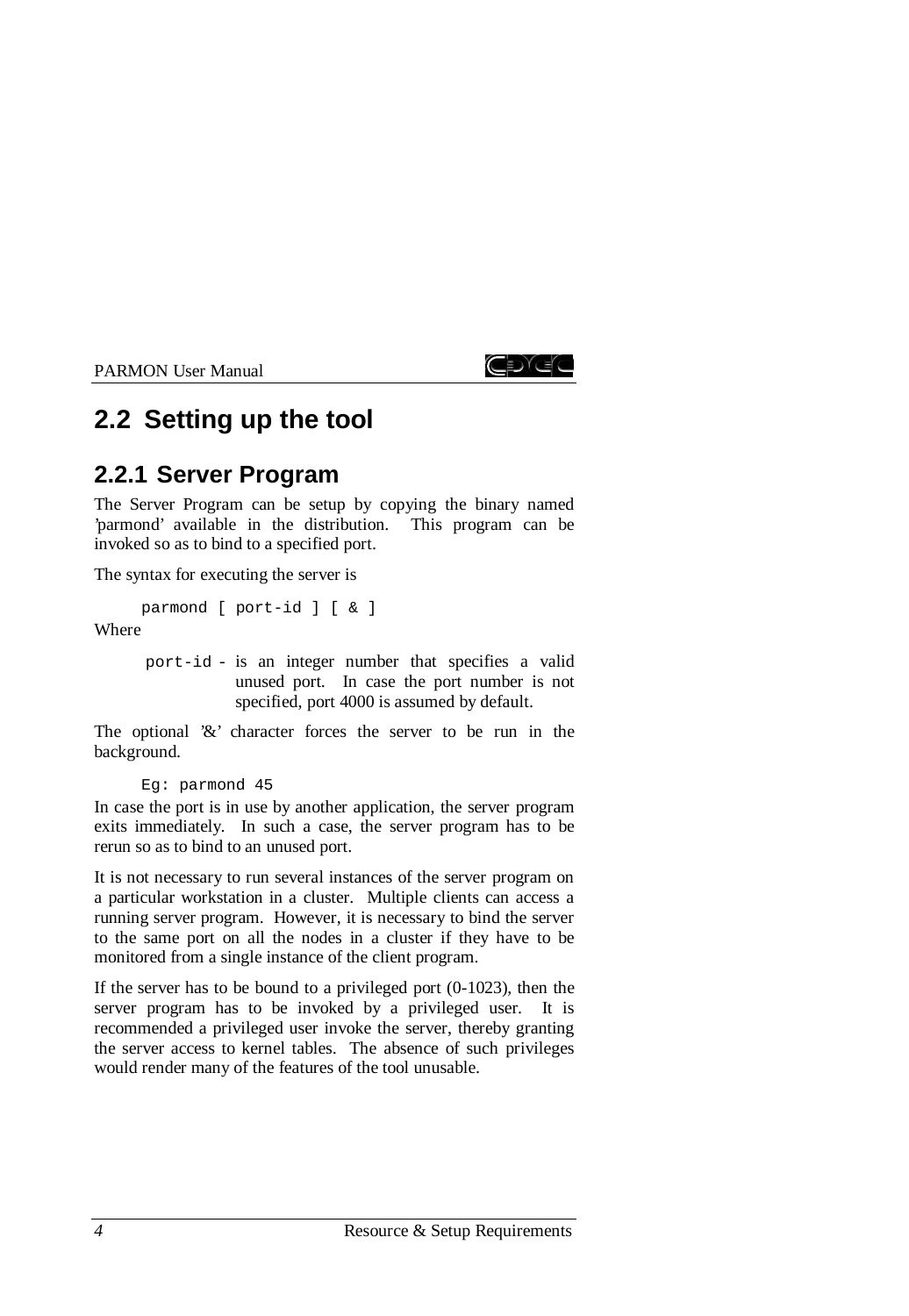ŒDE

PARMON User Manual

# **2.2.2 Setting up the client**

Setting up the client consists of the following steps:

- 1. The client distribution consists of a java archive named 'parmon.jar' and several GIF images. To setup the client, copy the java archive to a directory of choice. The GIF images should then be copied to a directory named 'images' (case sensitive) under the directory where the java archive is stored. For example, if the java archive is stored in a directory named 'parmon', then 'images' should be a subdirectory under 'parmon'. Also create a directory named 'setup\_files' under the directory where the java archive is stored. The setup files directory is used to hold configuration information critical for the functioning of PARMON.
- 2. Set/update the following environment variables:
	- a. CLASSPATH

Set the value of this variable to point to the directory of the default java class library (classes.lib) and the java archive 'parmon.jar'. The format of definition of the value is as follows:

<pathname>[<separator> <pathname>]

where

- pathname is a path specification to the directory that java searches to locate the default libraries, user-compiled classes and archives.
- Separator is a character that separates multiple path specifications. Under the UNIX environment, the separator is a colon(:) and under the DOS/Windows95 environment, the separator is a semi- $\text{colon}$  $\left($ ; $\right)$ .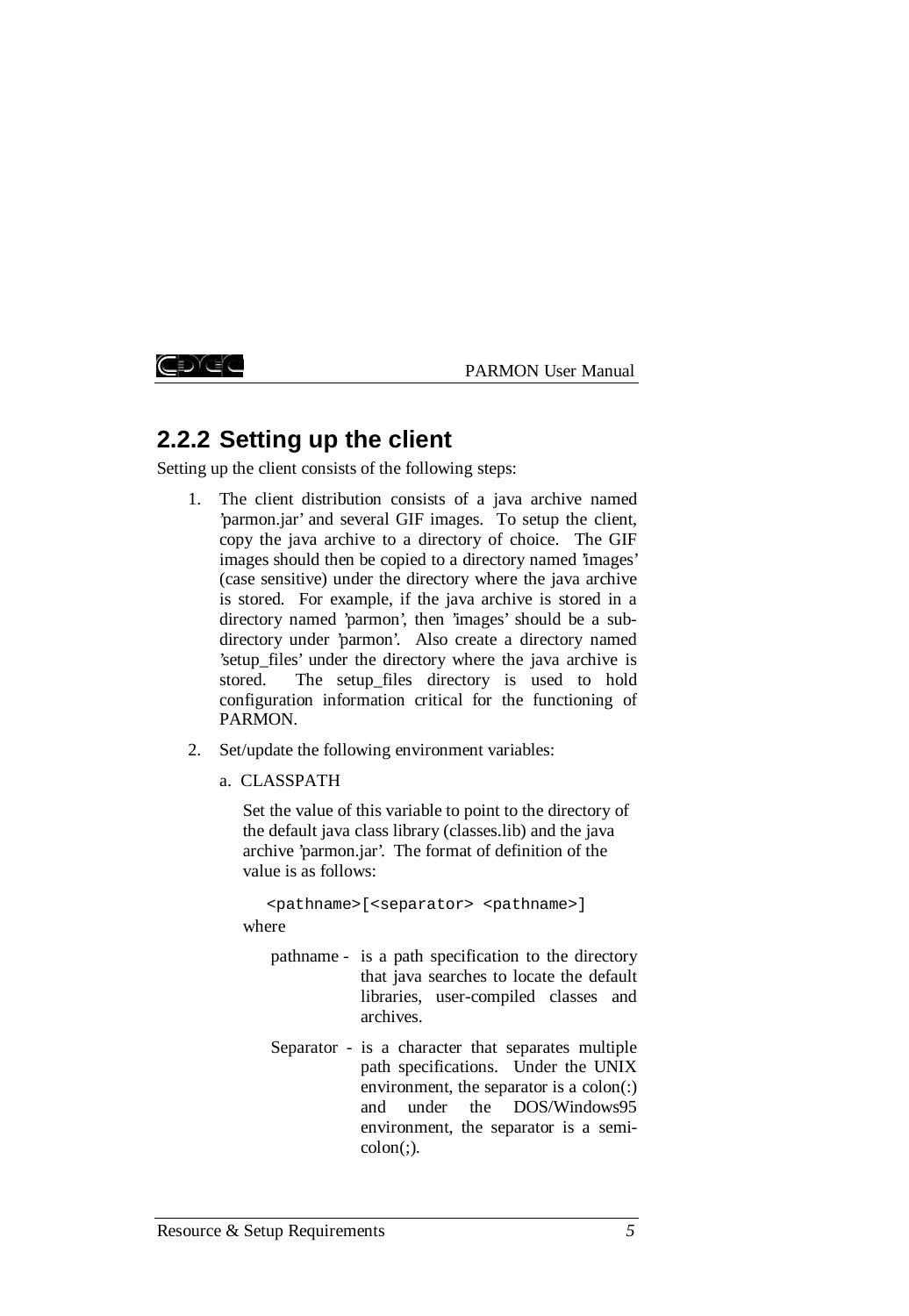

Eg:

Since Java is dependent on the native operating system, please refer to your Operating System documentation for details regarding the setting up of environment variables. However, the following examples are shown to give an idea.

Under the C shell (csh) in UNIX

setenv CLASSPATH \$CLASSPATH\: \ \$HOME/parmon/parmon.jar

Under the Windows95/DOS Environment

SET CLASSPATH=C:\JAVA\LIB;C:\PARMON\PARM ON.JAR

#### b. PATH

Alter this variable to include the path of the java runtime. The procedure for defining/updating this variable also is Operating System dependent.

Under the C shell (csh) in UNIX

setenv PATH \$PATH\:/opt/java/bin or set path=(\$path /opt/java/bin) Under the DOS/Windows95 environment:

SET PATH=%PATH%;C:\JAVA\BIN

The 'setup\_files' directory contains certain configuration (host & group) information. It is recommended that these files be not edited as it may lead to improper functioning of the client. In case the configuration information is corrupt, the files in this directory could be deleted and the tool could easily be configured again.

The client program can then be invoked by executing the following command:

```
java parmon [port-id]
```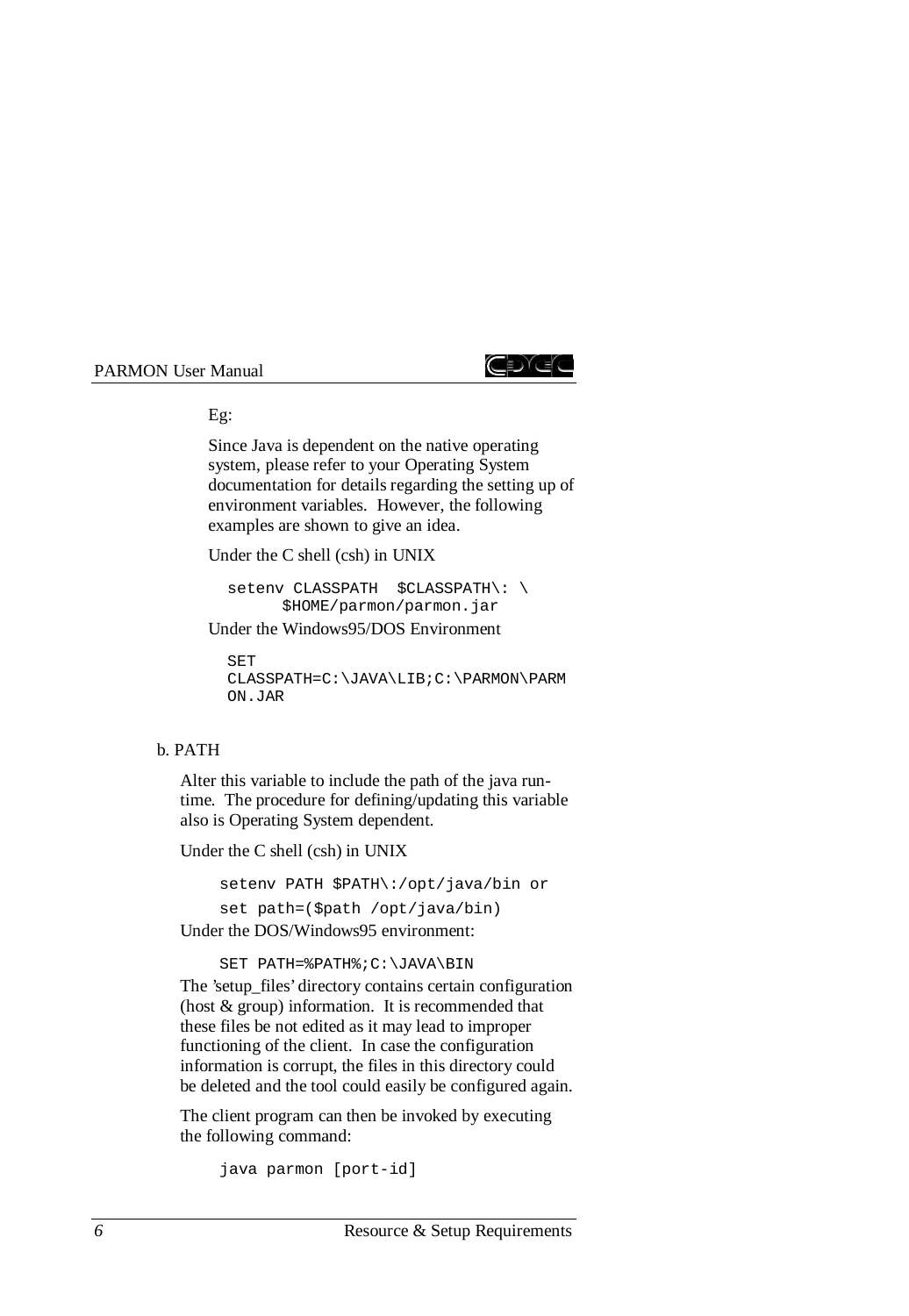CDGC

PARMON User Manual

where

port-id - is the port at which the client program talks with the server program. Note that this port must be the same as that specified for the server.

Tip:

The environment variables can be initialized in the default boot-up scripts or in the login scripts.

For more details regarding the environment variables, please refer to your Operating System's documentation.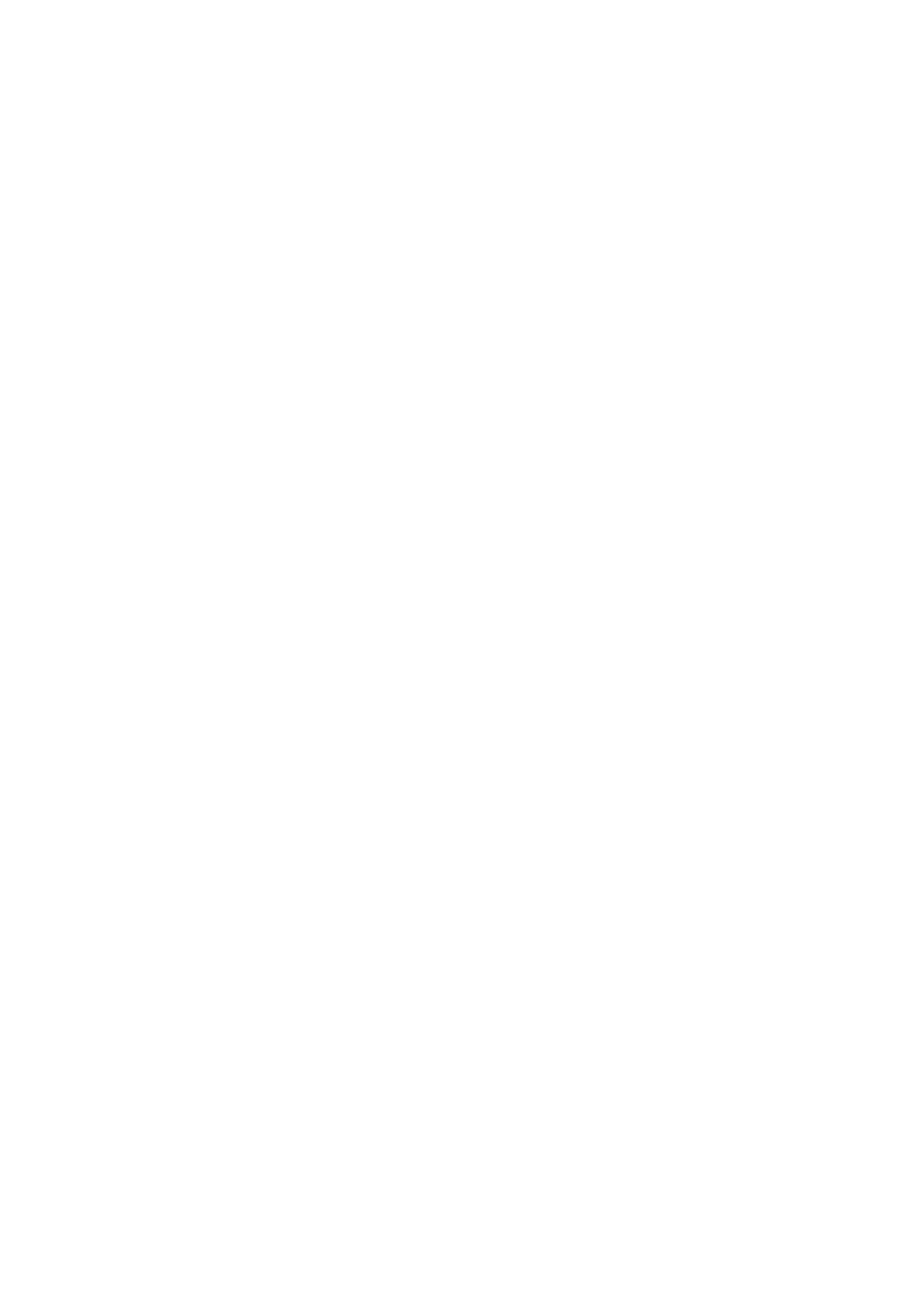kore

PARMON User Manual

# **Chapter 3**

# **Working with PARMON**

The PARMON client program brings up a GUI when invoked. The GUI comprises of menus and icons that may be selected to configure and monitor the cluster environment.

# **3.1 Components of the GUI**

The main screen presented by the tool is similar to that depicted in the figure below (Figure 1)



**Figure 1 :The Main Screen**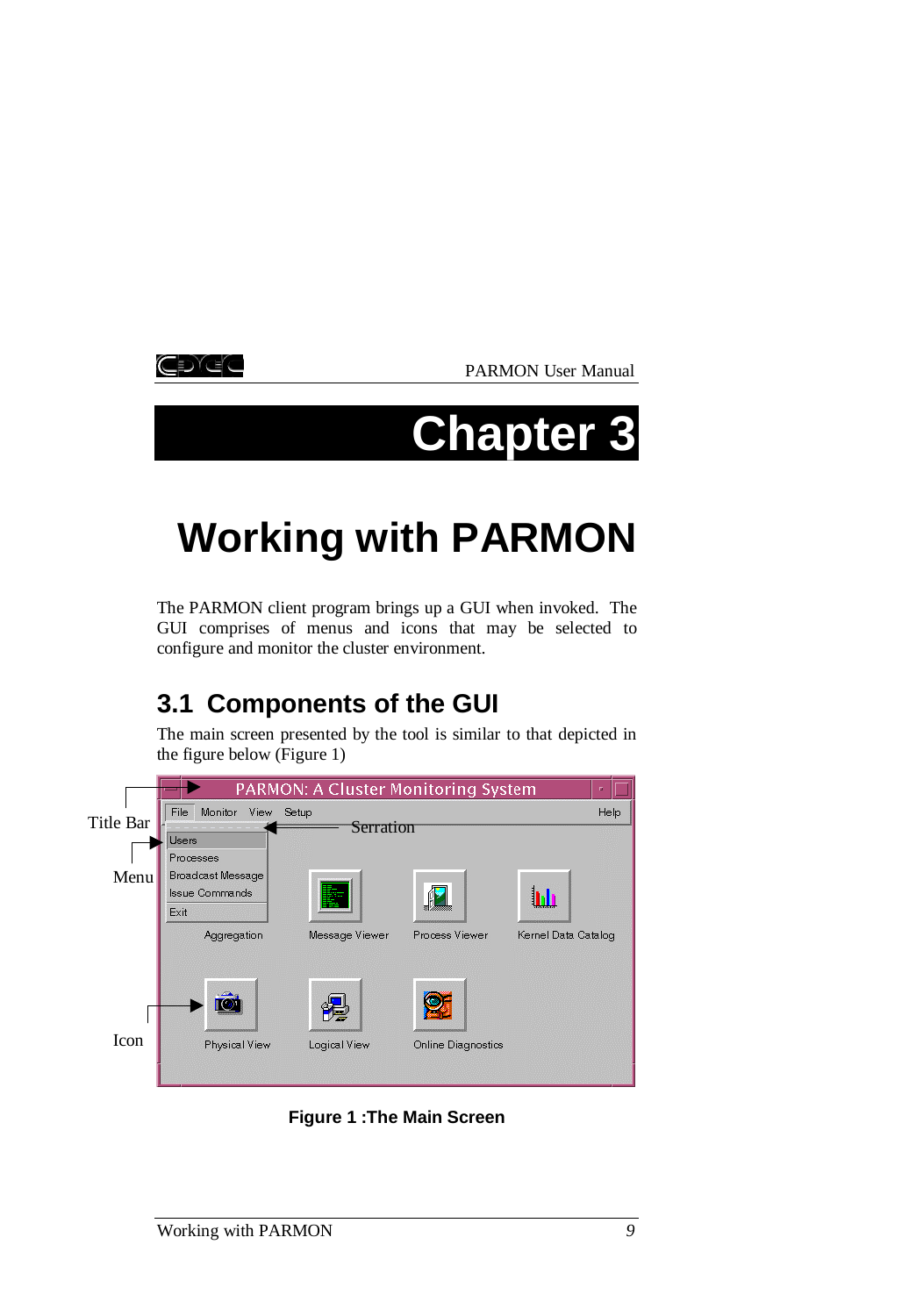

# **3.1.1 The Title Bar**

The contents of the title bar indicate the monitoring feature that is currently being accessed.

# **3.1.2 The Icons**

The monitoring functions of the tool have been divided into the following categories:

- Aggregation
- Message Viewer
- Process Viewer
- Kernel Data Catalog
- Logical View

Selecting the corresponding icon on the main screen can access each of these categories of functions.

Apart from the monitoring functions, the tool provides for integration with SunVTS diagnostics tool from Sun Microsystems\*.

To invoke the SunVTS tool, simply click on the icon named On-line diagnostics.

# **3.1.3 Menus**

All the functions accessible from icons are also accessible from the menus on the main screen. Note however, that setting up of the tool can be accomplished only from the Setup menu.

An interesting feature of the menu is that it can be detached (torn off) into a separate window. A menu can be torn off by dragging (pull with the left mouse button down) it at the serration. This feature allows for easier and faster access to menus that are frequently selected. Remember that clicking on the tear-off menu option is the same as clicking the respective menu from the main window and then selection the corresponding option. Figure 2 depicts the appearance of the file tear-off menu.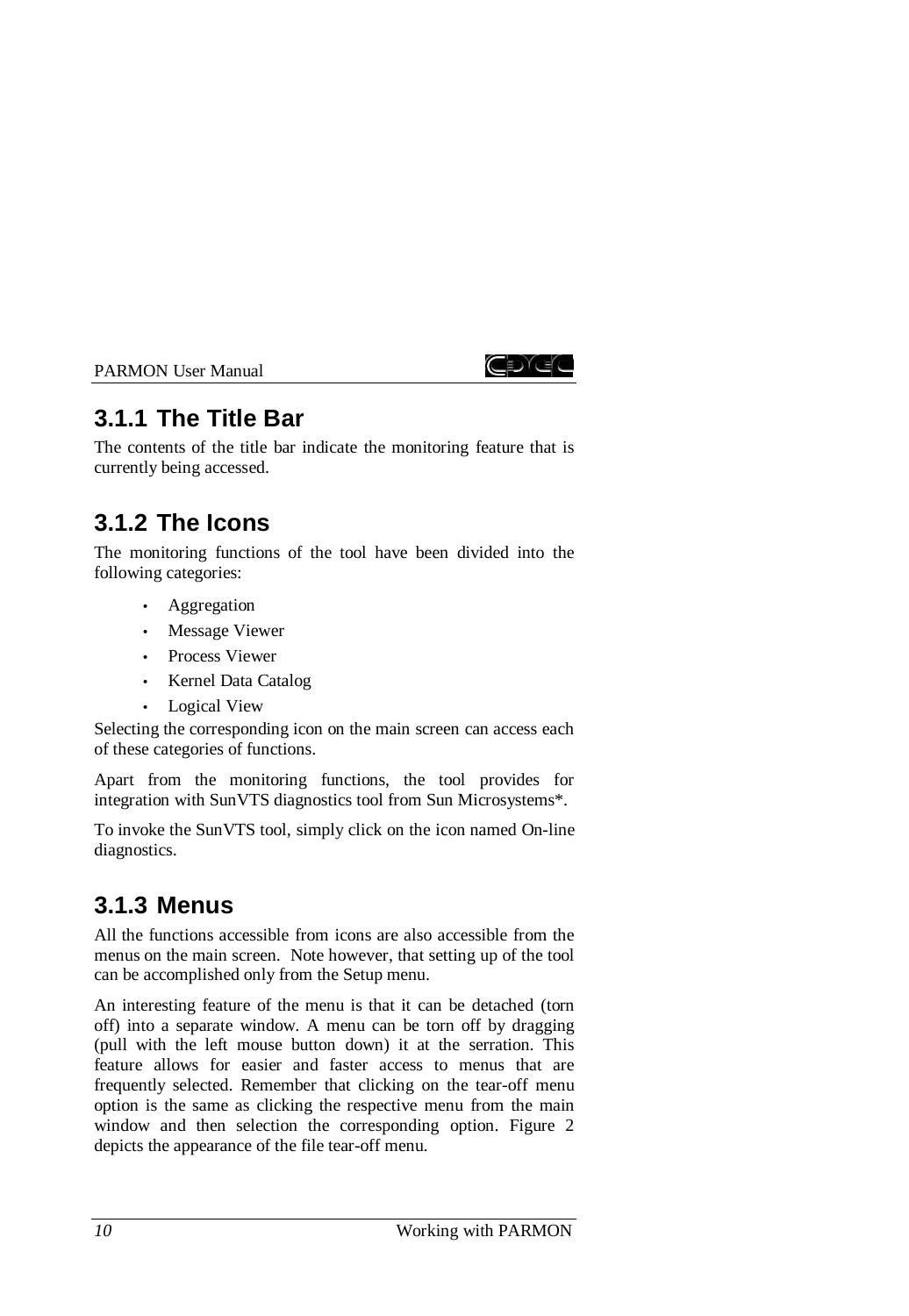



**Figure 2 : File Tear-off menu**

Each of the other menus too can be torn-off in a similar manner. Figure 3 depicts the appearance of the setup, view and monitor tearoff menus.

| File |                                                           |                                              | Help                                                                  |
|------|-----------------------------------------------------------|----------------------------------------------|-----------------------------------------------------------------------|
|      |                                                           |                                              |                                                                       |
|      |                                                           |                                              |                                                                       |
|      |                                                           |                                              |                                                                       |
|      |                                                           | <b>I</b>                                     |                                                                       |
|      |                                                           |                                              |                                                                       |
|      | Message Viewer                                            | Process Viewer                               | Kernel Data Catalog                                                   |
|      |                                                           |                                              |                                                                       |
|      |                                                           |                                              |                                                                       |
|      |                                                           |                                              | File Tear-off                                                         |
|      |                                                           |                                              | Lisers                                                                |
|      |                                                           |                                              | Processes                                                             |
|      |                                                           |                                              | <b>Broadcast Message</b>                                              |
|      |                                                           |                                              | <b>Issue Commands</b>                                                 |
|      |                                                           |                                              | Exit                                                                  |
|      | أهابك<br>Aggregation<br>Monitor Tear-off<br>Physical View | Monitor View Setup<br>摩<br>徥<br>Logical View | PARMON: A Cluster Monitoring System<br><b>P</b><br>Online Diagnostics |

**Figure 3 : Main Screen with Tear-off Menus**

# **3.2 Setting up PARMON**

The GUI has been designed to aid comprehensive monitoring of the nodes of a cluster. However, Prior to employing the tool for monitoring purposes, the client program must be configured to work in the target cluster environment. Setting up PARMON involves defining the nodes/groups of systems available in the cluster. Follow the instructions detailed below to configure the client program.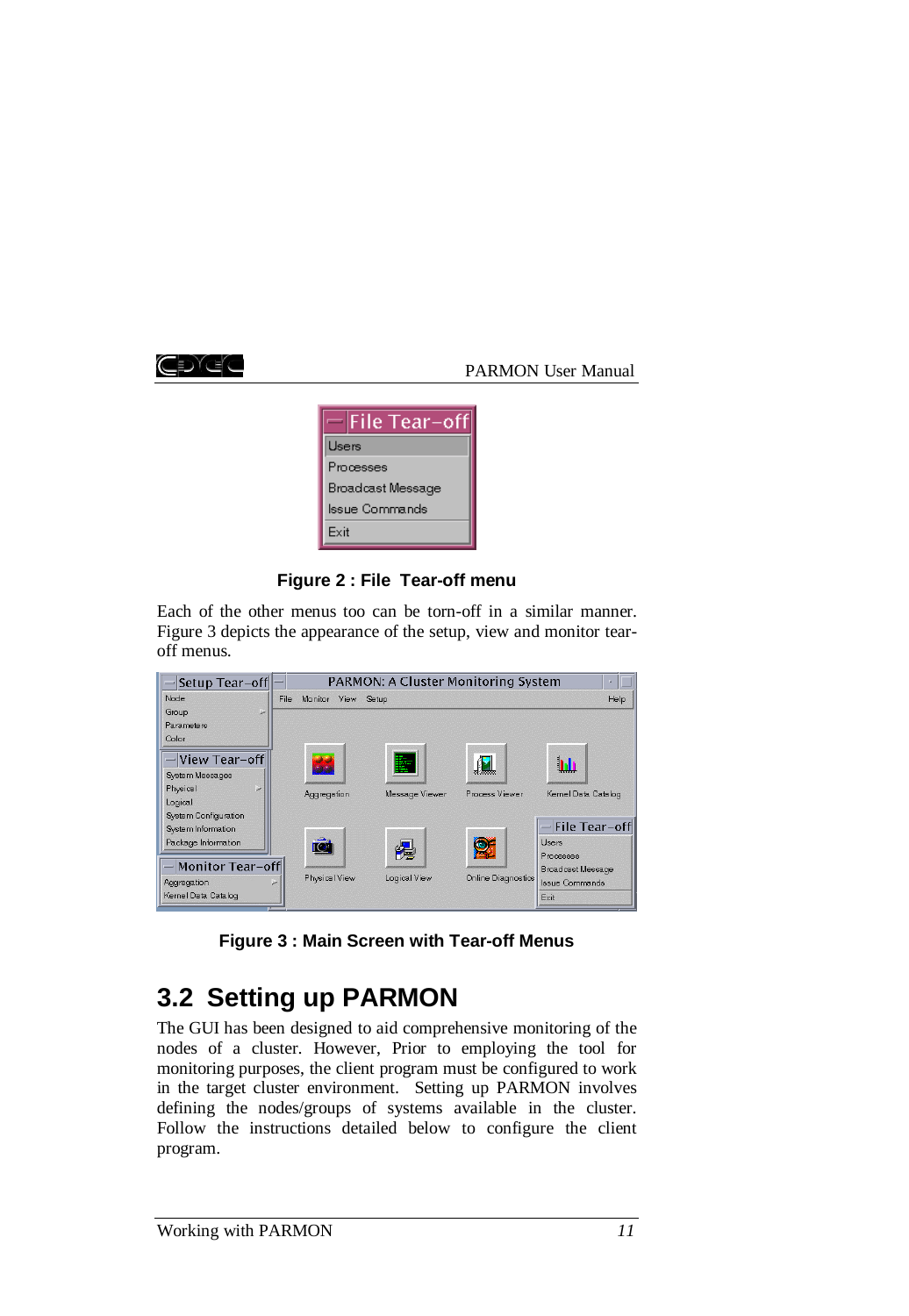

# **3.3 Configuring the PARMON client**

# **3.3.1 Node**

A cluster is defined as a group of independent workstations connected by means of a high-speed network. Each independent workstation is called a node. The client program requires certain information about the nodes to be monitored like its name to ipaddress (Internet Protocol address) map, user disk area etc. Note that without this basic information, the tool cannot be used for monitoring.

# **3.3.1.1 Node Addition**

Node information can be defined by the following the steps detailed below:

On the main screen select (click the left mouse button) the Setup menu. From the sub-menu (Figure 4) that is displayed, select Node.



**Figure 4 : Setup sub-menu**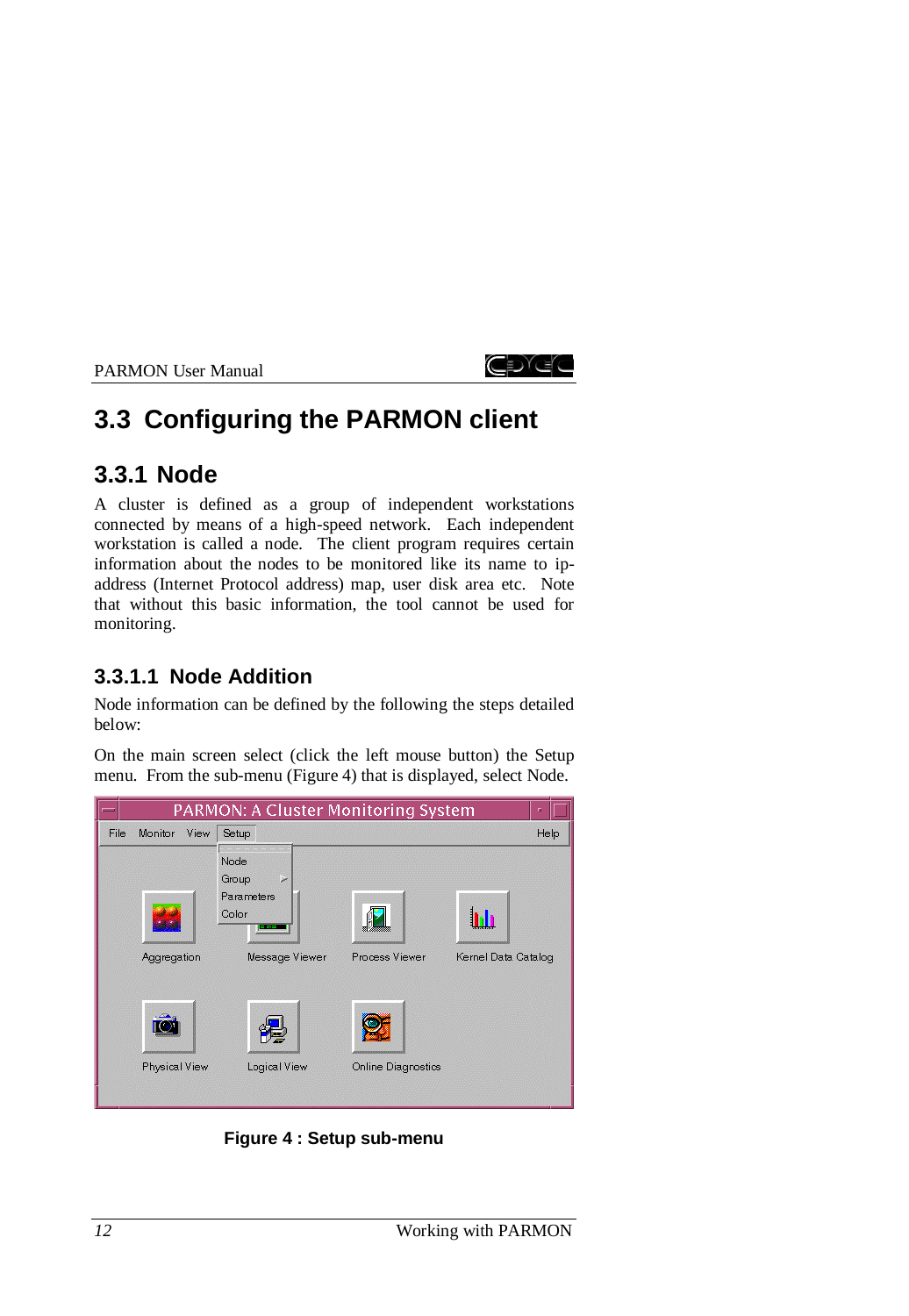#### CDYEC

#### PARMON User Manual

On selecting Node, the following window (Figure 5) is displayed where information relating to the particular node can be provided. The information required are :

|                                                                             | Node Create/Delete Window<br>п                                                      |                                                                                                                                                                                                                                                                                                                                                         |  |
|-----------------------------------------------------------------------------|-------------------------------------------------------------------------------------|---------------------------------------------------------------------------------------------------------------------------------------------------------------------------------------------------------------------------------------------------------------------------------------------------------------------------------------------------------|--|
| Node Name<br><b>IP Address</b><br>User Disk Area<br>Add Node<br>Remove Node | narmada<br>12.141.63.193<br>/export/home =<br>/export/home<br>Drop-down<br>list box | Nodes Box<br>yamuna 202.141.63.191 /export/hor<br>ganga 202.141.63.190 /export/home<br>kaveri 202.141.63.192 /export/home<br>edado 202.141.63.1 /export/home<br>jupiter 202.141.63.110 /export/home<br>surya 202.141.63.209 /export/home<br>test2 202.141.63.185 /export/home<br>test3 202.141.63.186 /export/home<br>test4 202.141.63.187 /export/home |  |
|                                                                             | Ok.                                                                                 | Cancel                                                                                                                                                                                                                                                                                                                                                  |  |

**Figure 5 : Node Create/Delete window**

Node name – the symbolic name by which a node is referred to. Use of the actual hostname assigned to the node is strongly recommended though not compulsory. Node Name cannot be an empty string (null). Also, node names cannot have embedded spaces.

IP address – the IP (internet protocol) address of the node.

User Disk Area – partition of the disk that needs to be continuously monitored. Refer to the section on aggregation (Refer 3.4.1) for more information. The user disk area can either be keyed in or selected from the dropdown listbox provided.

Select Add Node to add the definition of the node.

The window on the right (Nodes Box) shows the details of the nodes that have already been defined.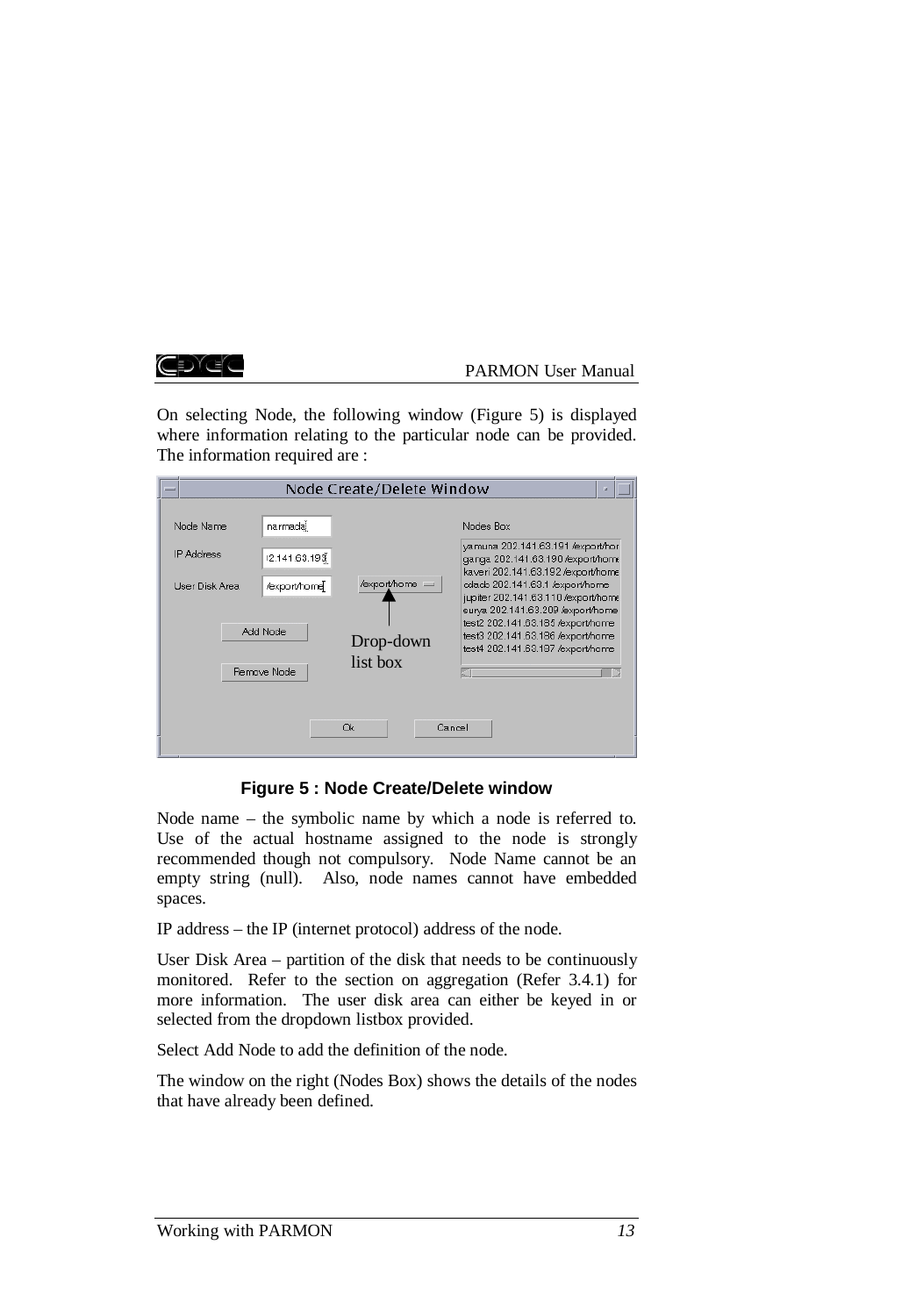# CDYCO

# **3.3.1.2 Node Deletion**

It is also possible to delete nodes that have already been defined. To delete a node $(s)$ , simply select the node $(s)$  to be deleted in the Nodes Box and select Remove Node. Whenever a node is selected, that node is shaded (blue) in the Nodes Box. Clicking on a selected node deselects it. Note that it is possible to select multiple nodes to delete. The following figure (Figure 6) depicts several selected nodes:

|                                                  | Node Create/Delete Window                                       | u                                                                                                                                                                                                                                                                                                                                                       |
|--------------------------------------------------|-----------------------------------------------------------------|---------------------------------------------------------------------------------------------------------------------------------------------------------------------------------------------------------------------------------------------------------------------------------------------------------------------------------------------------------|
| Node Name<br><b>IP Address</b><br>User Disk Area | Ĭ<br>ľ<br>ľ<br>/export/home =<br>Add Node<br><b>Bermye Node</b> | Nodes Box<br>yamuna 202.141.63.191 /export/hor<br>ganga 202.141.63.190 /export/home<br>kaveri 202.141.63.192 /export/home<br>edado 202.141.63.1 /export/home<br>jupiter 202.141.63.110 /export/home<br>surya 202.141.63.209 /export/home<br>test2 202.141.63.185 /export/home<br>test3 202.141.63.186 /export/home<br>test4 202.141.63.187 /export/home |
|                                                  | Ok                                                              | Cancel                                                                                                                                                                                                                                                                                                                                                  |

#### **Figure 6 : The Node Create/Delete window (Selected Nodes)**

Any number of such nodes can be defined. Note however that each of the nodes should have a unique name and ip-address.

# **3.3.1.3 Node modification**

To change the definition of a node, first delete the node and then create a new one by the same name.

# **3.3.2 Group**

In a cluster environment, there is a frequent need to select certain combinations of nodes for comparing statistics. In order to simplify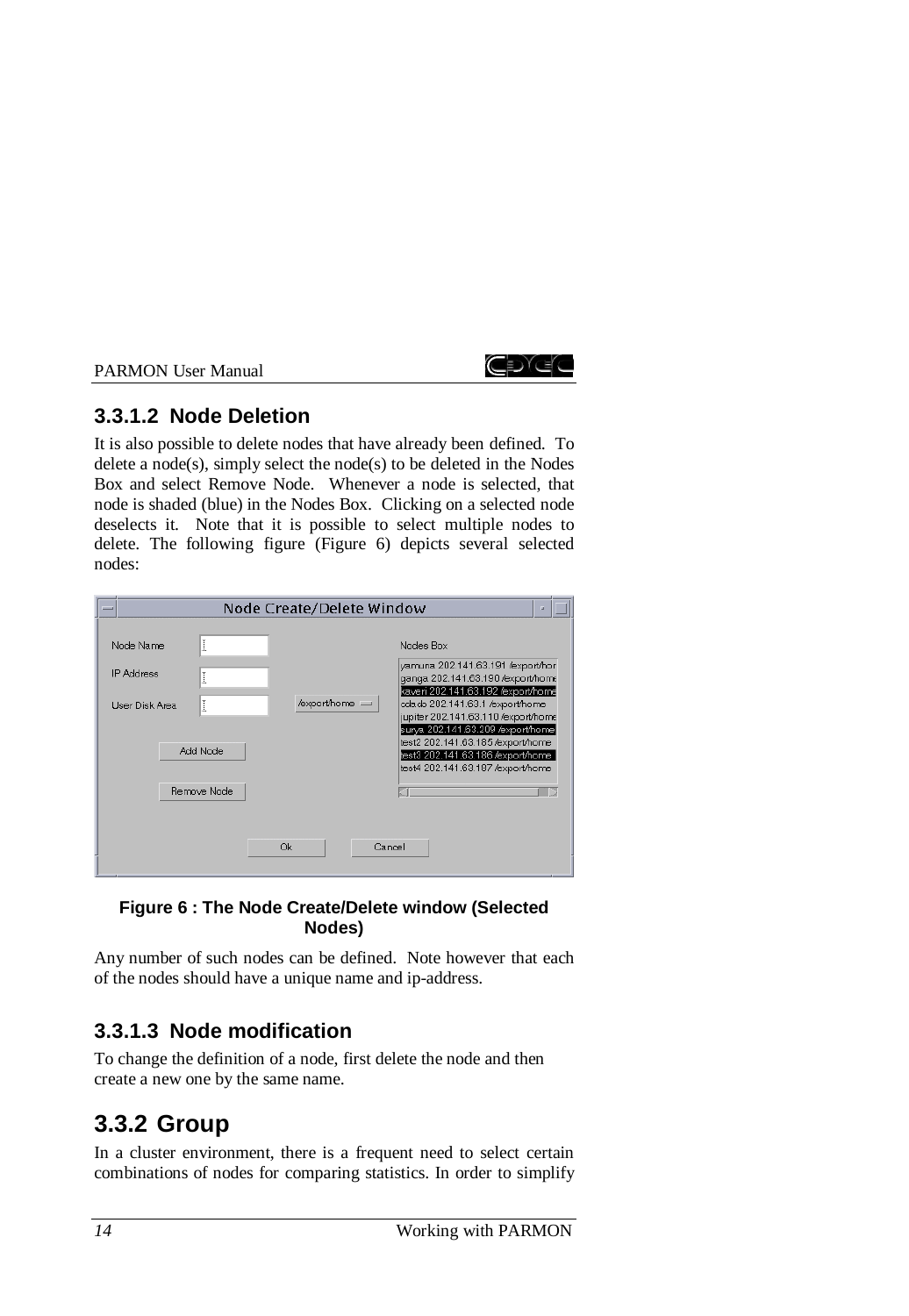#### CDIEC

#### PARMON User Manual

the selection of such combinations, the group definition feature has been provided. Using this feature, it is possible to define symbolic group names to combinations of nodes. Consequently, selecting a group will enable the selection of all its constituent nodes of that group. A single node may belong to several/all groups.

# **3.3.2.1 Group Creation**

Selecting the menu sequence Setup  $\rightarrow$  Group  $\rightarrow$  Create (Figure 1) pops up the window depicted below (Figure 7) where groups may be created. Creating groups involves providing a symbolic name to a group and selecting the nodes that ought to be referred by that name. In the screen depicted below simply provide a symbolic name and select the nodes that belong to that group and select the OK button.

| $=$ |                  |                         | Group Create     |                  | a, |
|-----|------------------|-------------------------|------------------|------------------|----|
|     |                  | Hardware<br>Group Name: |                  |                  |    |
|     | yamuna<br>$\Box$ | ⊔<br>ganga              | $\Box$<br>kaveri | ⊔<br>odado       |    |
|     | □<br>jupiter     | □<br>surya              | ⊔<br>test2       | □<br>test3       |    |
|     | M<br>earth       | $\Box$<br>w             | M<br>q           | □<br>qe          |    |
|     | □<br>qee         | ×<br>qeee               | $\Box$<br>qeeea  | □<br>qeeeag      |    |
|     | $\Box$ geeeagy   | □<br>eagv               | ⊔<br>eagjv       | ⊔<br>epagjv      |    |
|     | $\Box$ epagmjv   | $\Box$ epavgmjv         | $\Box$ asdavgmjv | asdaml<br>$\Box$ |    |
|     | $\Box$<br>abxl   | $\Box$<br>abxzx         | $\Box$ abxzjkhjh | □ abxkjkjh;dkl   |    |
|     | $\Box$<br>bvdkl  | $\Box$<br>bvdxl         | П<br>bvdxz       | bvdnm<br>П       |    |
|     | $\Box$<br>baq    | □<br>baxcv              | □<br>srt         | □<br>las         |    |
|     |                  | OK                      | Cancel           |                  |    |

**Figure 7 : The Group Create window**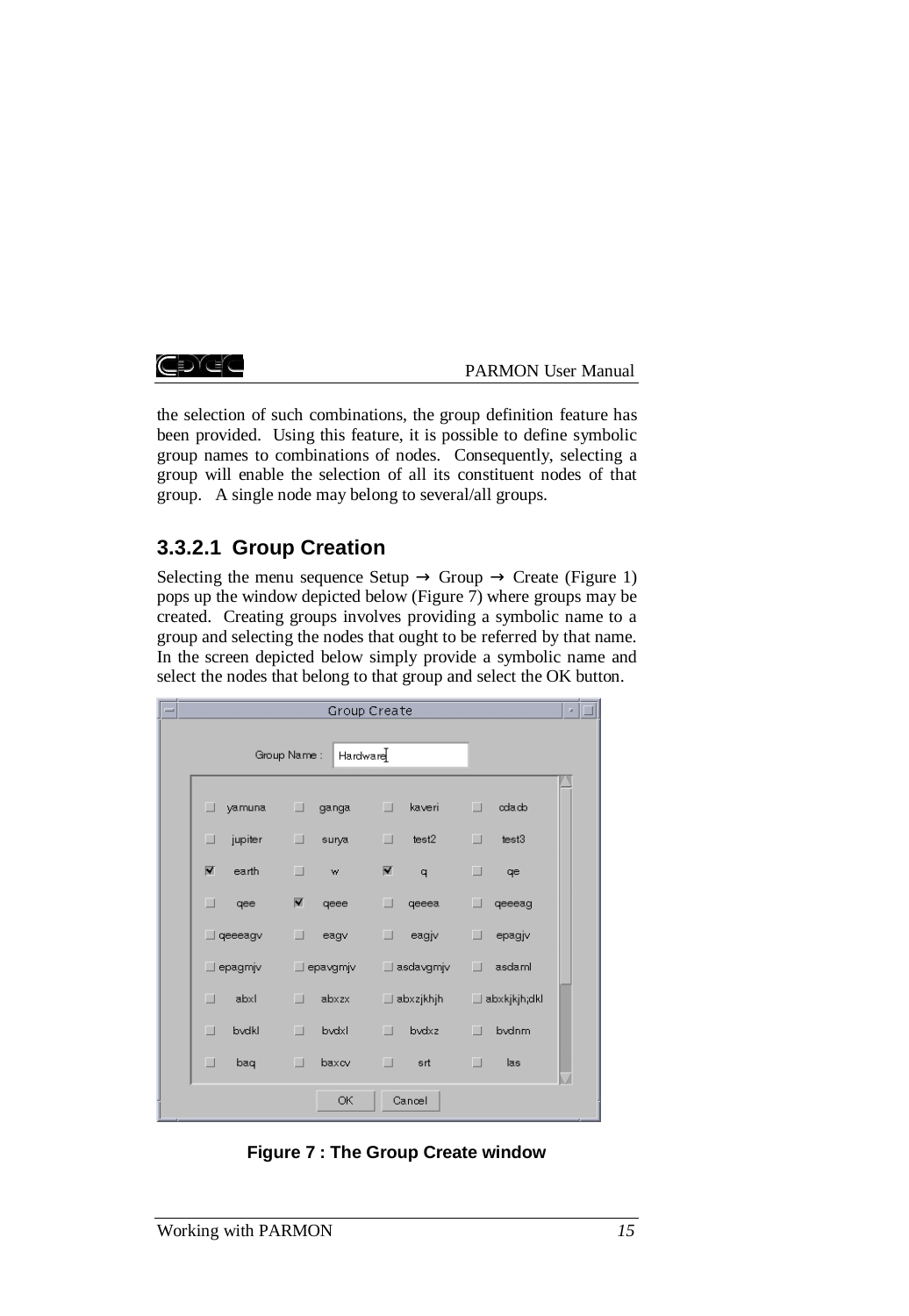

Group Name – is the symbolic name assigned to a group of nodes. Similar to node names, group names too cannot be empty strings. Also, group names cannot have embedded spaces and, two group cannot have identical names. If a group name is null or has embedded spaces, an error message is displayed. The error message is similar to that depicted in the following picture.

|  | <b>Group Create</b>                                               | u. |  |
|--|-------------------------------------------------------------------|----|--|
|  | T<br>Group Name:<br>Select Nodes-                                 |    |  |
|  | ∐yamuna ∐ ganga II kaveri II cdado                                |    |  |
|  | jupiter I surya I test2 I test3<br>┚                              |    |  |
|  | $\Box$<br>earth<br><b>Group Message</b><br>Null Names not allowed |    |  |
|  | ОK                                                                |    |  |
|  | ОК<br>Cancel                                                      |    |  |

**Figure 8 : Group Name error message (Null Names)**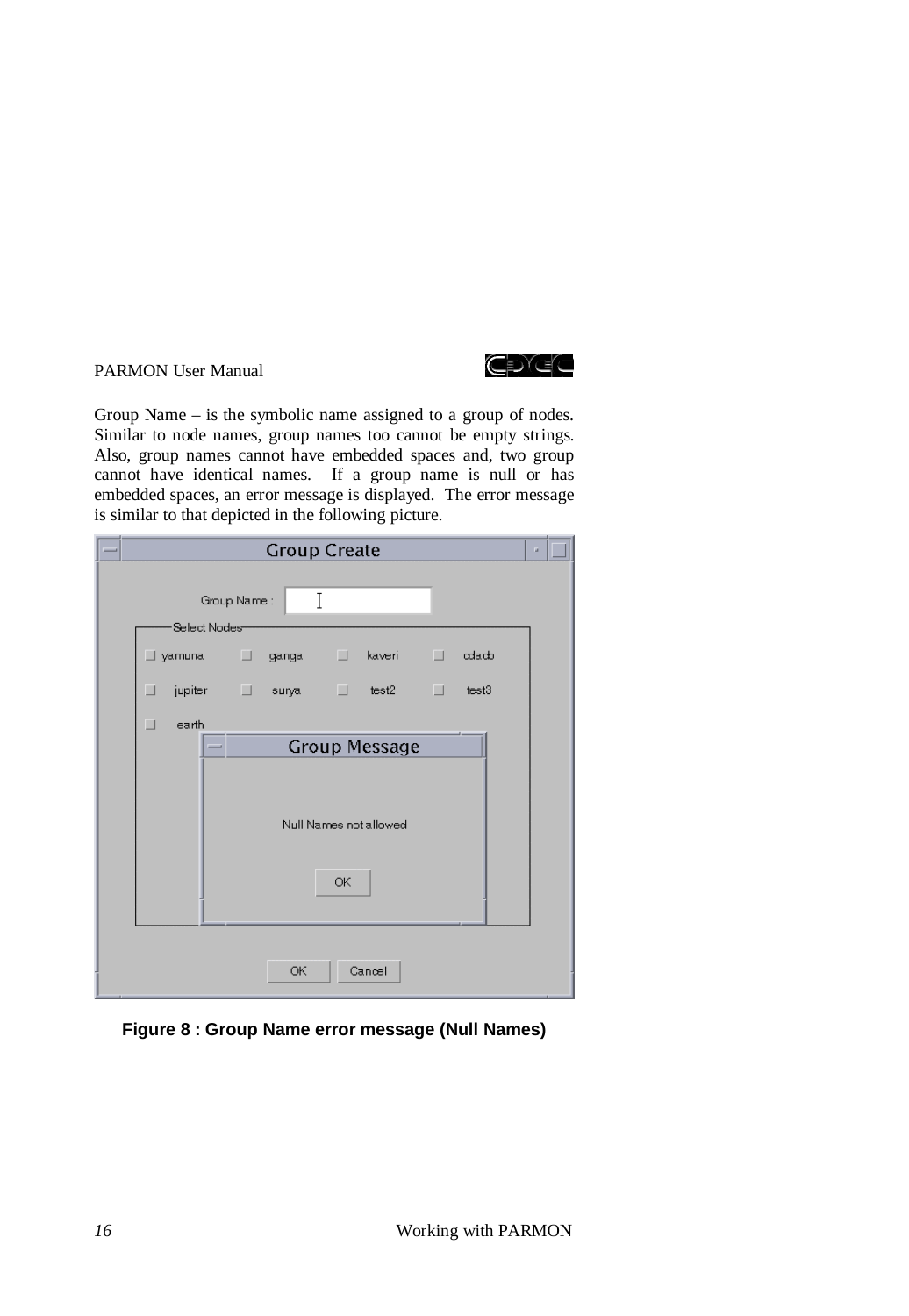|  | <b>Group Create</b><br>a                                 |  |  |  |
|--|----------------------------------------------------------|--|--|--|
|  | fdghgfh fdhga $I$<br>Group Name:                         |  |  |  |
|  | -Select Nodes-<br>∐iyamuna i ganga i kaveri i l<br>odacb |  |  |  |
|  | jupiter □ surya □ test2 →<br>$\Box$ test3<br>┚           |  |  |  |
|  | $\Box$<br>$ex^{\prime\prime}$<br><b>Group Message</b>    |  |  |  |
|  | Blanks are not allowed in the Group Names                |  |  |  |
|  | ОК                                                       |  |  |  |
|  |                                                          |  |  |  |
|  | ОК<br>Cancel                                             |  |  |  |

## **Figure 9 : Group Name error message (embedded blanks)**

To select the nodes, select the checkbox (toggle) towards the left of the node. A selected node is indicates a tick mark in the checkbox. To deselect a node, simply click on a selected one.

Note:

There are two predefined groups namely 'Entire System' and 'Individual Nodes'. These groups may be used to select all the nodes that have been defined or just a single node respectively.

# **3.3.2.2 Group Modification**

To view and/or modify the definition of a group, select the menu sequence Setup  $\rightarrow$  Group  $\rightarrow$  View/Modify. The figure (Figure 10)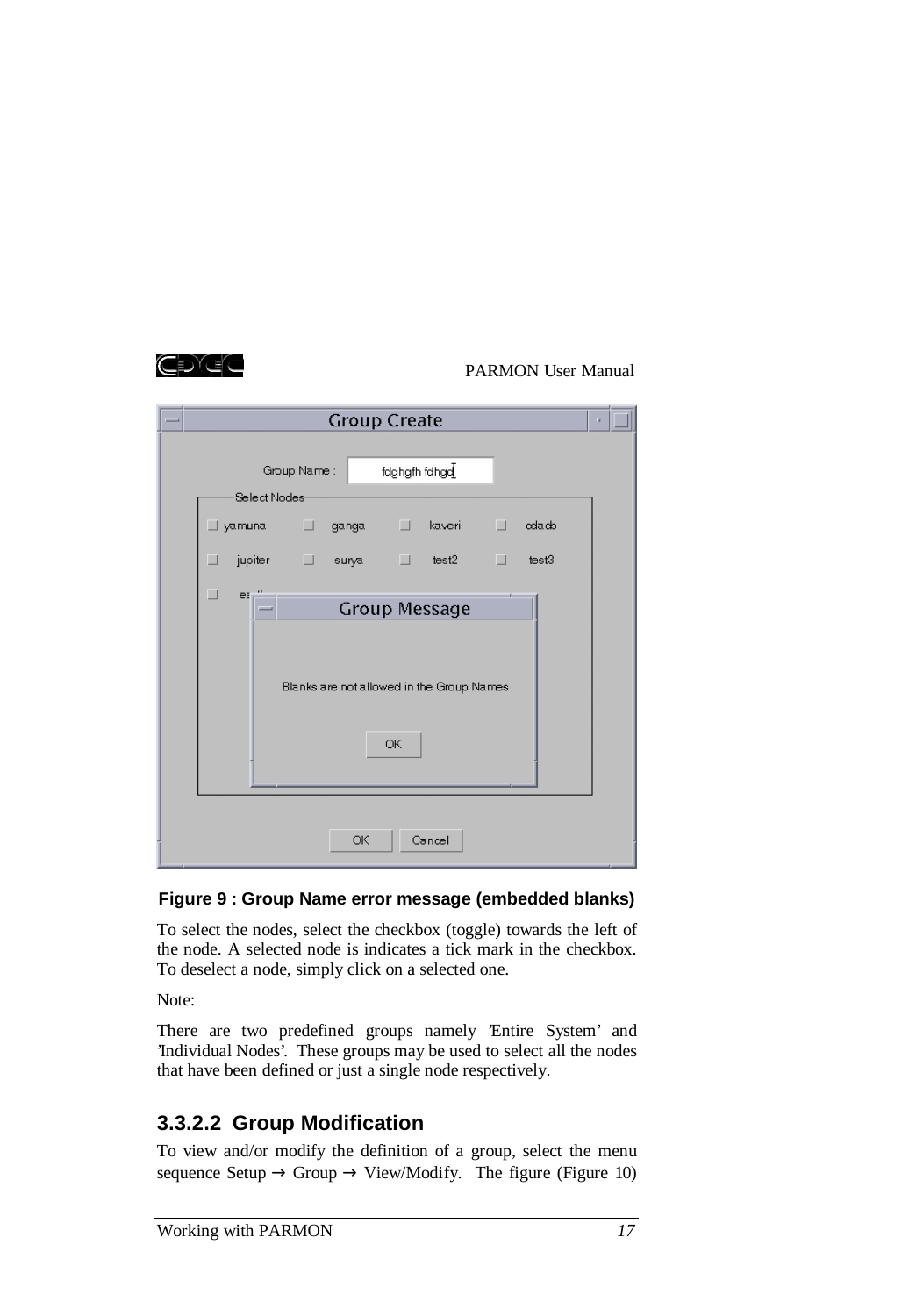

that follows depicts the appearance of the Group View/Modify window.

| $=$ |                                  | Group View/Modify                |                          |                       | a, |
|-----|----------------------------------|----------------------------------|--------------------------|-----------------------|----|
|     |                                  | Group Name:                      | Hardware<br>L.           |                       |    |
|     | 冨<br>yamuna                      | 図<br>ganga                       | M<br>kaveri              | M<br>odado            |    |
|     | $\blacksquare$<br>jupiter        | $\blacksquare$<br>surya          | M<br>test2               | M<br>test3            |    |
|     | $\overline{\mathbf{M}}$<br>earth | M<br>w                           | M<br>q                   | M<br>qe               |    |
|     | 圛<br>qee                         | ⊠<br>qeee                        | M<br>qeeea               | M<br>qeeeag           |    |
|     | $\blacksquare$<br>qeeeagv        | ×<br>eagv                        | V<br>eagjv               | ⊠<br>epagjv           |    |
|     | epagmjv<br>⊠                     | <b>▼</b> epavgmjv                | <b>▼</b> asdavgmjv       | ⊻<br>asdaml           |    |
|     | $\overline{\mathbf{M}}$<br>abxl  | $\overline{\mathbf{M}}$<br>abxzx | $\blacksquare$ abxzjkhjh | <b>▼</b> abxkjkjh;dkl |    |
|     | $\overline{\mathbf{M}}$<br>bvdkl | $\overline{\mathbf{M}}$<br>bvdxl | ▼<br>bvdxz               | ⊻<br>bydnm            |    |
|     | 圛<br>baq                         | 図<br>baxcv                       | V<br>srt                 | ▼<br>las              |    |
|     |                                  | ОК                               | Cancel                   |                       |    |

**Figure 10 : Group View/Modify window**

# **3.3.2.3 Group Deletion**

Selecting the menu sequence Setup  $\rightarrow$  Group  $\rightarrow$  Remove pops up the Group Remove window (Figure 11). The Groups window on the left displays the list of defined groups. Select the group definition(s) that needs to be deleted/removed from the list. The selected group definitions are shaded(blue). Selecting the Remove button will delete the definition. Clicking on a selected group deselects it. Selecting the Remove button deletes the selected groups. Note that multiple groups can be selected and deleted at once.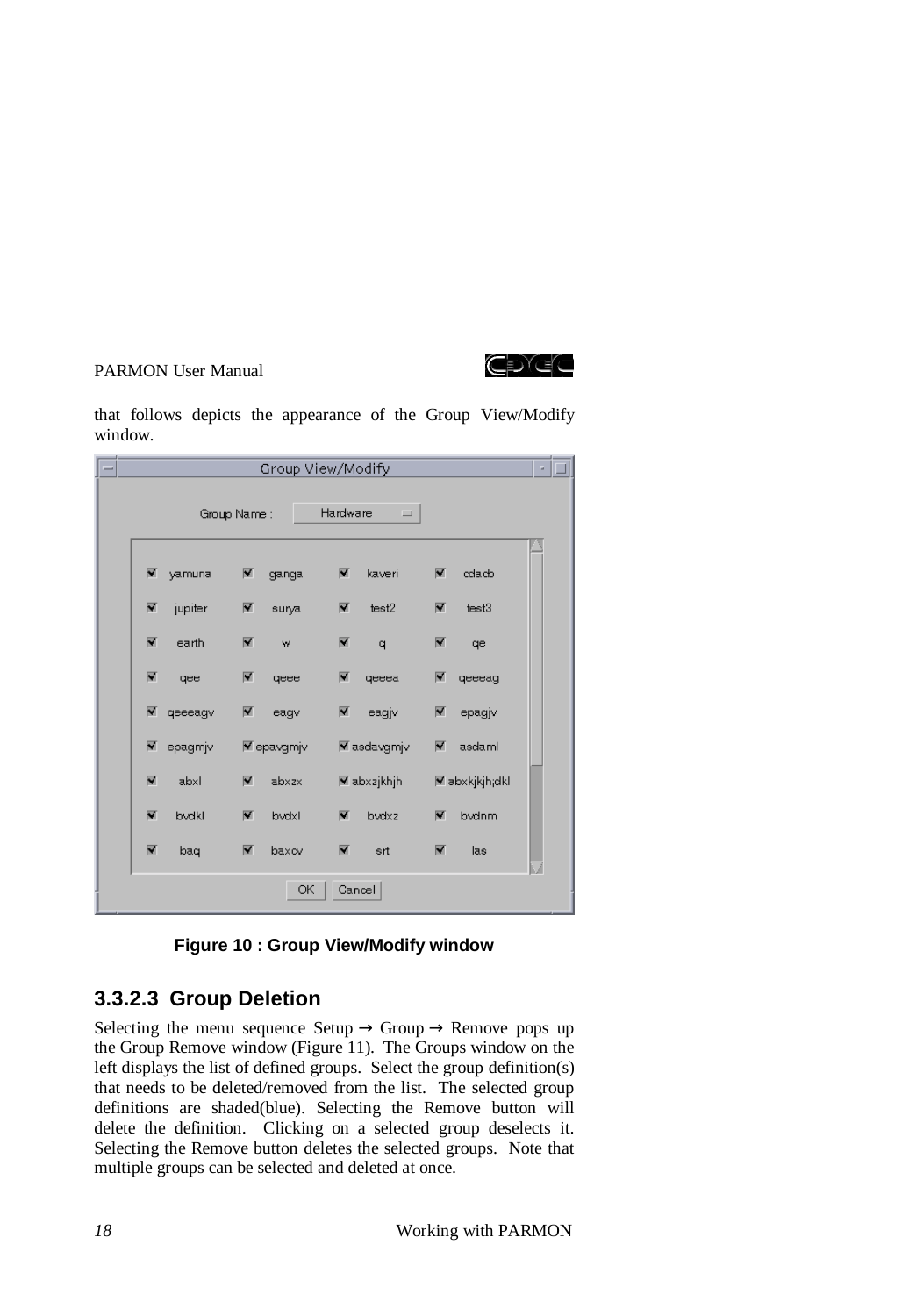CDYCC

PARMON User Manual

To view the definition of a group, select the required group in the Group Name list box. The Selected Nodes window updates with the nodes belonging to that particular group.

To modify the definition of a group, select the required group and select/deselect the nodes in the Selected Nodes window.

|  | <b>Group Remove</b>                                                                                                        | ш |  |
|--|----------------------------------------------------------------------------------------------------------------------------|---|--|
|  | Groups                                                                                                                     |   |  |
|  | Big_group 8 yamuna gang<br>Remove<br>Ultra4_group 3 test2 test3<br>Krish_Group 3 yamuna gal<br>Hardware 3 jupiter surya te |   |  |
|  | Remove will drop                                                                                                           |   |  |
|  | one or more groups                                                                                                         |   |  |
|  |                                                                                                                            |   |  |
|  |                                                                                                                            |   |  |
|  |                                                                                                                            |   |  |
|  | OK<br>Cancel                                                                                                               |   |  |
|  |                                                                                                                            |   |  |

**Figure 11 : The Group Remove window**

# **3.3.3 Specifying Parameters**

At present the tool supports only a single parameter, i.e., the Chart Type parameter. Selecting the menu sequence Setup  $\rightarrow$  Parameters, pops up the Chart type window (Figure 12) where the preferred char type may be selected. The preferred type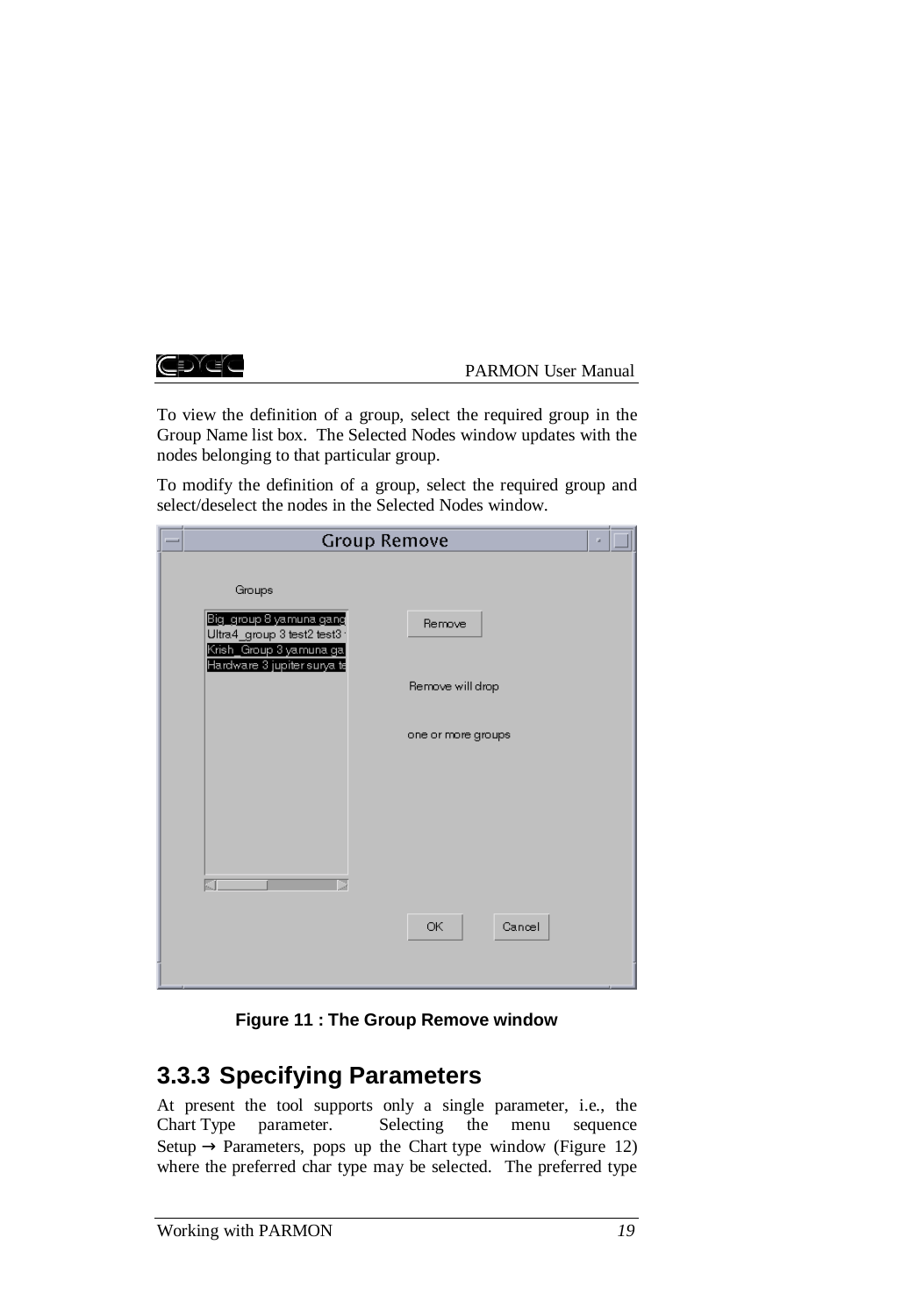

may be either Pie Chart or Bar Chart may be selected. To select a type, click on the radio button beside the preferred chart type. The preferred chart type is indicated by a filled (black) radio button.

| Chart Type  | FO          |
|-------------|-------------|
| Chart Type: | C Pie Chart |
|             | C Bar Chart |
|             |             |
|             |             |
|             | OK          |

**Figure 12 : The Chart Type window**

# **3.3.4 Changing color and other preferences.**

##

# **3.4 Monitoring the cluster**

Several important statistics of the nodes in a cluster could be monitored using the tool. The statistics may be monitored under the following categories:

- **Aggregation**
- Messages
- Processes
- Logical View
- Kernel Data Catalog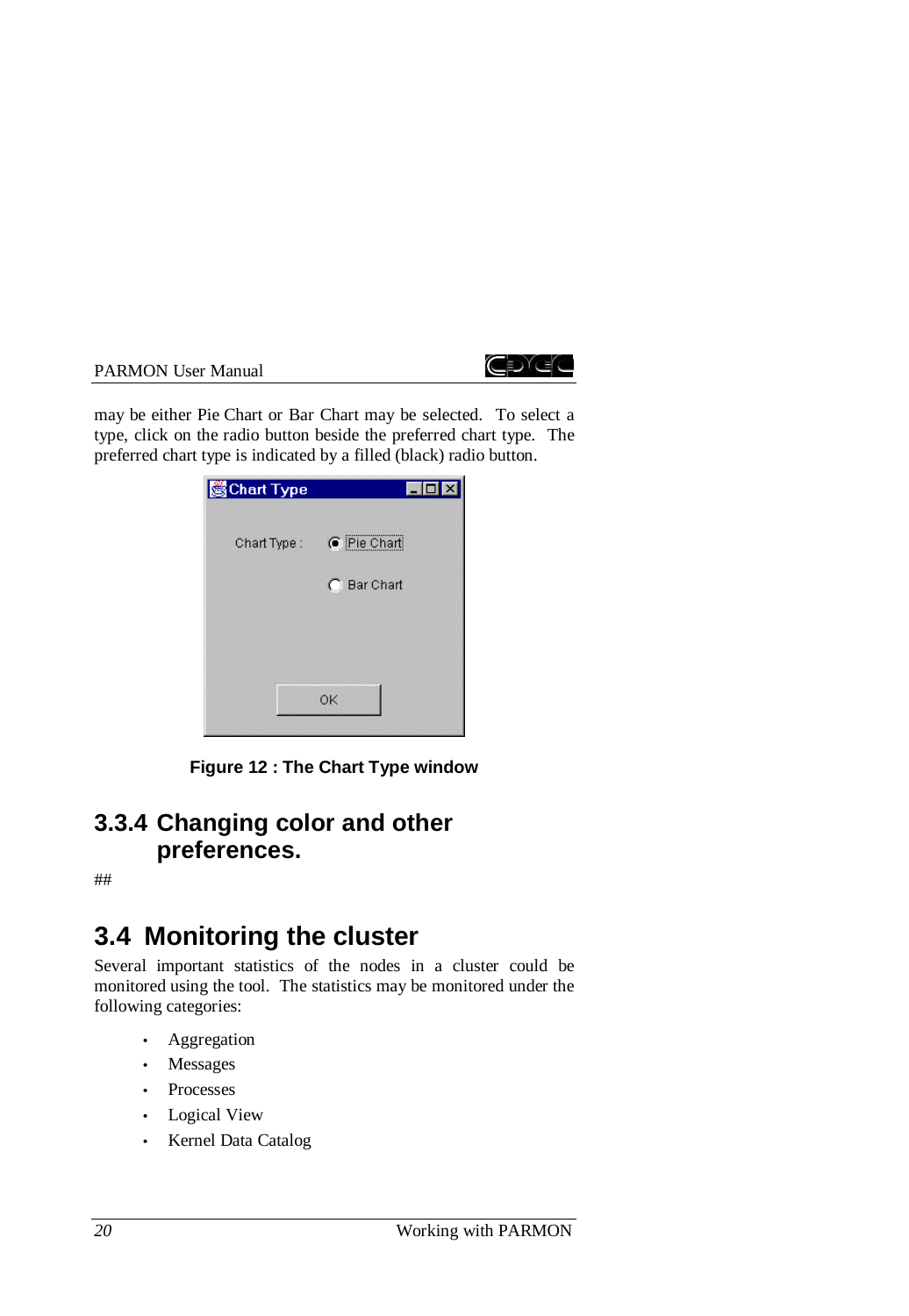CDYCC

PARMON User Manual

# **3.4.1 Aggregation**

This set of monitoring functions can be used to continuously monitor the usage of resources available on the node namely the CPU, Memory, Disk and Network. This statistic can be viewed either in the form of a PIE chart or a BAR chart. During a monitoring session it is also possible to change the type of chart that is projected. To opt for Aggregation statistics, select the icon named Aggregation in the main screen. A pop up menu similar to the one depicted in the figure (Figure 13) below is displayed.

|                                                                                                                                                  | PARMON: A Cluster Monitoring System                         |
|--------------------------------------------------------------------------------------------------------------------------------------------------|-------------------------------------------------------------|
| File<br>Monitor View<br>Setup                                                                                                                    | Help                                                        |
| Aggregation<br>Aggreg: CPU Usage<br>ssage Viewer<br>Disk Usage<br>Memory Usage<br>Network Usage<br>Usage Matrix<br>Physical View<br>Logical View | Process Viewer<br>Kernel Data Catalog<br>Online Diagnostics |

**Figure 13 : Popup menu under Aggregation**

| To view                   | Select on popup menu |
|---------------------------|----------------------|
| <b>CPU</b> Statistics     | CPU Usage            |
| <b>Disk Statistics</b>    | Disk Usage           |
| <b>Memory Statistics</b>  | <b>Memory Usage</b>  |
| <b>Network Statistics</b> | Network Usage        |
| <b>Usage Matrix</b>       | <b>Usage Matrix</b>  |

Selecting one of the pop-up menu options displays a node selection window similar to that shown in Figure 14.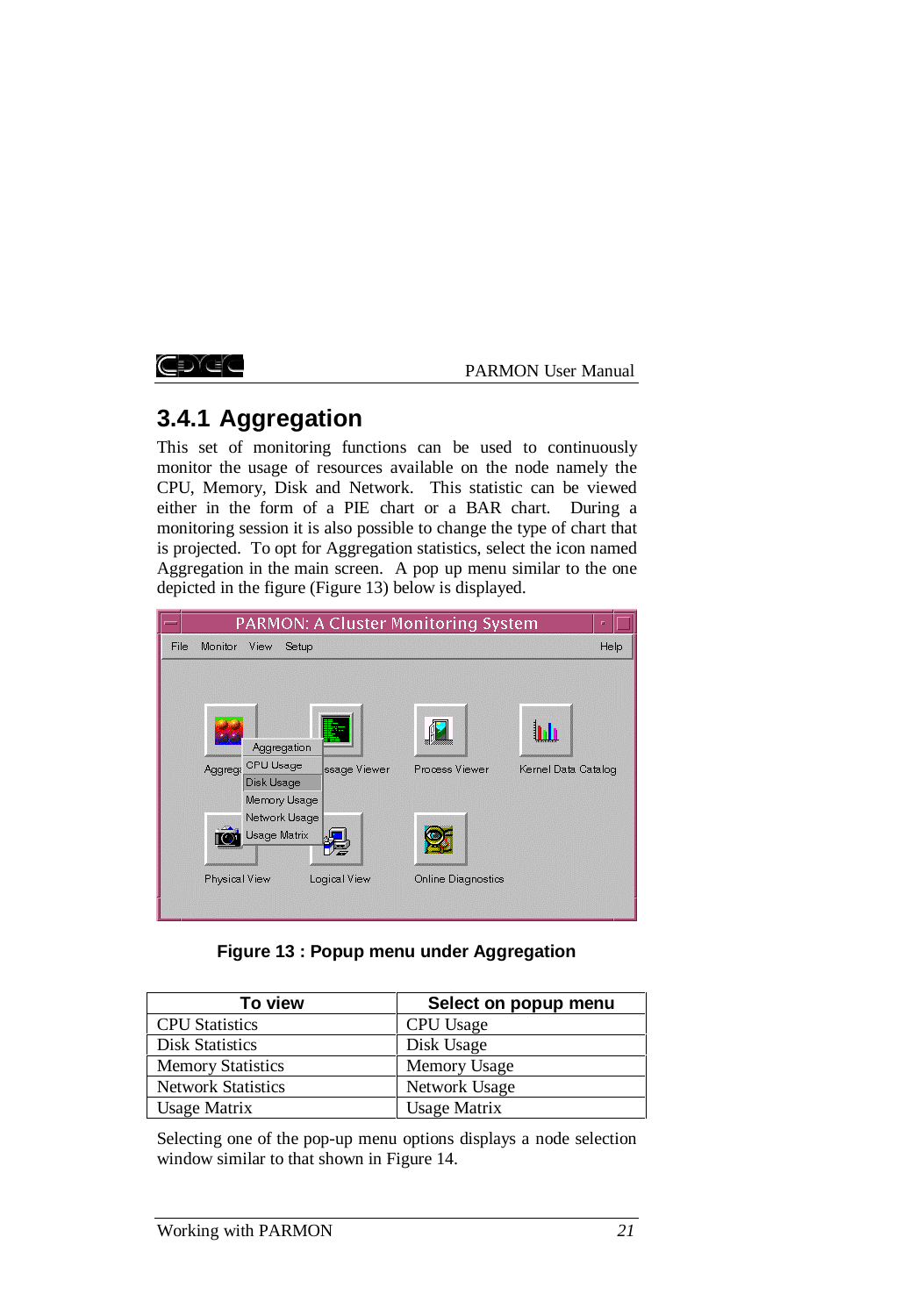

## Node Selection Window

The Node Selection Window allows the selection of one or more nodes/groups from those already defined. A group can be selected from the drop down list box. Selecting a group selects all the nodes that belong to that group. Further, it is possible to deselect nodes. Follow the procedure defined in Creating Groups (refer 3.3.2.1) to select or deselect nodes. Selecting the Individual Nodes group lists all the defined nodes, of which at most one node could be selected. Deselection is effective only so long as another group is not selected. Also, the group/node(s) on which resource usage needs to be monitored should have the server running and bound to a valid port.

Select the group that needs to be monitored. In case a group or multiple nodes are selected, the statistics of all the selected nodes are projected within a single window.

Selecting the OK button displays the appropriate aggregation (CPU, Disk, Network or Memory usage) window.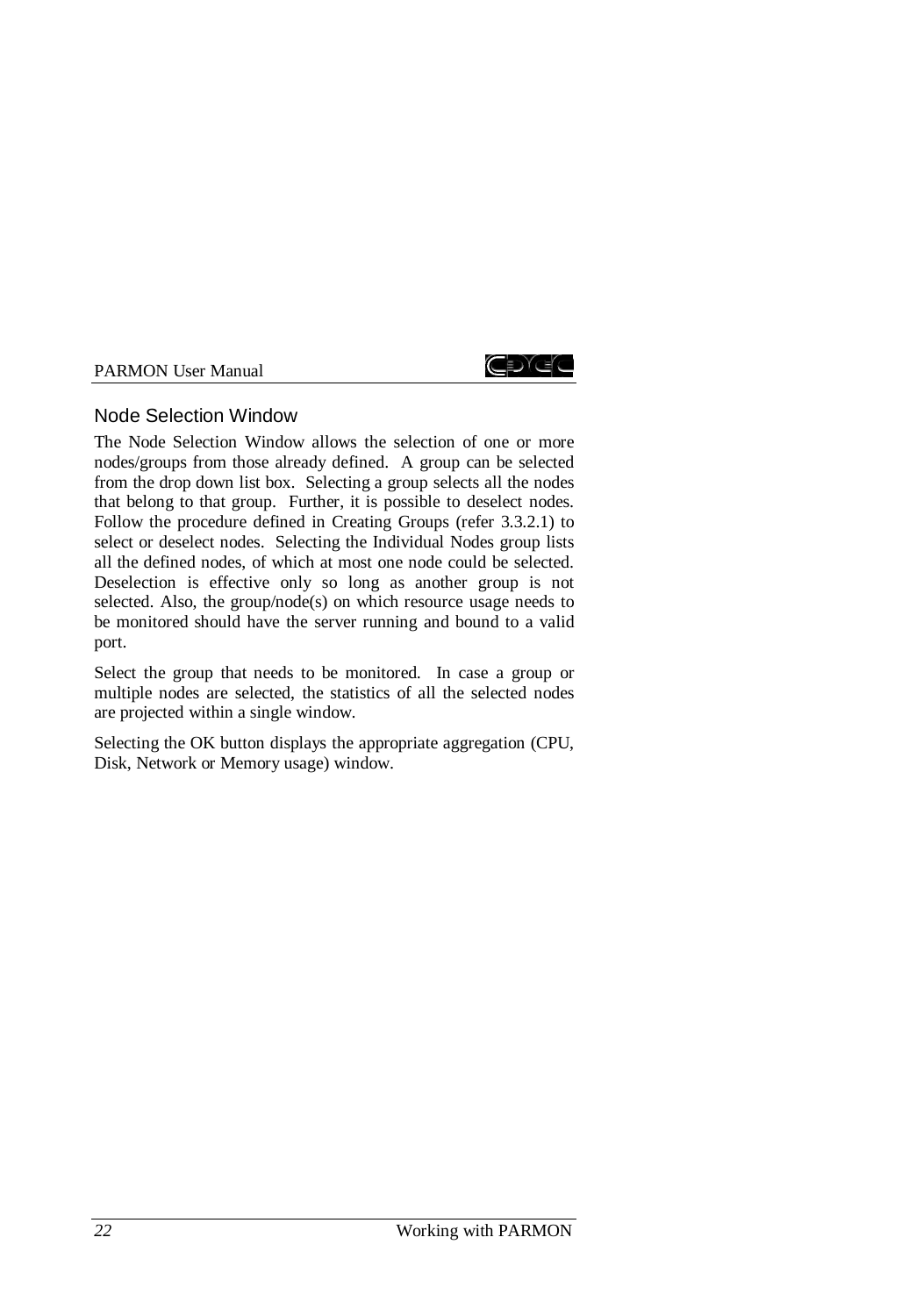## Cexea

## PARMON User Manual

| $=$ |                         |             |                | Users: Select Node(s) from this Dialog |                         |                      |          |                       | a. |
|-----|-------------------------|-------------|----------------|----------------------------------------|-------------------------|----------------------|----------|-----------------------|----|
|     |                         | Group Name: |                |                                        | Hardware                | $\equiv$             |          |                       |    |
|     | $\blacksquare$          | yamuna      | M              | ganga                                  | M                       | kaveri               | V        | oda.cb                |    |
|     | $\blacksquare$          | jupiter     | $\blacksquare$ | surya                                  | $\overline{\mathbf{v}}$ | test2                | ⊠        | test3                 |    |
|     | ▼                       | earth       | ▼              | W                                      | ⊠                       | q                    | 圛        | qe                    |    |
|     | ┳                       | qee         | 図              | qeee                                   | ▼                       | qeeea                | M        | qeeeag                |    |
|     | ┳                       | qeeeagv     | 圛              | eagy                                   | ⊻                       | eagjv                | M        | epagjv                |    |
|     | ⊻                       | epagmjv     |                | <b>⊠</b> epavgmjv                      |                         | <b>⊠</b> asdavgmjv   | M        | asdaml                |    |
|     | ₩                       | abxl        | ▼              | abxzx                                  |                         | <b>⊠</b> abxzjkhjh l |          | <b>▼</b> abxkjkjh;dkl |    |
|     | M                       | bvdkl       | ▼              | bvdxl                                  | ▼                       | bydxz                | ▼        | bydnm                 |    |
|     | $\overline{\mathbf{M}}$ | bag         | $\blacksquare$ | baxcv                                  | ⊽                       | srt                  | ॹ        | las                   |    |
|     | <b>M</b>                | $7\times 6$ | ब              | ashov<br>ОК                            | 厦<br>Cancel             | <b>CANAL</b>         | <b>M</b> | <b>MORM</b>           |    |

**Figure 14 : The Node/Group Selection Window**

Note:

In case the client program fails to communicate with PARMON server on the specified port on a given node (workstation), the client program displays the following message window.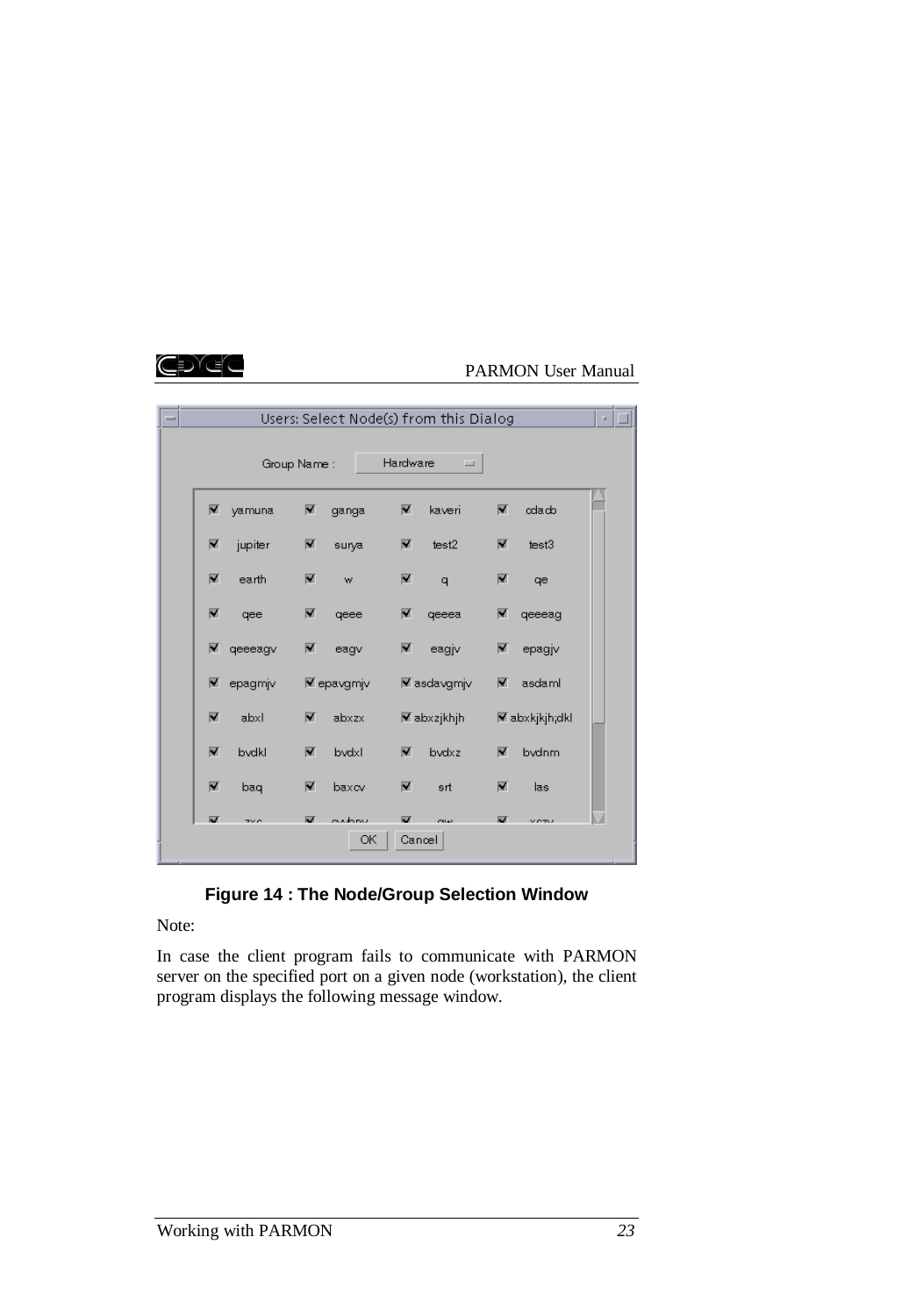

**Figure 15 : Server Error Message window**

# **3.4.1.1 CPU Usage**

The CPU Usage Statistic presents the usage in percentage of the CPU(s) on the specific node/group. This statistic is presented in the form of a chart (either PIE or BAR) and is refreshed periodically. The refresh period could be one of standard 5, 10, 15 and 20 seconds or user-defined. The CPU Usage chart is similar to the ones (Figure 16, Figure 17) shown below.

The Bar (Figure 16) and Pie (Figure 17) charts depict the usage graphically with the lower and higher extremes being 0 and 100% respectively. The view can be switched from Pie to Bar and back dynamically. To do so, select the menu option Chart and opt for the desired chart type. Refer also section 3.3.3 for defining the default chart type.

The refresh time interval defines the mean time between successive updates - lower the refresh time, faster the update. The refresh time specified is in seconds. The refresh interval can be redefined by selecting the TimeSet menu option and choosing the required refresh interval.

If desired, the refresh cycle can be suspended and resumed. The Stop button can be selected if one wishes to suspend the refresh. When the refresh is suspended, the Stop button is replaced by the Start button.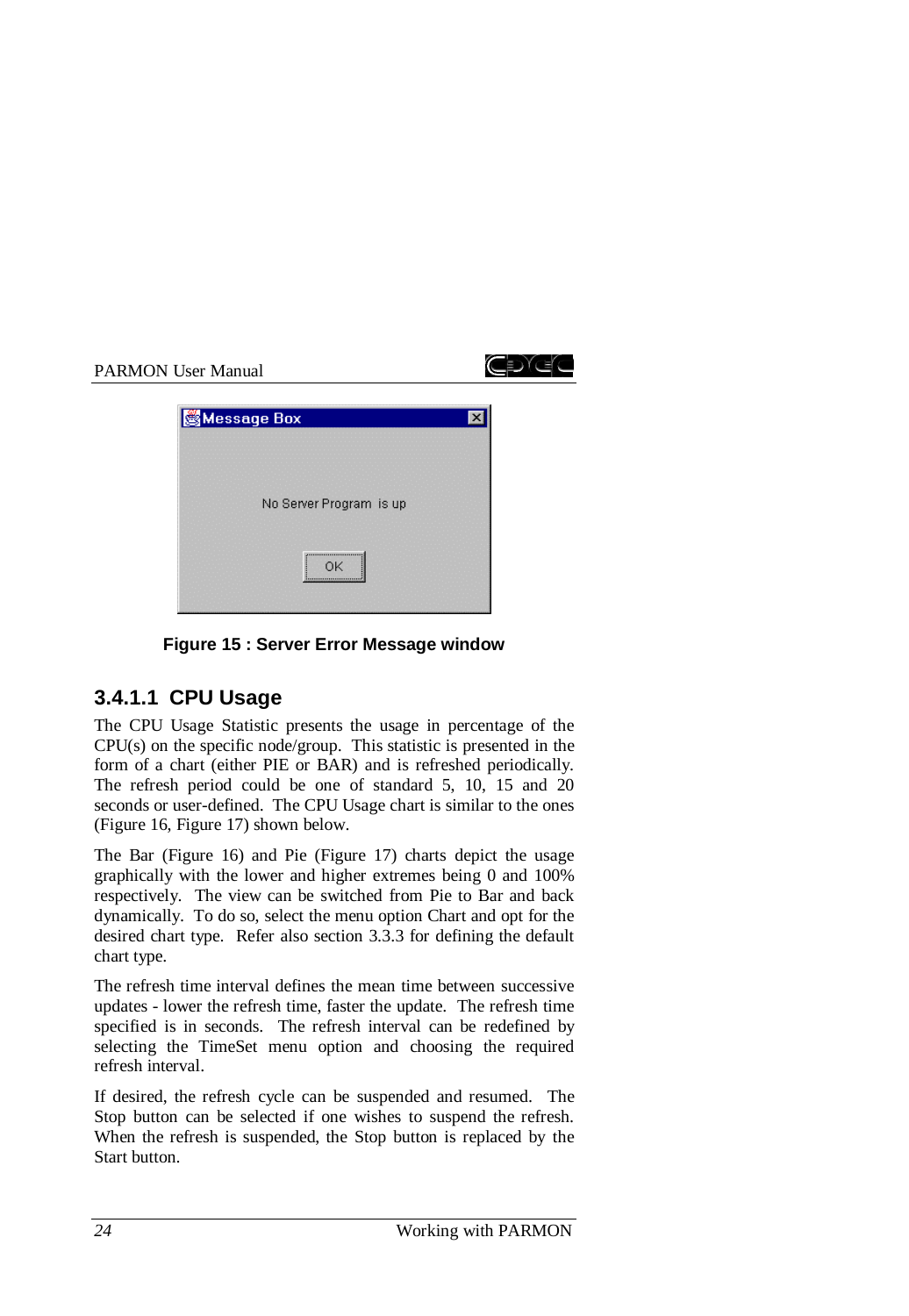



## **Figure 16 : CPU Usage statistics as a Bar Chart**

The dialog window at the bottom of the window displays the status of the latest change (refresh interval, stop, start etc) affected on the window.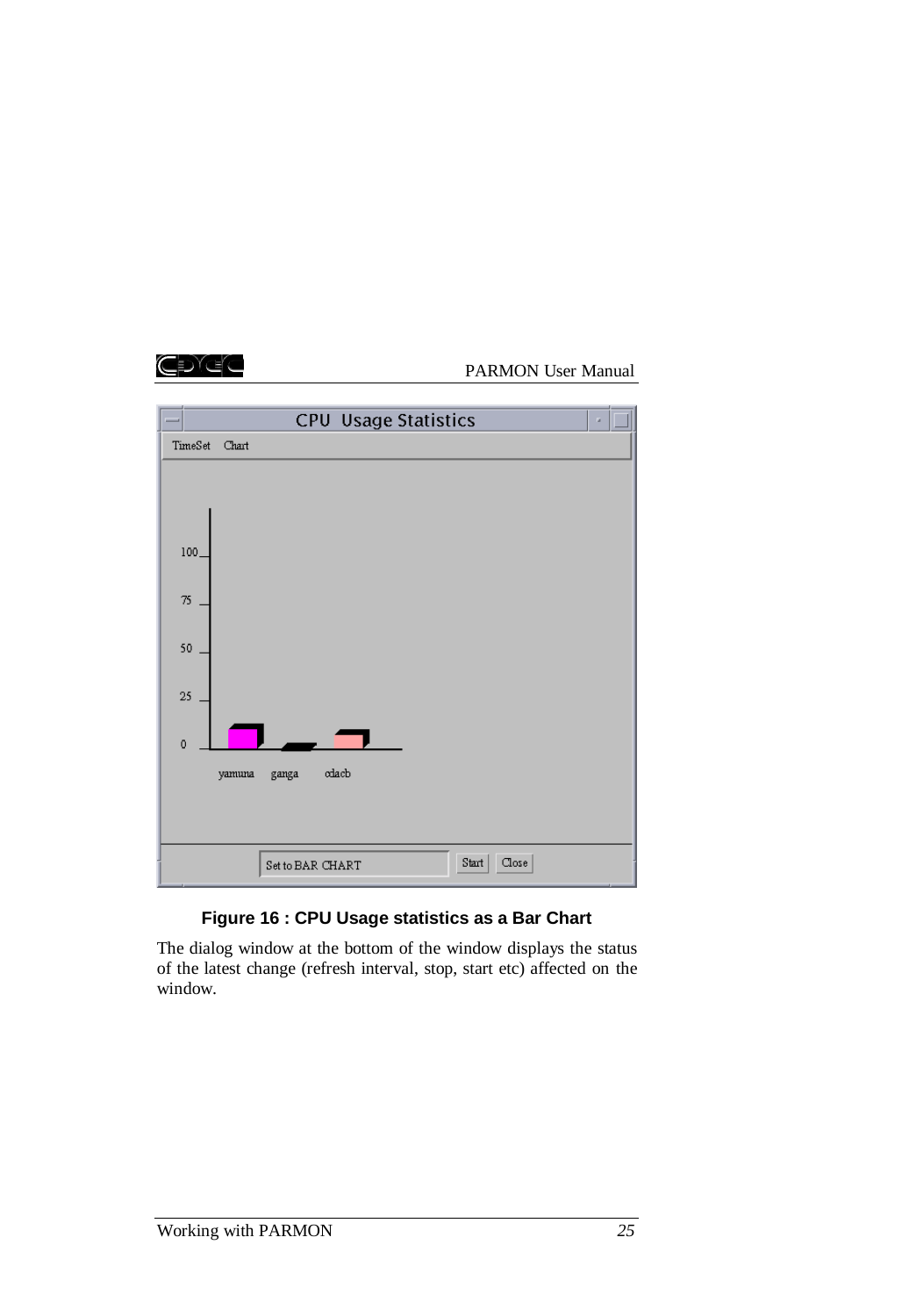CDYCO



# **Figure 17 : CPU Usage as a Pie Chart**

Figure 18 shows the Timeset sub-menu and Figure 21 depicts the Chart sub-menu. From the sub-menu it is possible to opt for a standard refresh time period or specify a user-defined time interval.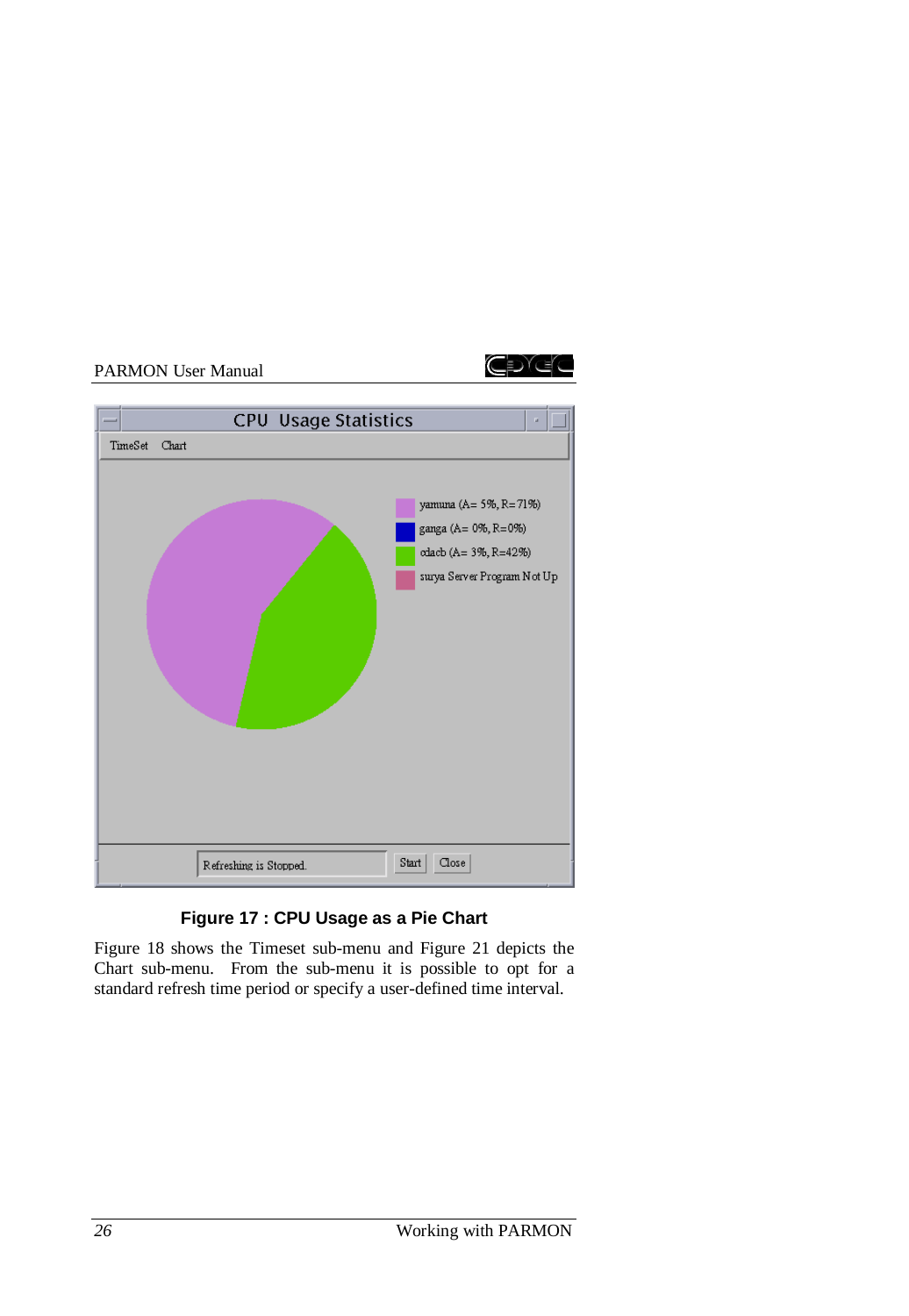



# **Figure 18 : CPU usage chart depicting Timeset sub-menu**

Selecting the key-in sub-menu pops up a dialog window where the required refresh period can be specified. The dialog window is similar to that depicted below (Figure 19).

The time input should be an integer value. In case there is an error in input, the message window similar to that depicted in Figure 20 is displayed.

Note:

Changes to refresh time take effect only after the following refresh.i.e, the very next refresh after the time is redefined occurs at the period active currently.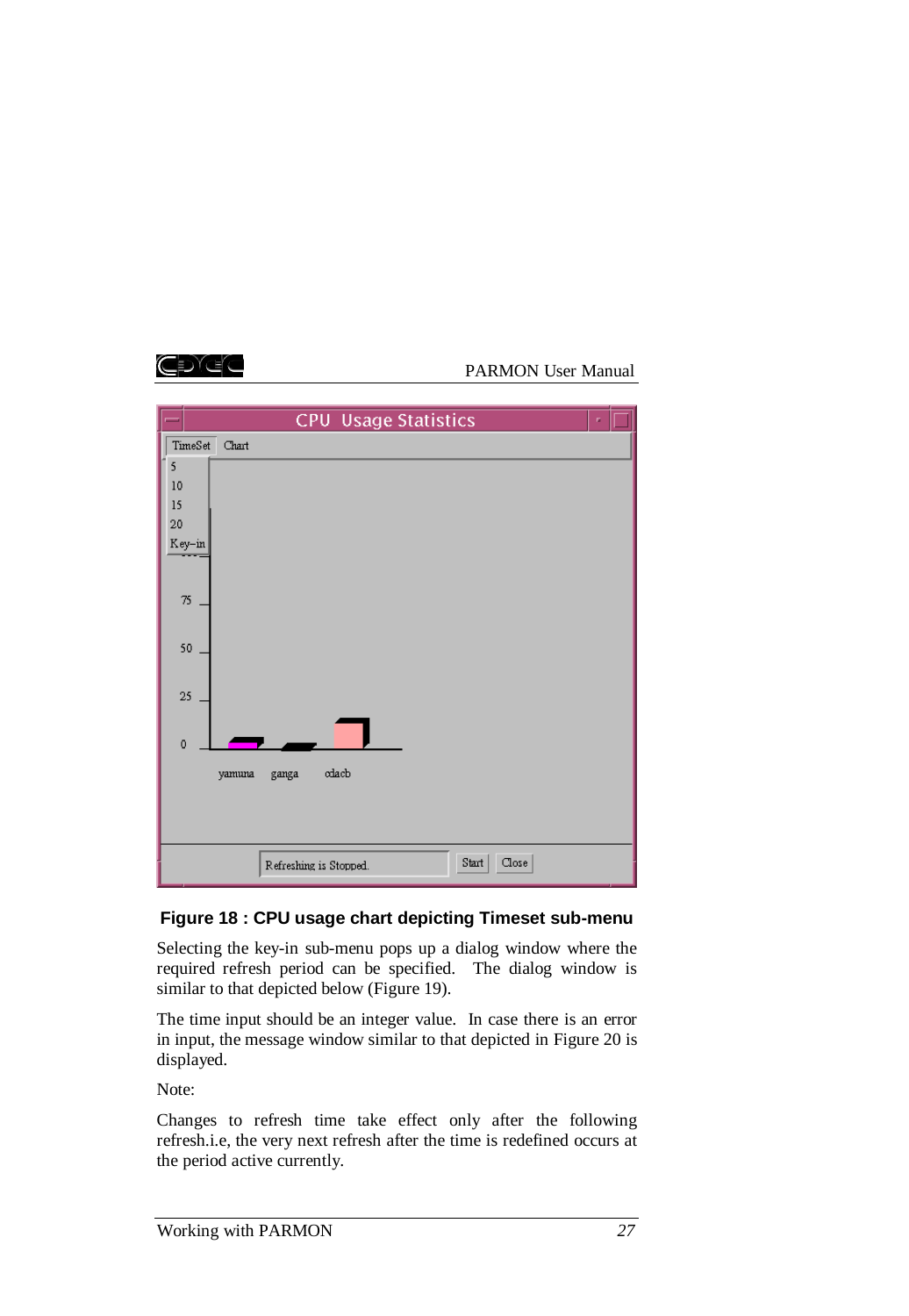

| <b>Enter the Time</b>              |  |
|------------------------------------|--|
| T<br>Enter Refreshing Time in Secs |  |
| ОК                                 |  |
|                                    |  |

# **Figure 19 : Key-in dialog window**

| Message Box              |  |
|--------------------------|--|
|                          |  |
|                          |  |
| Enter Valid Integers !!! |  |
|                          |  |
|                          |  |
| ОК                       |  |
|                          |  |

**Figure 20 : Invalid input error message window**

The chart sub-menu allows the selection of the preferred type of chart. Figure 21 depicts the appearance of the Chart sub-menu.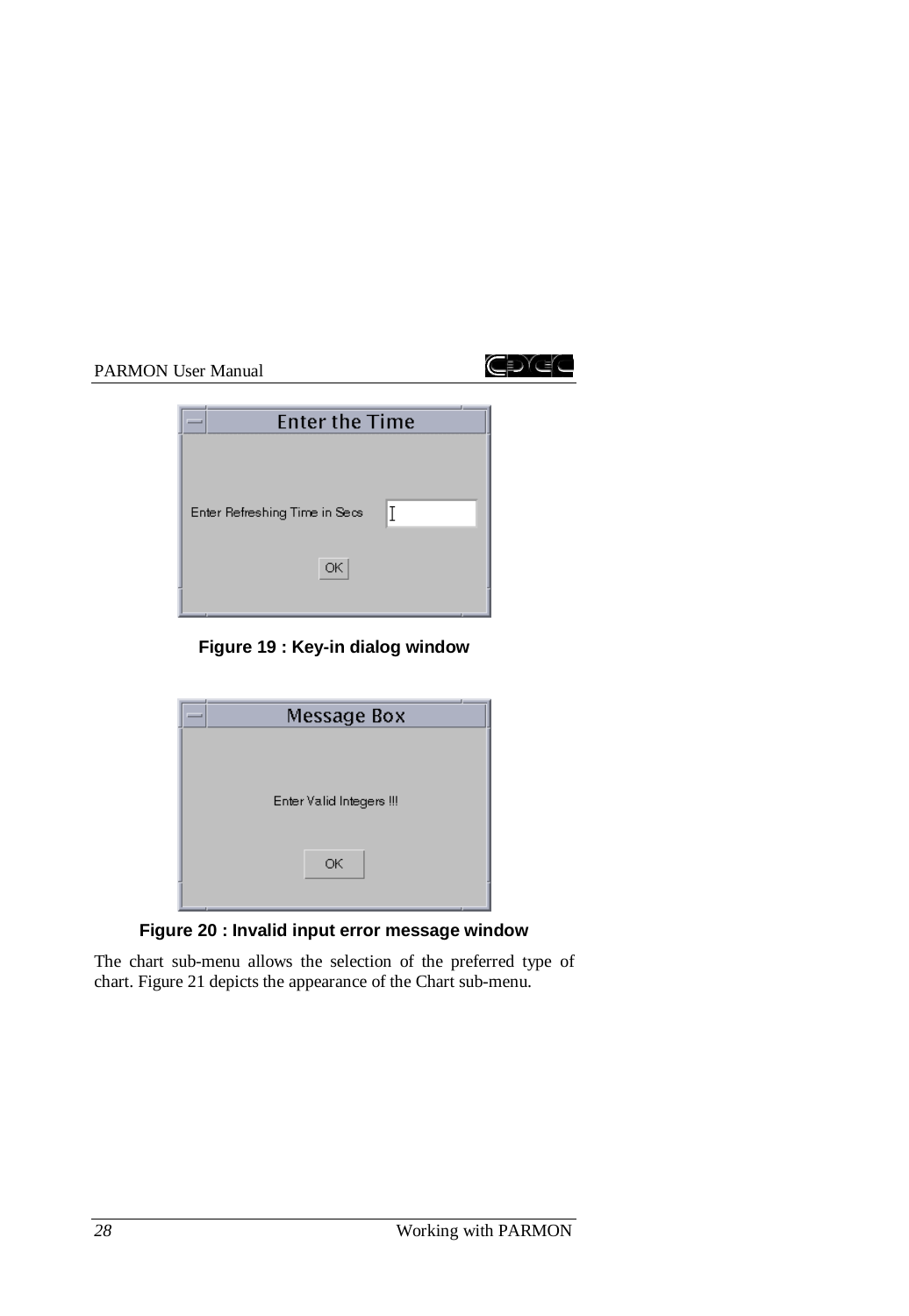



# **Figure 21 : CPU usage chart depicting Chart sub-menu**

Selecting the Close button closes the window.

Note:

In case a node has multiple CPUs, the average usage of all the CPUs will be computed and displayed.

# **3.4.1.2 Disk Usage**

The Disk Usage Statistic presents the usage in percentage of the User Disk Area (refer section 3.3.1.1) on the specific node/group. This statistic is presented in the form of a chart (either PIE or BAR) and is refreshed periodically. The refresh period could be one of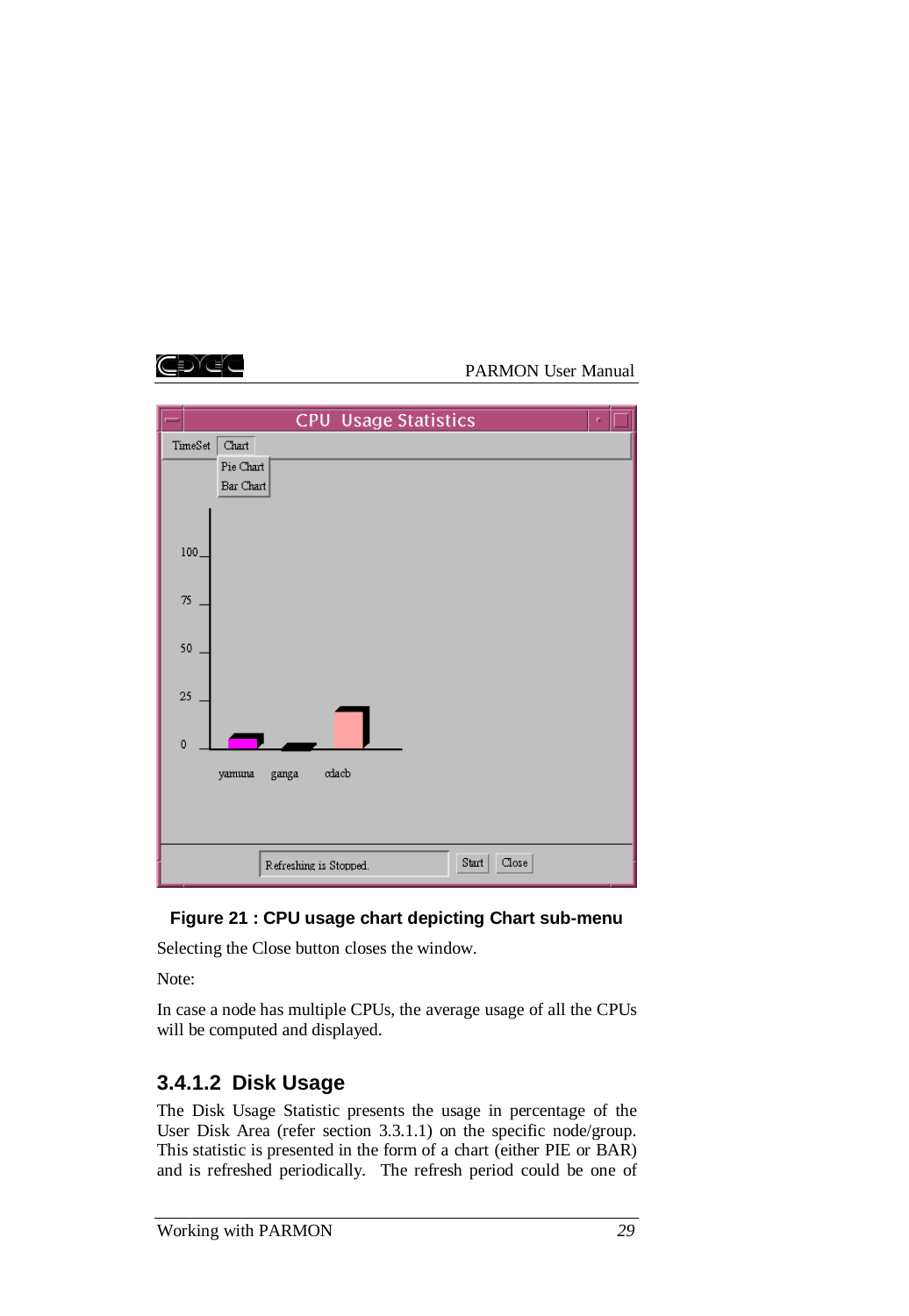

standard 5, 10, 15 and 20 seconds or user-defined. The Disk Usage chart will be similar to the ones (Figure 22, Figure 23) shown below.



# **Figure 22 : Disk Usage Statistics as a Bar Chart**

The meaning, behaviour and functionality of the components of the window are similar to those described in the section on CPU Usage (refer section 3.4.1.1).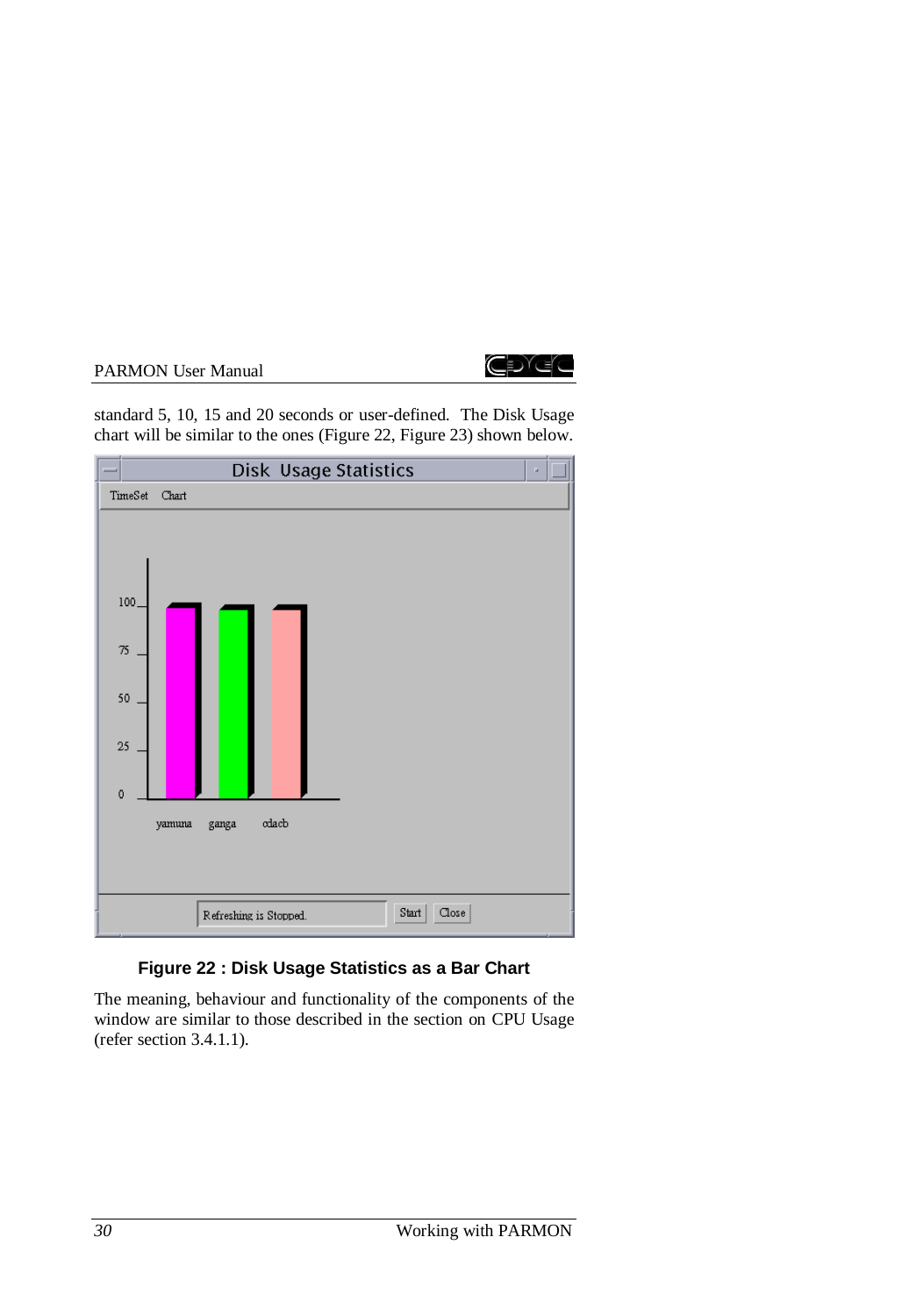





# **3.4.1.3 Memory Usage**

The Memory Usage Statistic presents the usage in percentage of the system memory (RAM) on the specific node/group. This statistic is presented in the form of a chart (either PIE or BAR) and is refreshed periodically. The refresh period could be one of 5, 10, 15 and 20 seconds. The Memory Usage chart will be similar to the ones (Figure 24, Figure 25) shown below.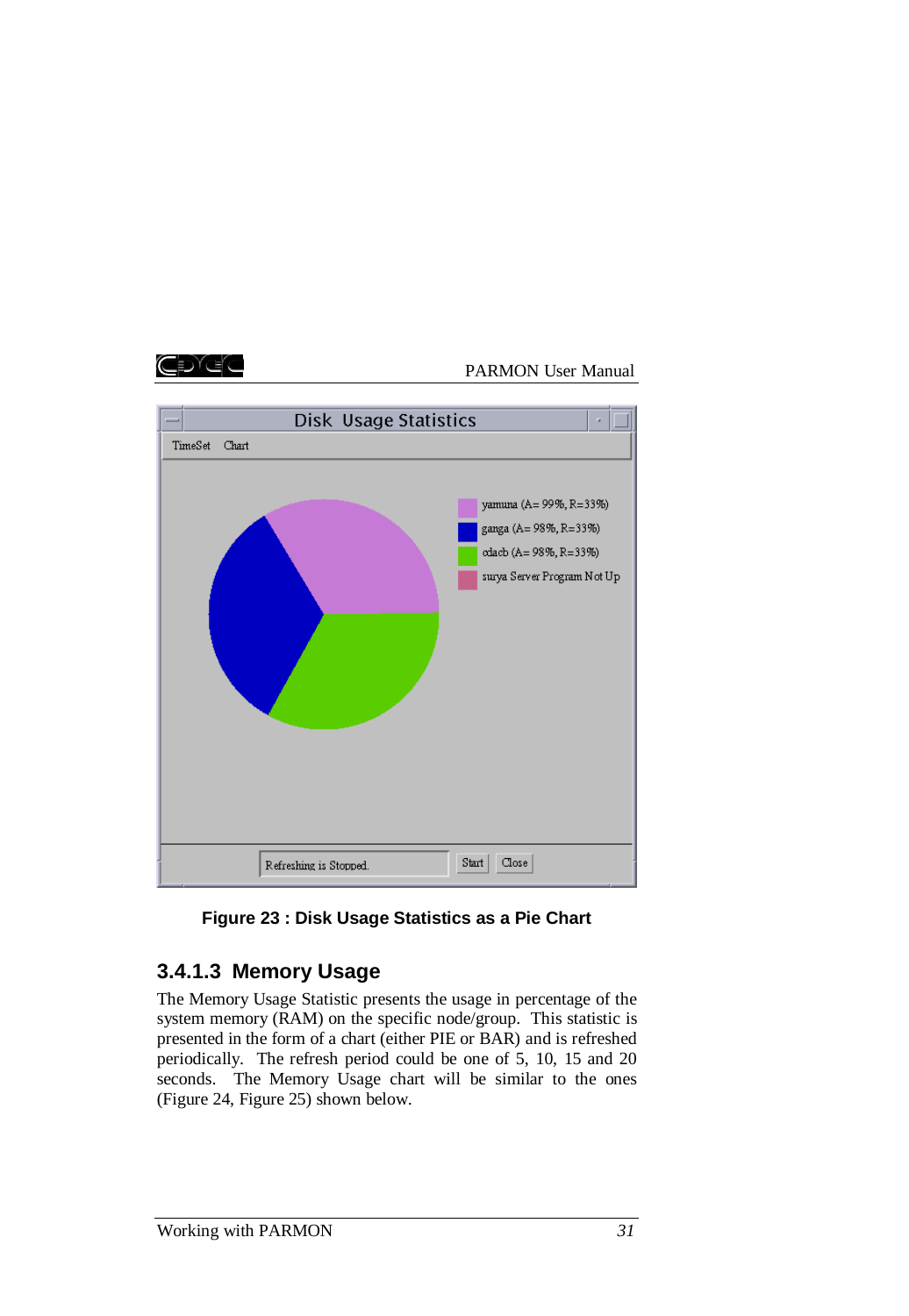



# **Figure 24 : Memory Usage Statistics as a Bar Chart**

The meaning, behaviour and functionality of the components of the window are similar to those described in the section on CPU Usage (refer section 3.4.1.1).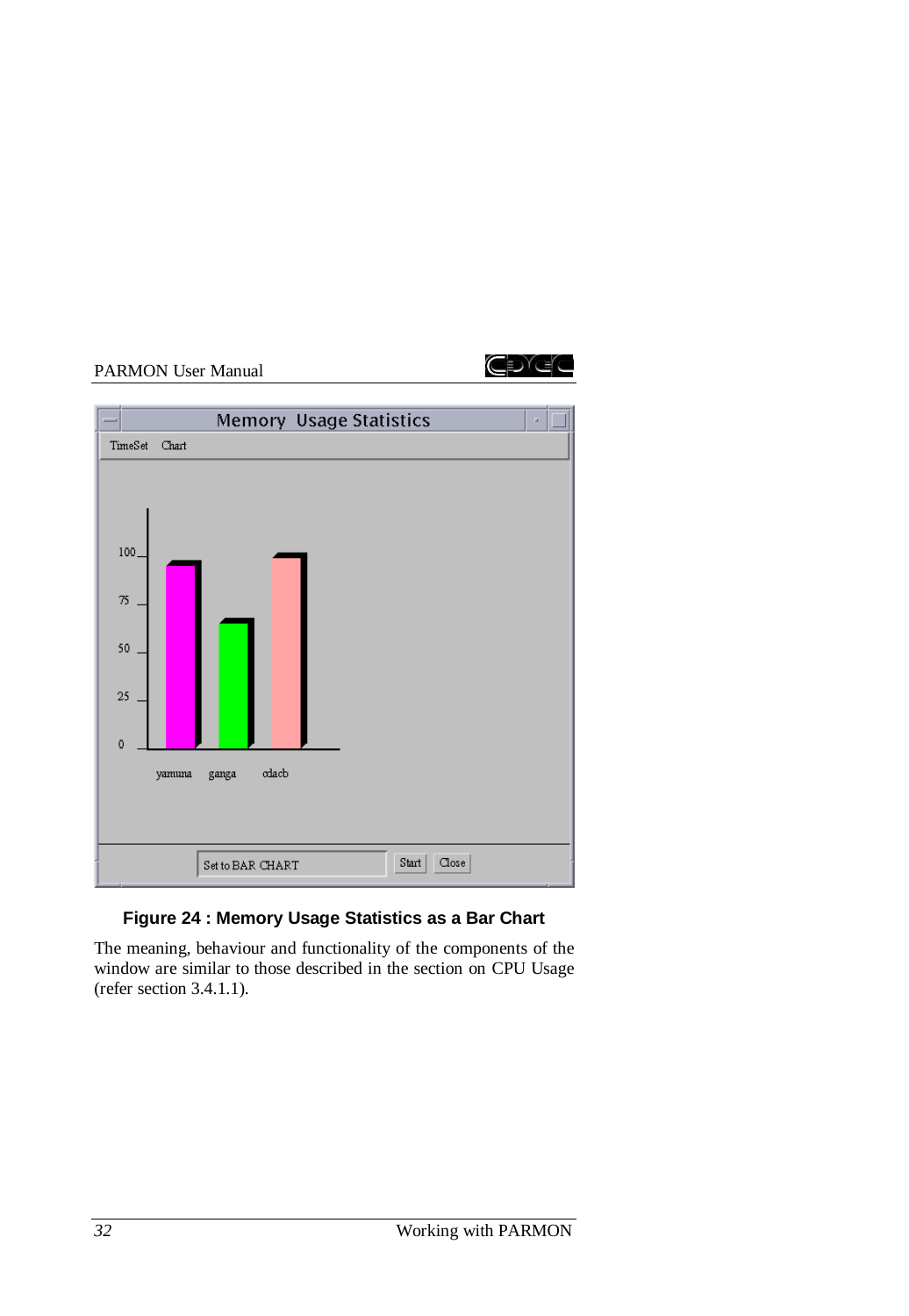



## **Figure 25 : Memory Usage Statistics as a Pie Chart**

# **3.4.1.4 Network Usage**

The Network Usage Statistic presents the ratio between the total number of packets transmitted successfully and the number of packets in error for the default network interface on the specified node/group. This statistic is presented in the form of a chart (either PIE or BAR) and is refreshed periodically. The refresh period could be one of 5, 10, 15 and 20 seconds. The Network Usage chart will be similar to the ones (Figure 26, Figure 27) shown below.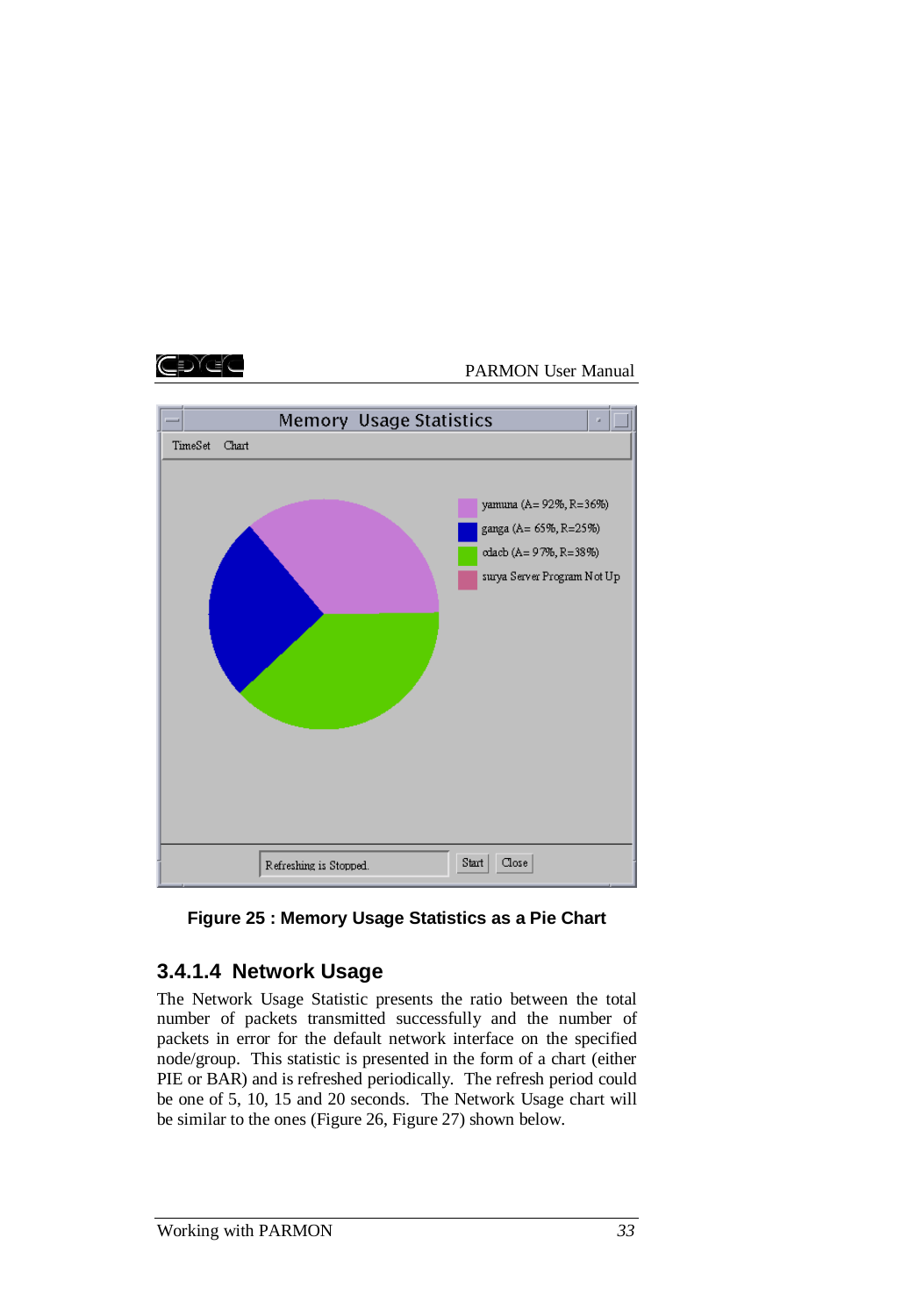

# **Figure 26 : Network Usage Statistics as a Pie Chart**

The meaning and behaviour of the components of the window is similar to those described in the section on CPU Usage (refer section 3.4.1.1).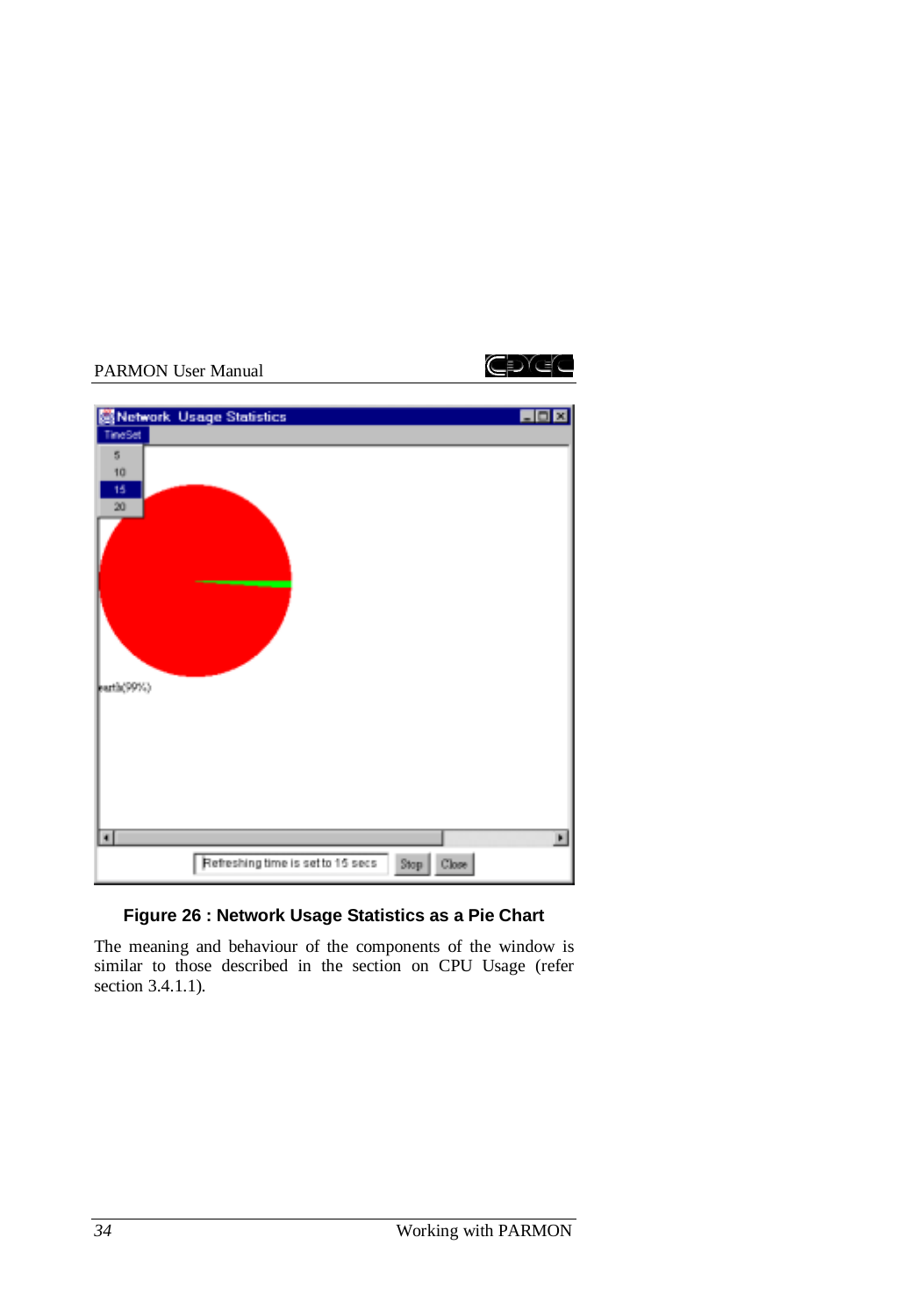

## **Figure 27 : Network Usage Statistics as a Bar Chart**

# **3.4.1.5 Usage Matrix**

System managers of large cluster environments prefer to observe statistics of the entire system at a glance and then, proceed to enquire about the statistics of groups, nodes etc. Usage matrix provides exactly this functionality.

PARMON is capable of depicting the usage of a cluster system in three ways:

- a. Group-wise,
- b. Node-wise within a group and,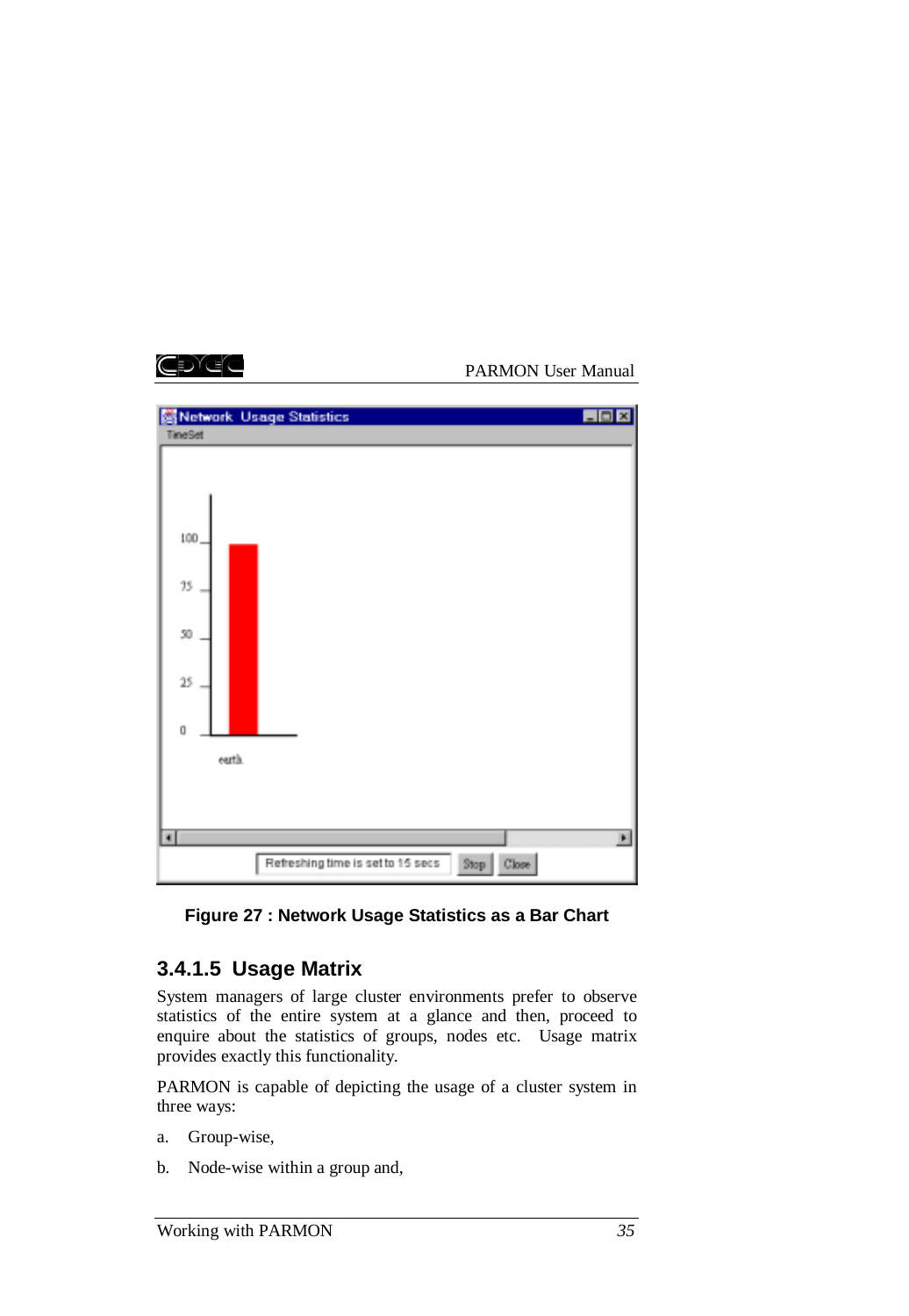

c. Processor-wise within a node.

The group-wise usage statistics window is similar to that depicted in Figure 28.

| <b>Service</b>   | Group Usage Matrix |           |            |           |  |  |  |
|------------------|--------------------|-----------|------------|-----------|--|--|--|
| File<br>TimeSet  |                    |           |            |           |  |  |  |
| Group Name       | Num Of Nodes       | CPU Usage | Disk Usage | Mem Usage |  |  |  |
| Krish_Group      | $\overline{a}$     | 14%       | 98%        | 84%       |  |  |  |
| Hardware         | 3                  | 12%       | 98%        | 84%       |  |  |  |
| HPCC_Group       | $\overline{a}$     | 12%       | 98%        | 84%       |  |  |  |
| SSDG_Group       | 5                  | 11%       | 98%        | 84%       |  |  |  |
| Networking_Group | 3                  | 12%       | 98%        | 84%       |  |  |  |
| RealTimeSystem   | 4                  | 12%       | 98%        | 84%       |  |  |  |

## **Figure 28 : Group-wise Usage Matrix**

In the figure depicted above, selecting a group (shaded rose) displays another matrix where the usages of the individual nodes in the selected group are displayed (Figure 29).

| $-$ Node Usage Matrix for Group RealT<br><b>Ca</b> |               |               |               |  |  |  |
|----------------------------------------------------|---------------|---------------|---------------|--|--|--|
| TimeSet<br>File                                    |               |               |               |  |  |  |
| Node Name                                          | CPU Usage     | Disk Usage    | Mem Usage     |  |  |  |
| yamuna                                             | 20%           | 99%           | 92%           |  |  |  |
| ganga                                              | 0%            | 98%           | 65%           |  |  |  |
| cdach                                              | 8%            | 98%           | 95%           |  |  |  |
| surya                                              | Server Not Up | Server Not Up | Server Not Up |  |  |  |

# **Figure 29 : Node-wise usage statistics of a group**

To view the usage statistics of the processors within a node, select the CPU usage statistic (shaded rose) displayed adjacent to the required node. The CPU usage statistics of the processors in a node appear similar to that depicted in Figure 30.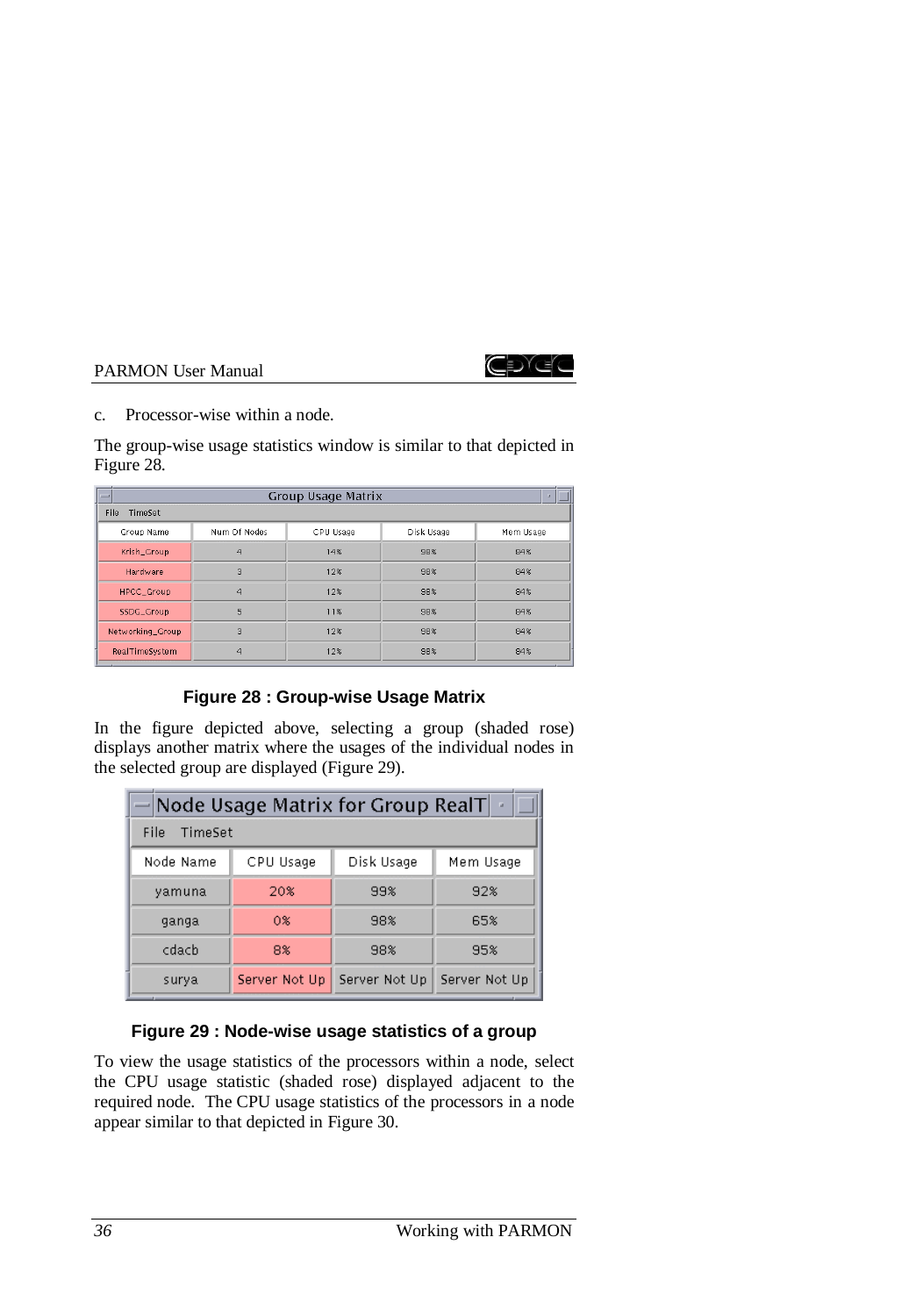# EXEC

### PARMON User Manual

| — yamuna CPU! ~ |       |
|-----------------|-------|
| File TimeSet    |       |
| CPU Name        | Usage |
| Cpu 1           | 14%   |
| Cpu 2           | 11%   |

### **Figure 30 : Processor-wise usage statistics of a node**

# **3.4.2 Messages**

Messages critical to a system are usually displayed on the console. These messages indicate the health of a system. The messages displayed on the console are logged by the operating system to aid in diagnosing problems with the system. System Managers frequently refer to these logs to diagnose the overall health of a system and take corrective action, whenever necessary.

In large cluster systems it is an inhuman task to constantly keep a tab on the messages generated by the system. The option to scan through the logs of an individual node(s) in a cluster system can go a long way in easing the managerial task of such managers.

Selecting the icon Message Viewer on the main screen pops up the Node selection window.

To view the messages from a node or group, select the appropriate group or nodes. Note that even after selecting a group, it is possible to select or deselect members of that group. Follow the procedure defined in Creating Groups (refer section 3.3.2.1) to select or deselect nodes. Selecting the Individual Nodes group lists all the defined nodes, of which at most one node could be selected. Selecting the OK button displays a window similar to that depicted below: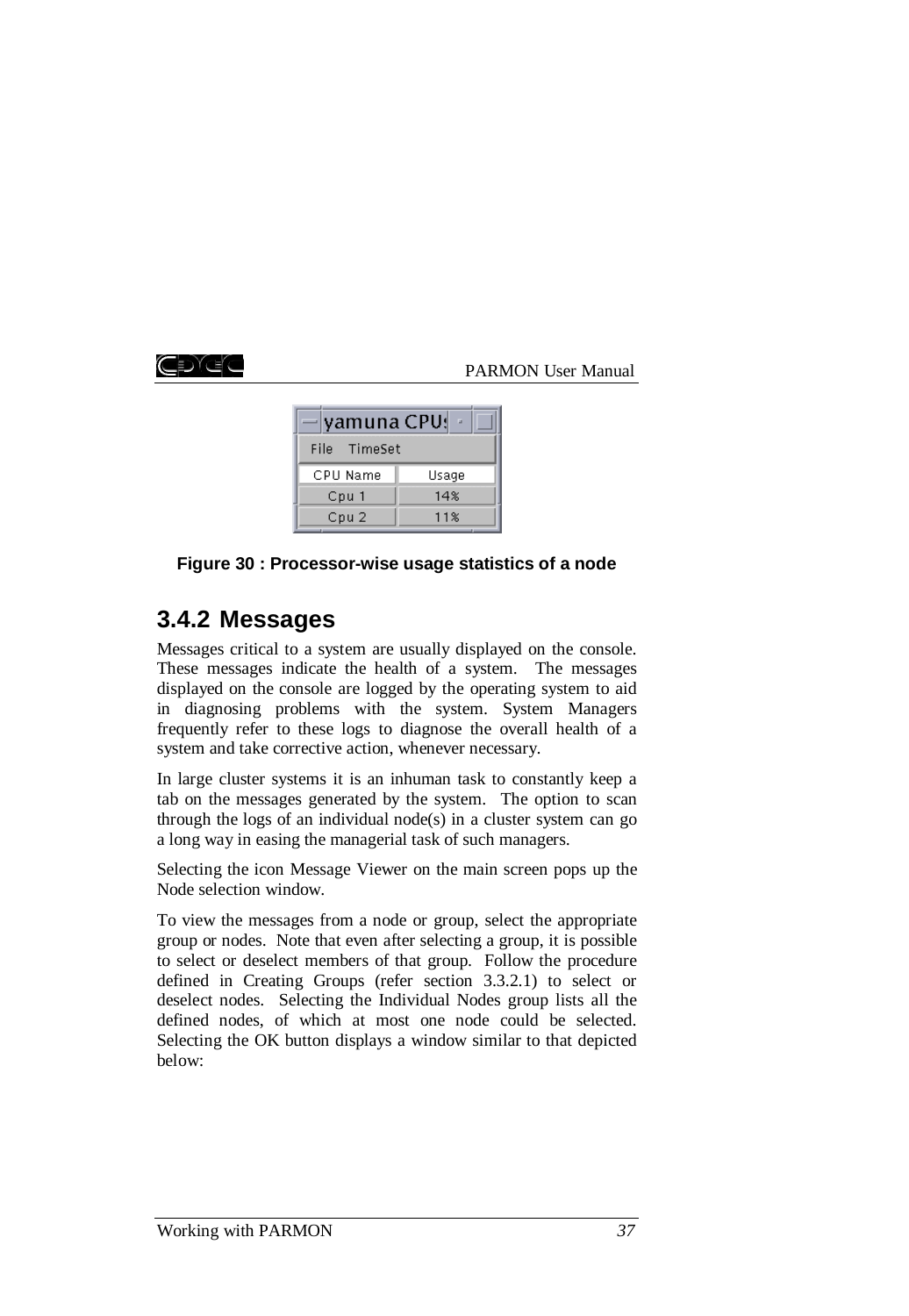

|                   |                                              | Messages on Param Openframe<br>п                                                                                                                   |
|-------------------|----------------------------------------------|----------------------------------------------------------------------------------------------------------------------------------------------------|
| File              |                                              |                                                                                                                                                    |
|                   |                                              | Search Criteria<br>Start Search                                                                                                                    |
| Apr<br>Apr<br>Apr | $2\;13:46:42$<br>$2\;14:01:18$<br>2 14:01:18 | <b>NOQUEUE</b><br>sendmail[10517]:<br>yamuna<br>$sendmail[10866]$ :<br><b>NOQUEUE</b><br>yamuna<br>$sendmail[10873]$ :<br><b>NOOUEUE</b><br>yamuna |
| cdacb:            |                                              |                                                                                                                                                    |
| Apr<br>Apr<br>Apr |                                              | 2 01:41:54 cdacb sendmail[4285]:<br>NOQUEUE:<br>2 09:47:20 cdacb sendmail [6778]:<br>NOQUEUE:<br>2 10:04:04 cdacb sendmail [7447]:<br>NOQUEUE:     |
|                   |                                              | Close                                                                                                                                              |

## **Figure 31 : The Message window**

The Messages window displays the messages logged in the default messages file (/var/adm/messages).

By default, only messages logged since 0:00 hours on the current day are displayed. In case other messages are required, a search criterion has to be defined. To define search criterion follow the procedure detailed below:

1. Select the button Search Criteria. A window similar to that depicted in Figure 32 is shown.

2. Enter the start date, end date, start time and the end time. If required, a search string can be specified.

3. To accept the search criterion select the Accept button. Selecting the Close button causes the search criterion to revert to default.

4. Select the Start Search button.

Messages logged since the start time on the start date till the stop time on the stop date are displayed. The search can be stopped in the middle by selecting the Stop Search button. In case a search string is specified, only those messages that have been logged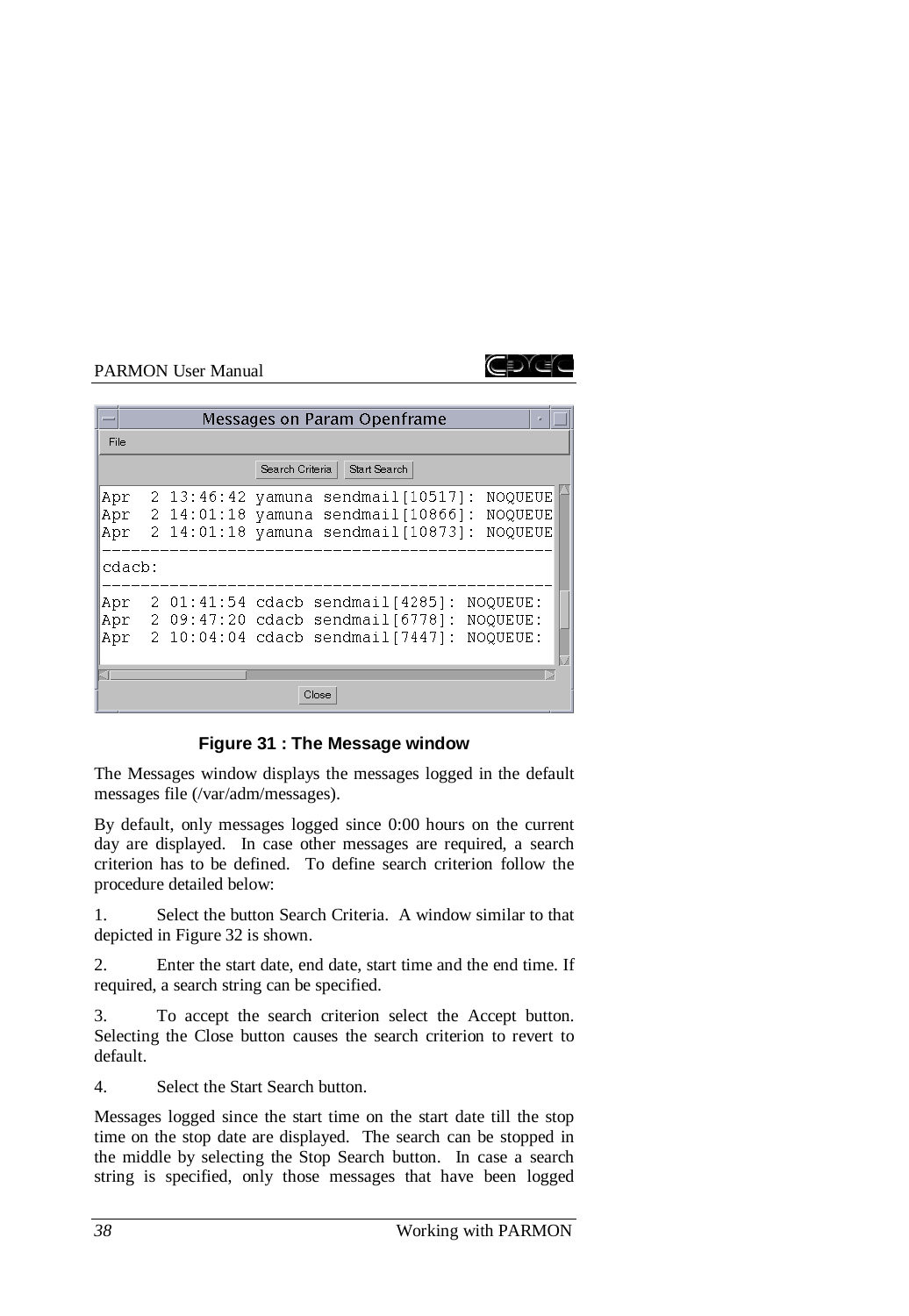CDGC

#### PARMON User Manual

during the specified period (date and time) and having the specified search string are displayed.

| $\equiv$        | Messages      |            |          |  |  |  |
|-----------------|---------------|------------|----------|--|--|--|
| Start Date      | 2:4:98        | Start Time | 00:00:00 |  |  |  |
| <b>End Date</b> | 2:4:98        | End Time   | 20:05:00 |  |  |  |
|                 | Search String | sendmail   |          |  |  |  |
|                 | Accept        |            | Close    |  |  |  |
|                 |               |            |          |  |  |  |

**Figure 32 : Criteria Dialog box**

The messages shown on screen may be saved on to a file on the local disk. Follow the procedure listed below to save the messages to a local file.

1. Select the menu sequence File  $\rightarrow$  Save As. A window similar to that in Figure 33\* is displayed.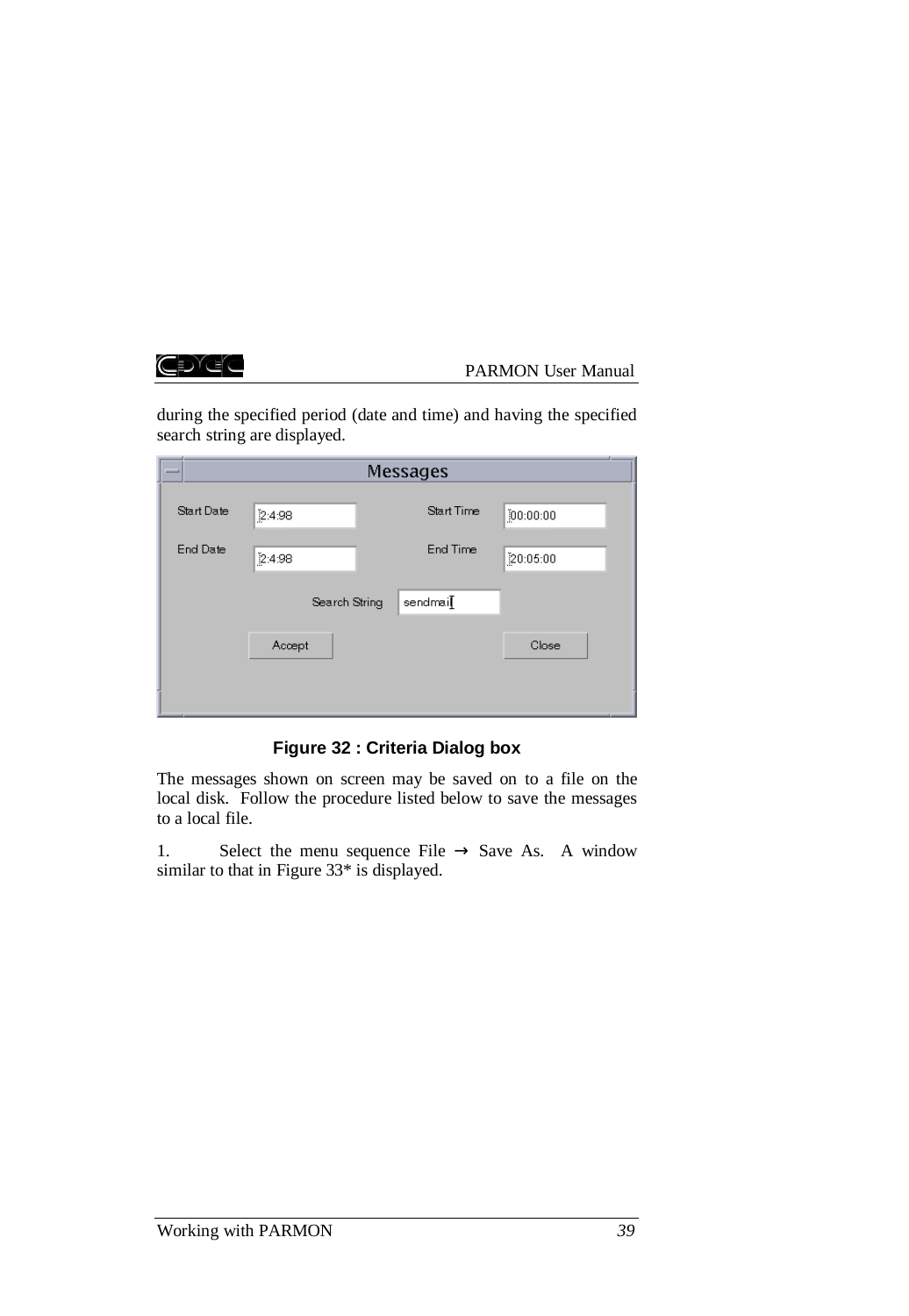

|                                                           | Save As                                                                   |        |
|-----------------------------------------------------------|---------------------------------------------------------------------------|--------|
| Enter path or folder name:                                | /home/parmon/parmon_client/parmon/                                        |        |
| Filter<br>[∧.]∛{้<br>Folders                              | <b>Files</b><br>board.java<br>board 1.java<br>board2.class<br>board2.java |        |
| help_files<br>images<br>ProtocalParmo<br>Enter file name: | board2copy.java<br>board2temp.java<br>board2temp1.java<br>board3.java     |        |
| Users.log<br>OK                                           | Update                                                                    | Cancel |

**Figure 33 : The SaveAs Window**

2. Specify the required filename and select the Save\* button.

\* Since java uses the native windowing system, the appearance/functionality of the window may be entirely different on different operating systems.

# **3.4.3 Processes**

The processes running on a specified group/node(s) can be viewed using the Process Viewer. To view the processes running on a specific group/node(s), follow the procedure listed below:

 1. Select the icon Message Viewer. The Node Selection window similar to that depicted in Figure 14 is displayed.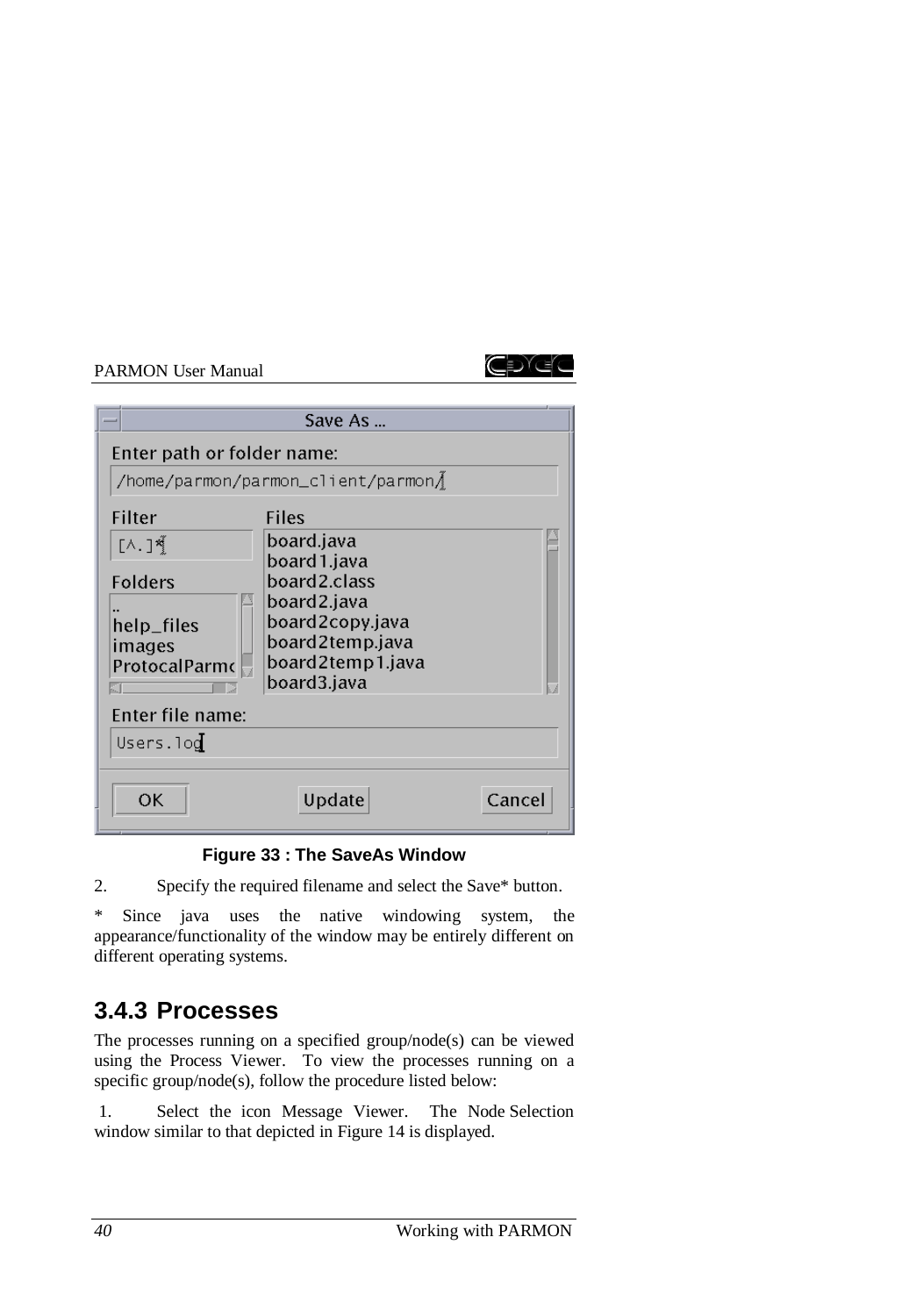#### ŒDĭC

#### PARMON User Manual

2. Select the required group/node(s) and select the OK button. A window similar to that shown in Figure 34 is displayed.

The processes are by default ordered on the process names. It is also possible to order the processes on process number, owner's username, owner's user ID or size, by selecting the Sort menu option and one of By Number, By Username, By UID or By Size respectively from the pop-up menu.

It is possible to specify a refresh interval for updating the processes running on the specified group/node(s). Specifying the refresh interval is similar to that defined in the section on CPU Usage. It is also possible to suspend and restart the refresh cycle.

The list of processes displayed on the window can be saved on to a file on the local disk by selecting the menu sequence  $File \rightarrow Save As.$ 

Apart from the Save As and the Timeset menus whose behaviour is the same as that explained in the previous section (refer section 3.4.1.1), the processes window provides for an additional Sort menu. The Sort menu allows for sorting processes based on it names, ID, owner name, owner ID and size (memory image size).

Note:

It is recommended that the refresh be stopped before ordering the processes because refresh will cause the ordering to be reset to default.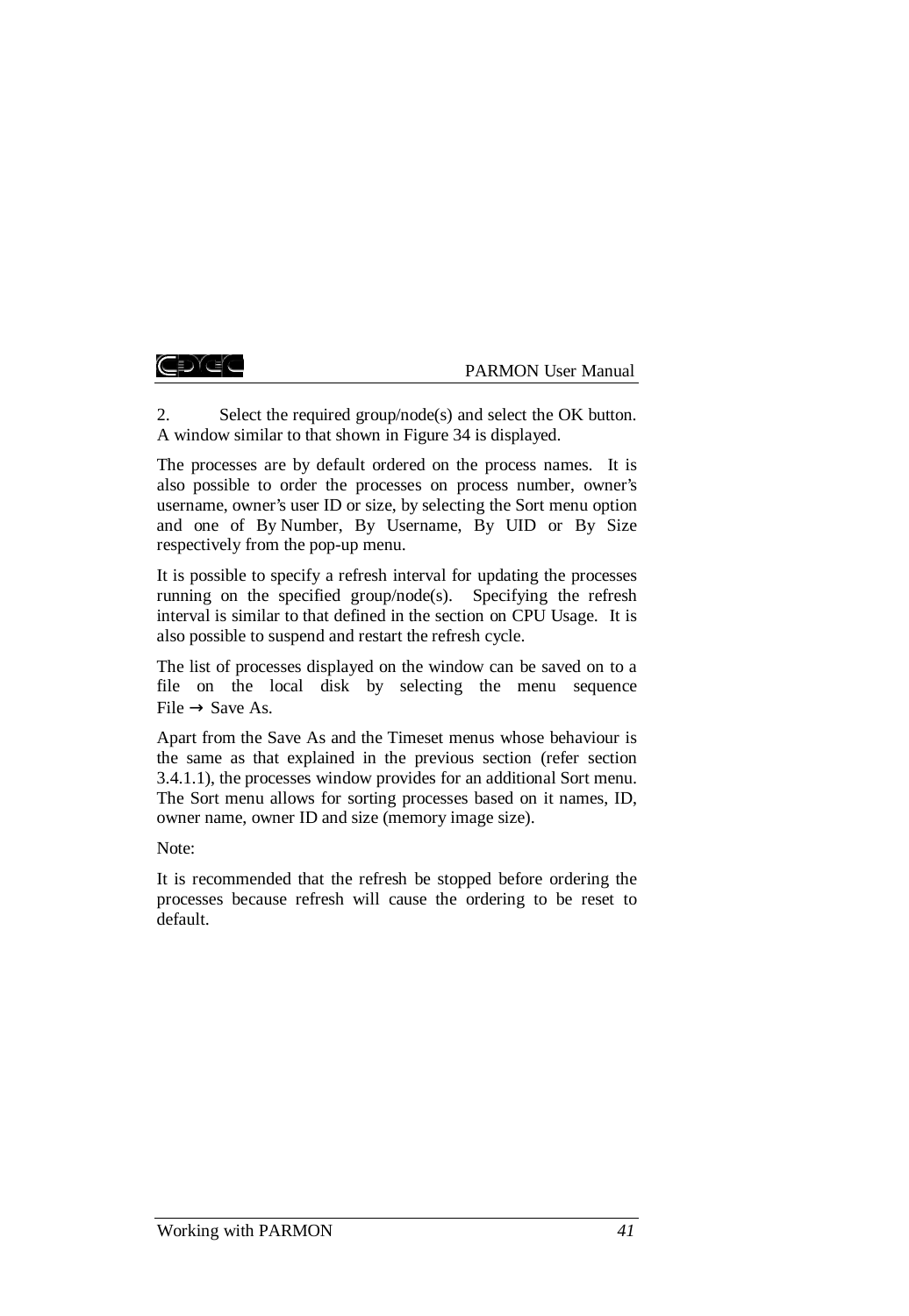

|      |           |                |                |              | Processes on PARAM OpenFrame                            |                           |              |                  |           |  |
|------|-----------|----------------|----------------|--------------|---------------------------------------------------------|---------------------------|--------------|------------------|-----------|--|
| File | Sort      | <b>TimeSet</b> |                |              |                                                         |                           |              |                  |           |  |
|      |           | By ProcessName | 16179          | s            | 10                                                      | $1$ I <sub>I</sub> B      | 1027         | parmon           | 0         |  |
|      | By Number |                | 18456          | s            | 201430                                                  | $1$ $IB$                  | 1027         | parmon           |           |  |
|      |           | By UserName    | 09317          | s            | 70                                                      | MB.<br>$\mathbf{1}$       | 1027         | parmon           |           |  |
|      |           |                | 27999          | s            | 1000                                                    | $\mathbf{1}$<br><b>NB</b> | 1027         | parmon           |           |  |
|      | By UID    |                | 14719          | s            | 21090                                                   | 8 IB                      | 1027         | parmon           | n         |  |
|      | By Size   |                | 13131<br>26475 | s<br>s       | 10<br>50                                                | $1$ $IB$<br>$2$ $IB$      | 1027<br>1027 | parmon           | O         |  |
|      |           | fbconsole      | 27856          | s            | 30                                                      | IID<br>$\mathbf{1}$       | 1027         | parmon<br>parmon | O         |  |
|      |           | csh            | 08120          | s            | 370                                                     | $1$ $MB$                  | 1027         | parmon           | O         |  |
|      |           | rlogin         | 14306          | s            | 30                                                      | 1 IB                      | 1027         | parmon           |           |  |
|      |           |                |                |              | Processes on ganga at 18-Mar-98 8:06:33 PM              |                           |              |                  |           |  |
|      |           | PROCESS NAME   | <b>NUMBER</b>  | <b>STATE</b> | CPU T (msec)                                            | IEII                      | UID          | <b>USERNAME</b>  | PROCESSOR |  |
|      |           | parmond        | 13294          | $\Omega$     | 6230                                                    | $2$ $MB$                  | 1027         | parmon           | O         |  |
|      |           | parmond        | 04776          | s            | 80                                                      | $1$ $IB$                  | 1027         | parmon           | ۵         |  |
|      |           | parmond        | 04747          | $\circ$      | 297375730                                               | $1$ $MB$                  | 1027         | parmon           |           |  |
|      |           | csh            | 13272          | s            | 670                                                     | $1$ $\text{IB}$           | 1027         | parmon           |           |  |
|      |           |                |                |              | Processes on kaveri at 18-Mar-98 8:06:33 PM             |                           |              |                  |           |  |
|      |           | PROCESS NAME   | <b>NUMBER</b>  | <b>STATE</b> | CPU T (msec)                                            | IEII                      | UID          | <b>USERNAME</b>  | PROCESSOR |  |
|      |           | csh            | 10547          | s            | 440                                                     | 1 MB                      | 1027         | parmon           |           |  |
|      |           | parmond        | 10569          | $\circ$      | 1900                                                    | $2$ $IB$                  | 1027         | parmon           |           |  |
|      |           |                |                |              | Processes on cdacb at 18-Mar-98 8:06:33 PM              |                           |              |                  |           |  |
|      |           | PROCESS NAME   | <b>NUMBER</b>  | <b>STATE</b> | CPU T (msec)                                            | <b>IEII</b>               | UID          | <b>USERNAME</b>  | PROCESSOR |  |
|      |           | csh            | 22139          | s            | 3510                                                    | $1$ $MB$                  | 2518         | krishmo          | 0         |  |
|      |           | parmond        | 22815          | $\circ$      | 14760                                                   | $2$ $MB$                  | 2518         | krishmo          | 0         |  |
|      |           | csh            | 22025          | s            | 4210                                                    | $1$ $\text{IB}$           | 2518         | krishmo          | $\Omega$  |  |
|      |           |                |                |              |                                                         |                           |              |                  |           |  |
|      |           |                |                |              |                                                         |                           |              |                  |           |  |
|      |           |                |                |              | Processes are listed. Refreshing time is set to 5 secs. |                           | Stop         | Close            |           |  |

**Figure 34 : Process Window depicting the Sort sub-menu**

# **3.4.4 Logical View**

The logical view of a system consists of a list of resources available on the system. The resources have been classified under the following four heads:

- CPU
- Disk
- Memory
- Network

To obtain the logical view of a specific group/node(s), select the icon named Logical View on the main screen. From the Node Selection window select a group or nodes of which the logical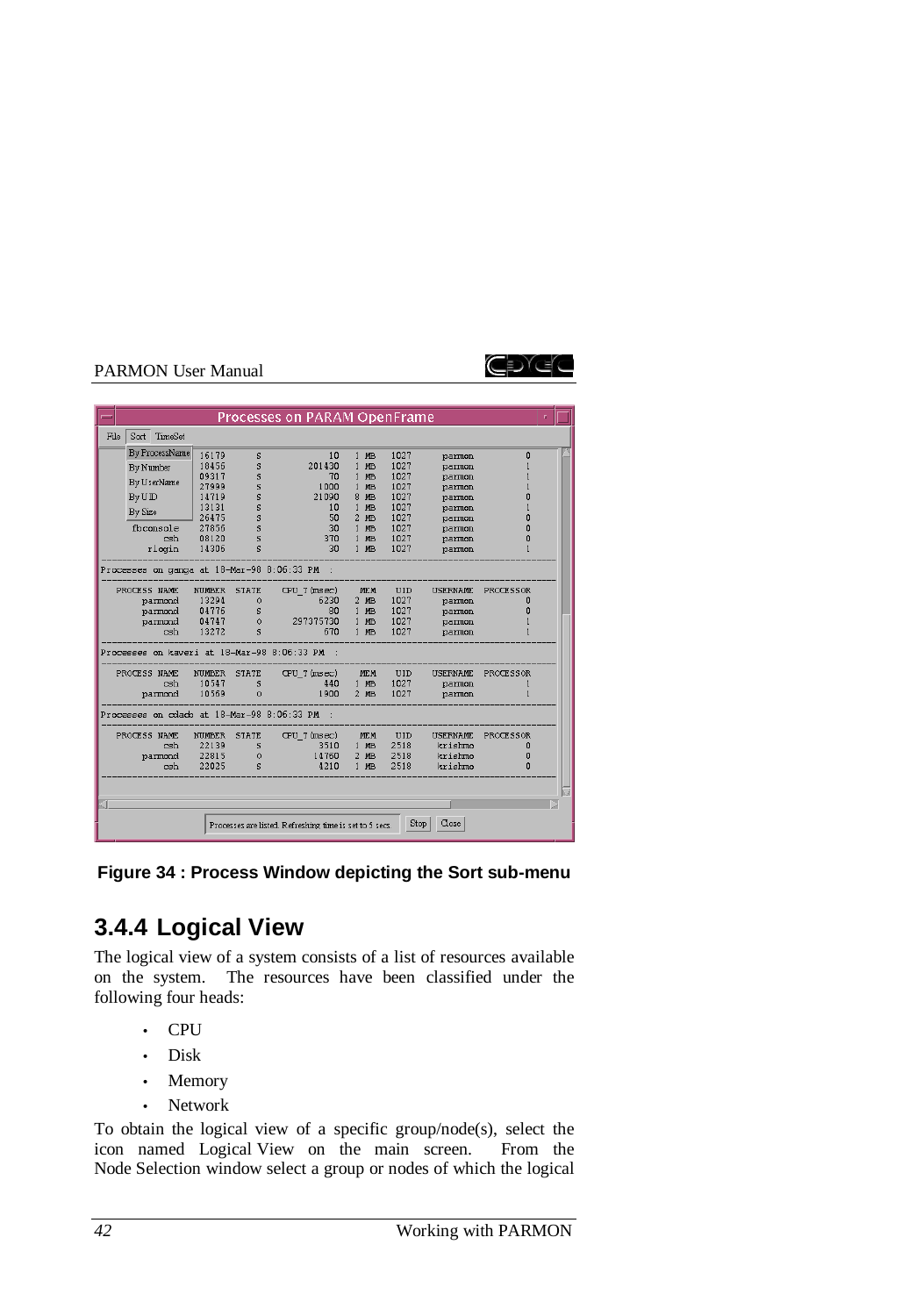# CDGG

## PARMON User Manual

view is required and select the OK button. A window similar to that shown in Figure 36 is displayed.

|                   |                                                      | Logical View |       |                |                | u. |
|-------------------|------------------------------------------------------|--------------|-------|----------------|----------------|----|
| System Components | Component Information                                |              |       |                |                |    |
| CPU               | opu stat1 on line 200MHz                             |              |       | sparc          | sparc          |    |
| Disk              | ganga:                                               |              |       |                |                |    |
|                   |                                                      | Name Status  | Clock | CPU Type       | FPU Type       |    |
| Memory            | opu stat0 on line 200MHz<br>cpu stat1 on line 200MHz |              |       | sparc<br>sparc | sparc<br>sparc |    |
| Network           | oda.cb:                                              |              |       |                |                |    |
|                   | Name.                                                | Status       | Clock | CPU Type       | FPU Type       |    |
|                   |                                                      |              |       |                |                |    |
|                   |                                                      |              | Close |                |                |    |

# **Figure 35 : The Logical View window**

The following table lists the actions and the corresponding output.

| Selecting         | Output                                  |  |  |  |  |
|-------------------|-----------------------------------------|--|--|--|--|
| <b>CPU</b> button | Number of processors                    |  |  |  |  |
|                   | Name assigned to each processor         |  |  |  |  |
|                   | Clock frequency                         |  |  |  |  |
|                   | Type of CPU for each processor          |  |  |  |  |
|                   | Type of FPU of each processor           |  |  |  |  |
| Disk button       | File system information like            |  |  |  |  |
|                   | Mount point                             |  |  |  |  |
|                   | Preferred Block size                    |  |  |  |  |
|                   | <b>Fundamental Block Size</b>           |  |  |  |  |
|                   | Total number of blocks in the partition |  |  |  |  |
|                   | Total number of free blocks             |  |  |  |  |
|                   | Free blocks available to an user        |  |  |  |  |
|                   | Free blocks available to a Superuser    |  |  |  |  |
|                   | Maximum length of a file name           |  |  |  |  |
|                   | Maximum number of file nodes            |  |  |  |  |
|                   | Type of file system                     |  |  |  |  |
|                   | The File system ID assigned to that     |  |  |  |  |
|                   | file system                             |  |  |  |  |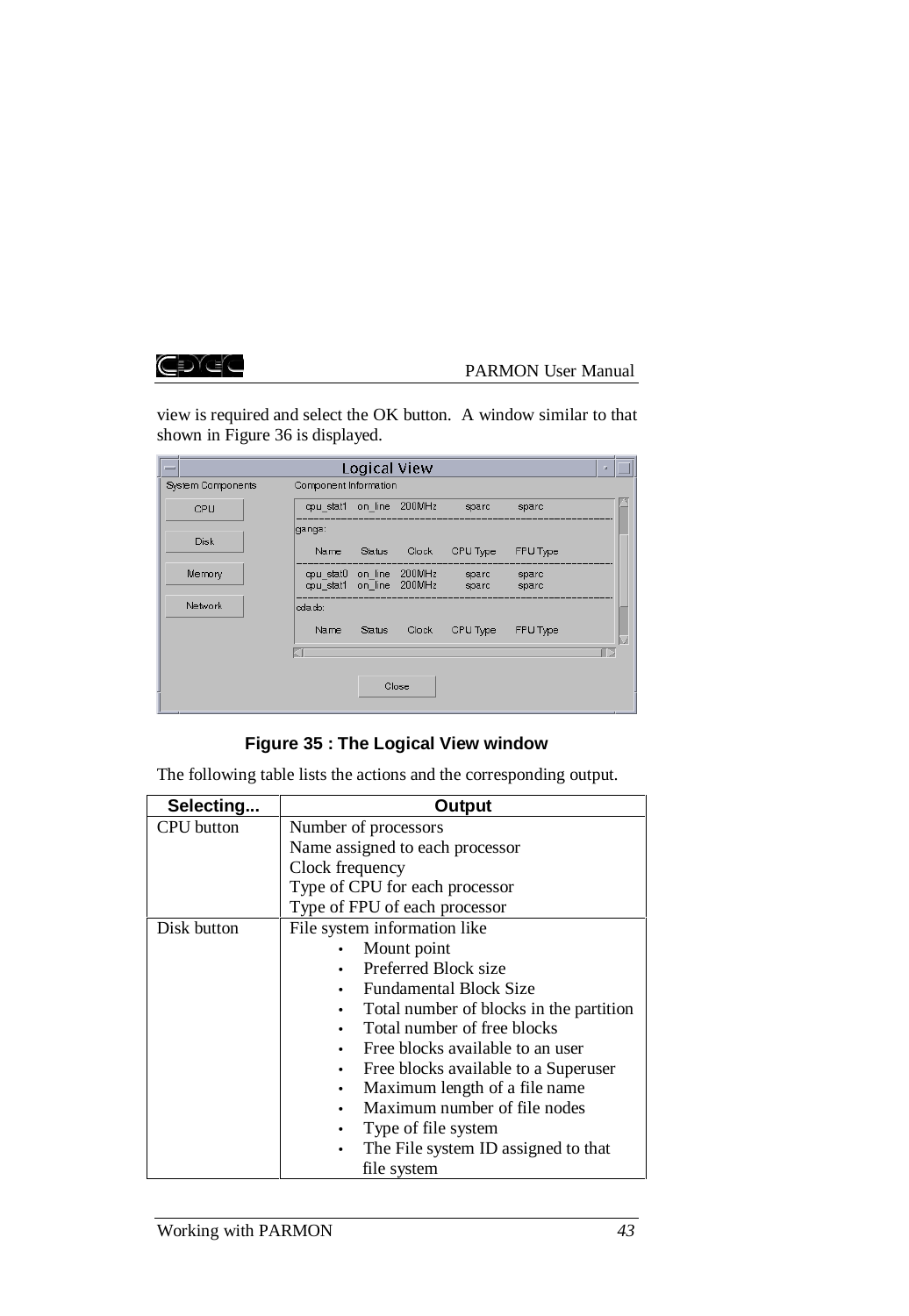

| Selecting      | Output                                       |
|----------------|----------------------------------------------|
| Memory button  | Maximum available memory                     |
|                | Available Free memory                        |
|                | Reserved swap size                           |
|                | Free swap size                               |
|                | Swap size available for swapping purposes    |
|                | Available resident memory                    |
|                | Physical memory size                         |
|                | Physical page size                           |
| Network button | Number of network interfaces and their names |

Figure 37 to Figure 39 list the sample outputs of the logical view of a node.

|                   |                          | Logical View  |                          |                |                | u |  |
|-------------------|--------------------------|---------------|--------------------------|----------------|----------------|---|--|
| System Components | Component Information    |               |                          |                |                |   |  |
| CPU               | cpu_stat1 on_line 200MHz |               |                          | sparc          | sparc          |   |  |
|                   | ganga:                   |               |                          |                |                |   |  |
| Disk              | Name                     | Status        | Clock                    | CPU Type       | FPU Type       |   |  |
| Memory            | opu stat1 on line 200MHz |               | opu stat0 on line 200MHz | sparc<br>sparc | sparc<br>sparc |   |  |
| <b>Network</b>    | oda.cb:                  |               |                          |                |                |   |  |
|                   | Name                     | <b>Status</b> | Clock                    | CPU Type       | FPU Type       |   |  |
|                   |                          |               |                          |                |                |   |  |
|                   |                          |               | Close                    |                |                |   |  |

**Figure 36 : Logical View - CPU**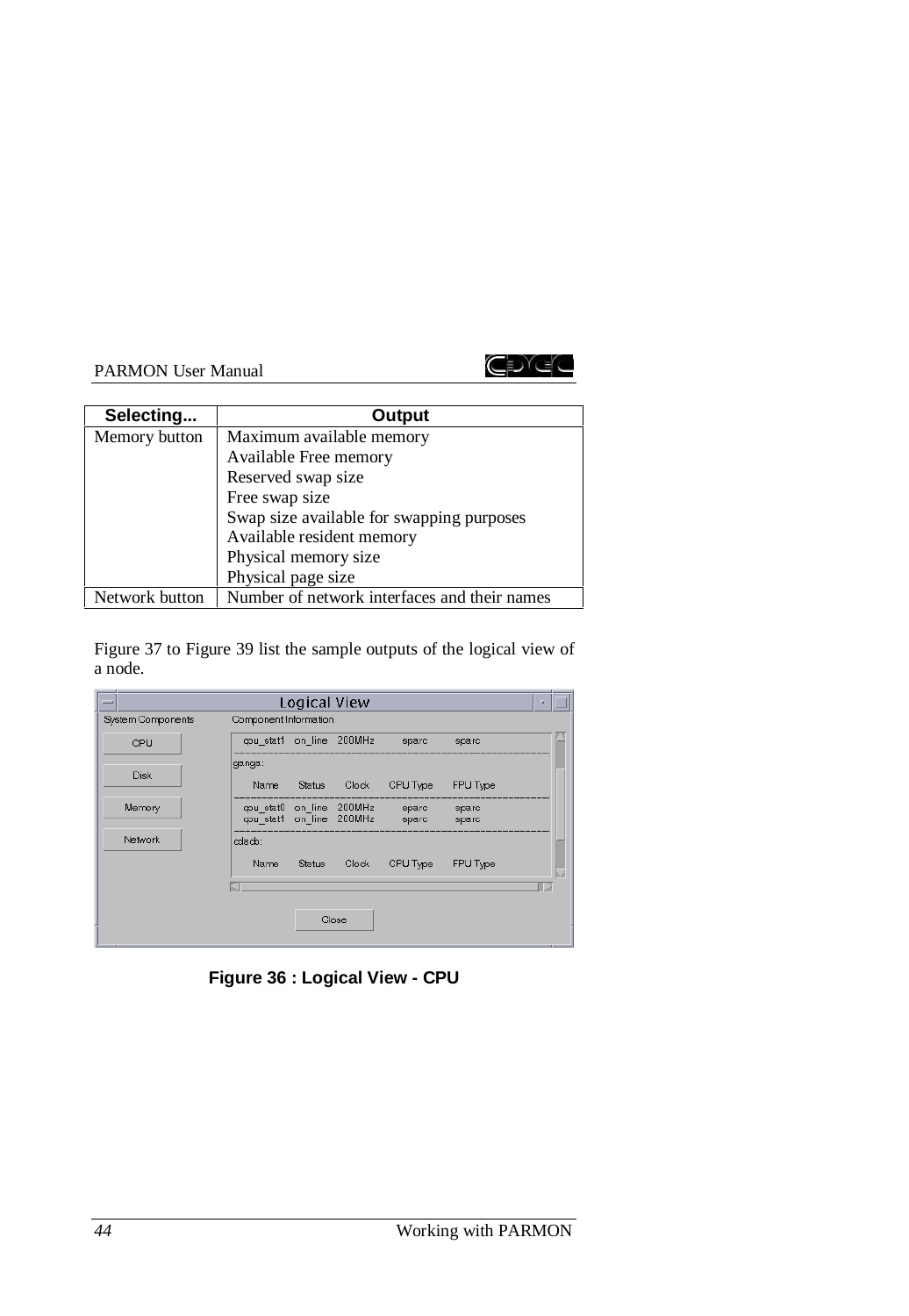

|                   | Logical View                                                                                                  |
|-------------------|---------------------------------------------------------------------------------------------------------------|
| System Components | Component Information                                                                                         |
| CPU               | Maximun file nodes<br>:1048512<br>File type<br>∷nfs<br>File name                                              |
| <b>Disk</b>       | File system id<br>:45350919                                                                                   |
| Memory            | oda.do:<br>Resource: /dev/dsk/c0t3d0s0_Mount Point: /<br>Preferred block size 3 KB                            |
| Network           | Fundamental block size :1024 Bytes<br>Total number of blocks [2414 MB]<br>Total number of blocks free 3484 MB |
|                   | Close                                                                                                         |
|                   |                                                                                                               |

# **Figure 37 : Logical View - Disk**

| -                 | Logical View                                                              |
|-------------------|---------------------------------------------------------------------------|
| System Components | Component Information                                                     |
| CPU               | ganga:                                                                    |
| Disk              | No of interfaces $= 2$<br>Interface $1 = 100$<br>Interface $2 = h$ me $0$ |
| Memory            | eda do:                                                                   |
| Network           | No of interfaces $= 2$<br>Interface $1 = 100$<br>Interface $2 = 160$      |
|                   |                                                                           |
|                   | Close                                                                     |

**Figure 38 : Logical View - Network**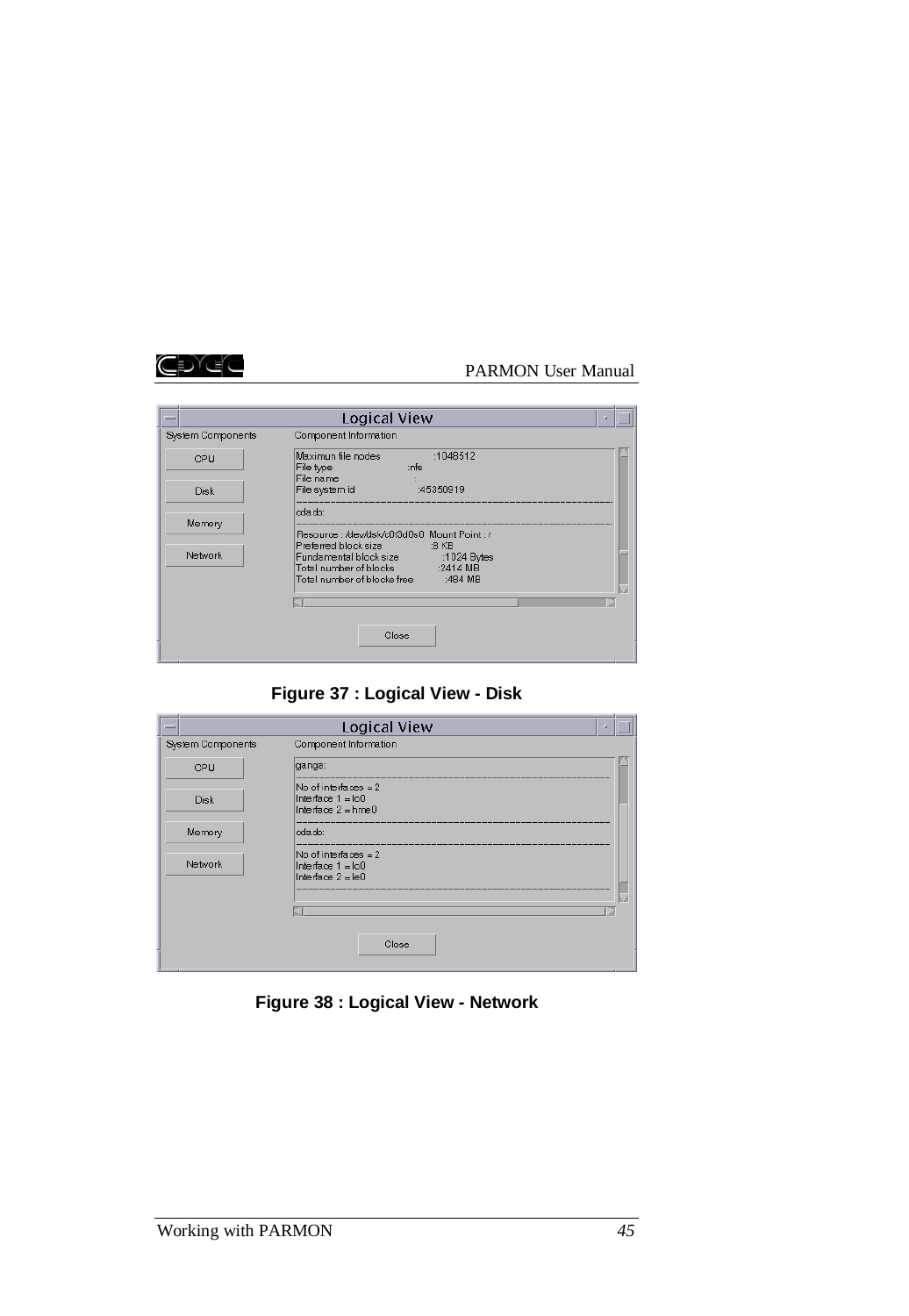

|                   | Logical View                          | × |
|-------------------|---------------------------------------|---|
| System Components | Component Information                 |   |
| CPU               | yamuna:                               |   |
| <b>Disk</b>       | Message Box                           |   |
| Memory            |                                       |   |
| Network           | yamuna's Root Permission is Needed!!! |   |
|                   | OK<br>KI.                             |   |
|                   | ----                                  |   |

**Figure 39 : Logical View – Memory (Error Message)**

Note:

The PARMON server must possess superuser rights to display the Logical View of memory. The absence of superuser rights causes an error message window similar to that depicted in figure ## to be popped up.

# **3.4.5 Kernel Data Catalog**

Kernel Data catalog statistics present managers with a catalog of the resources (CPU, Disk, Memory and Network) available on the nodes being monitored. To access these statistics select the icon named Kernel Data Catalog from the main screen. Figure 40 to Figure 44 depict the appearance of the windows for monitoring the resource utilization of different resources namely the CPU, Disk, Network and Memory.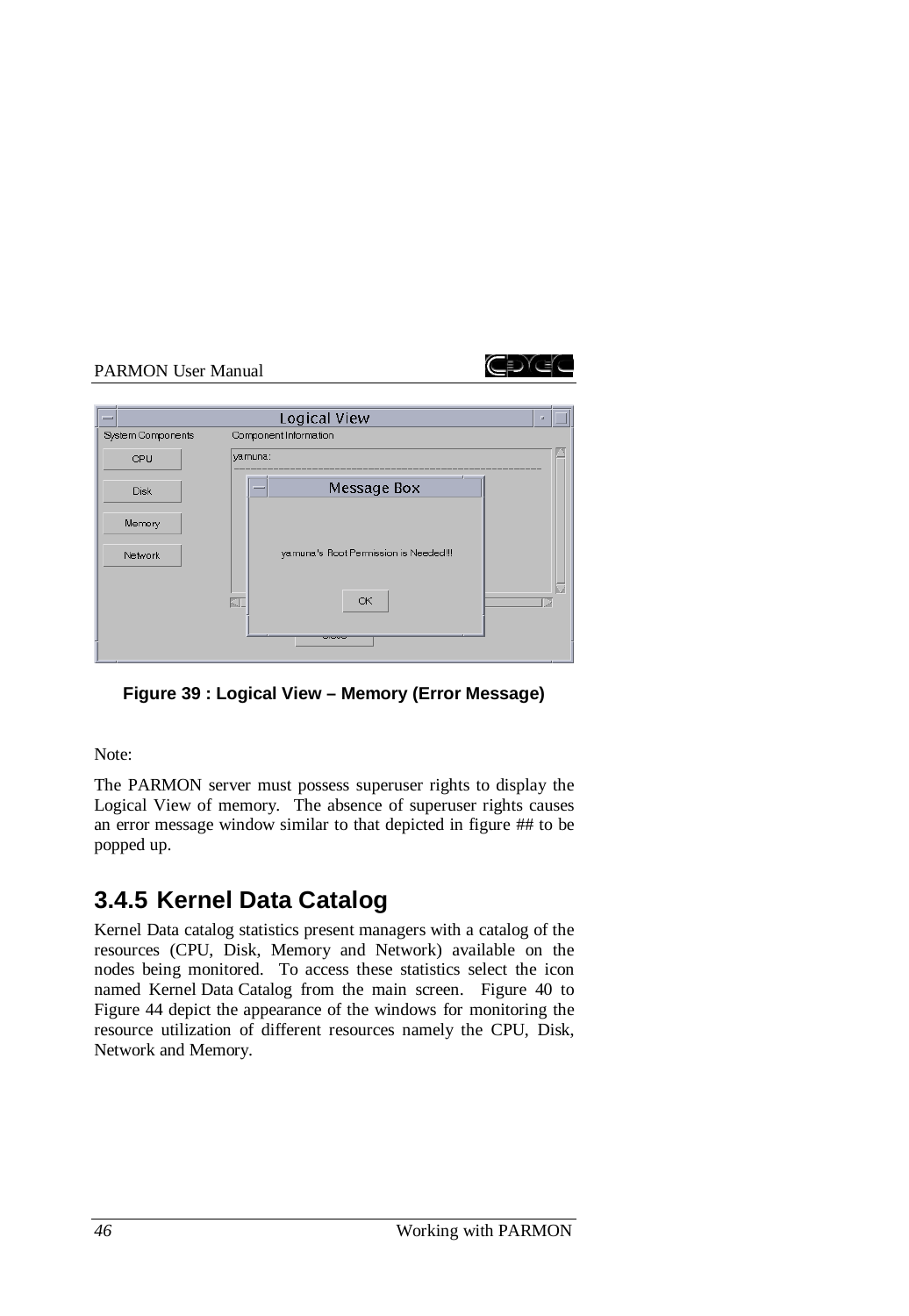# CDGC

# PARMON User Manual

| $\overline{}$<br>Monitor:<br>CPU<br>$\sim$                 | Kernel Data Catalog | Group:            |          | Hardware<br>$\equiv$ |                  |
|------------------------------------------------------------|---------------------|-------------------|----------|----------------------|------------------|
|                                                            |                     |                   |          |                      |                  |
| busy (%)                                                   | $\bullet$<br>yamuna | $\Box$            | ganga    | $\bigcap$<br>kaveri  | oda.cb<br>$\Box$ |
| $user (\%)$                                                |                     |                   |          |                      |                  |
| sys (%)                                                    | Ω<br>jupiter        | ∩                 | surya    | Ω<br>test2           | ∩<br>test3       |
| wait (%)                                                   | Ω<br>earth          | a                 | W        | $\Box$<br>$\alpha$   | $\Box$<br>qe     |
| idle (%s)                                                  |                     |                   |          |                      |                  |
| napu (CPUs)                                                | a<br>qee            | C                 | qeee     | $\Box$<br>qeeea      | geeeag           |
| interrupt (times/sec)                                      |                     |                   |          |                      |                  |
| context_switch (times/sec)                                 | qeeeagv             | Ω                 | eagy     | Ω<br>eagjv           | epagjv           |
| syscalls (times/sec)                                       | epagmjv<br>Ω        |                   | epavgmjv | asdavgmjv            | $\Box$<br>asdaml |
| forks (times/sec)                                          |                     |                   |          |                      |                  |
| execs (times/sec)                                          | Ω<br>abxl           | ∩                 | abxzx    | dabxzjkhjh           | abxkjkjh;dkl     |
| pgin (times/sec)                                           | C<br>bvdkl          | $\Box$            | bvdxl    | $\Box$<br>bydxz      | bydnm<br>$\Box$  |
| pgout (times/sec)                                          |                     |                   |          |                      |                  |
| and an experience the secondary of the second state of the | ×.                  | <b>Contractor</b> |          |                      |                  |
|                                                            |                     |                   |          |                      |                  |
|                                                            |                     |                   |          |                      |                  |
|                                                            |                     | Close             |          |                      |                  |
|                                                            |                     |                   |          |                      |                  |

**Figure 40 : kernel Data Catalog – CPU**

|                                    | Kernel Data Catalog                                               |  |
|------------------------------------|-------------------------------------------------------------------|--|
| Monitor:<br>CPU<br>- 11<br>Disk    | Big_group<br>$\equiv$<br>Group:<br>Select Node-                   |  |
| b Network<br>Memory<br>$user (\%)$ | o yamuna<br>$\cap$<br>Ω<br>kaveri<br>oda.cb<br>$\bigcap$<br>ganga |  |
| sys (%)                            | jupiter<br>$\bigcap$<br>test2<br>test3<br>Ω<br>test4<br>$\Box$    |  |
| wait (%)                           |                                                                   |  |
| idle (%s)                          |                                                                   |  |
| napu (CPUs)                        |                                                                   |  |
| interrupt (times/sec)              |                                                                   |  |
| context switch (times/sec)         |                                                                   |  |
| syscalls (times/sec)               |                                                                   |  |
| forks (times/sec)<br>J             |                                                                   |  |
|                                    |                                                                   |  |
|                                    | Close                                                             |  |

**Figure 41 : Kernel Data Catalog with drop down list**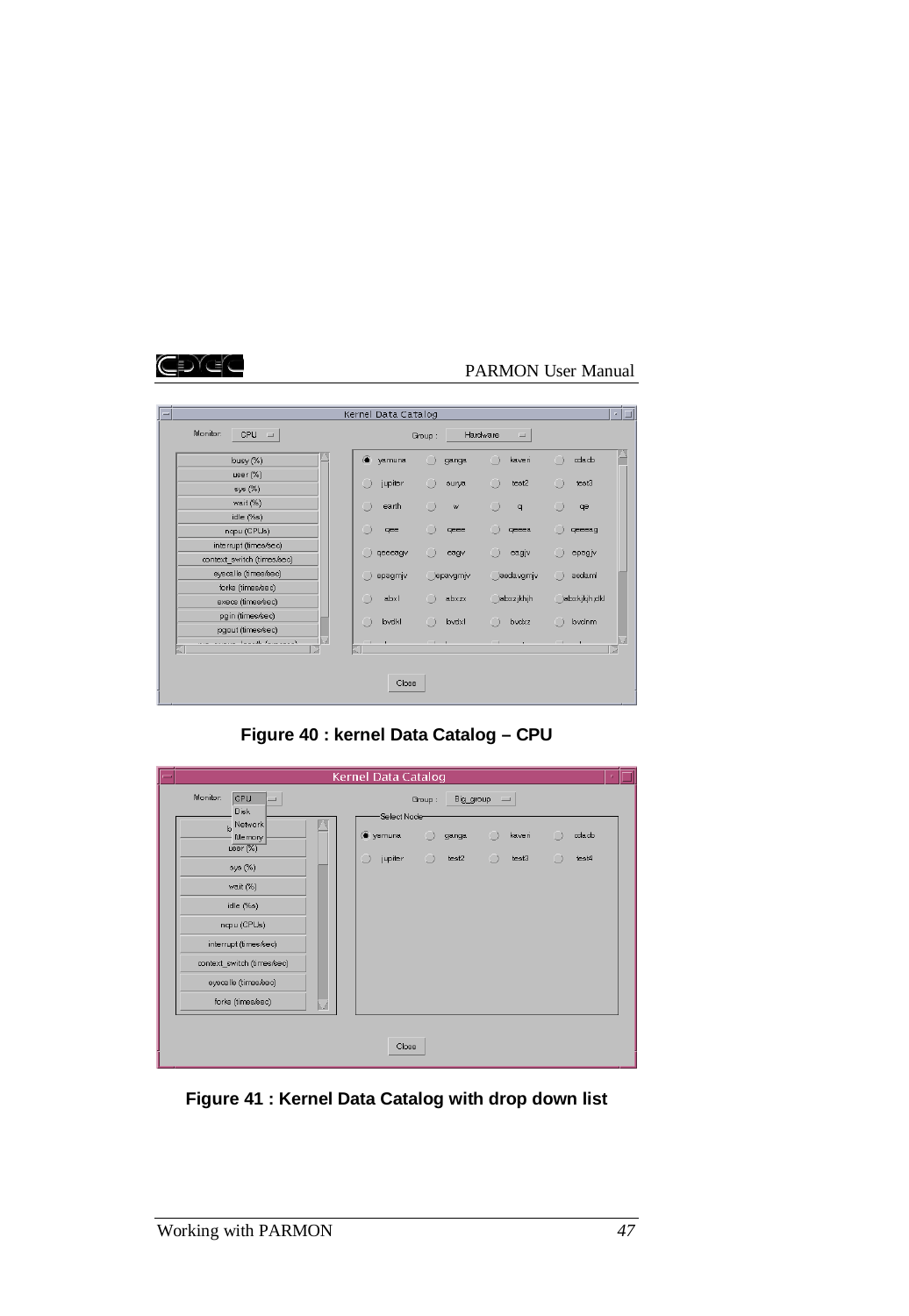

| $\overline{\phantom{a}}$        | Kernel Data Catalog |                     |                                                          | - 10             |
|---------------------------------|---------------------|---------------------|----------------------------------------------------------|------------------|
| Monitor:<br>$Disk =$            |                     | Group:              | Hardware<br>$\equiv$                                     |                  |
| ndisk (disks)                   | $\bullet$<br>yamuna | $\bigcap$<br>ganga  | $\Box$<br>kaveri                                         | Ω<br>oda.cb      |
| reads (op/sec)                  | jupiter<br>$\cup$   | $\cup$<br>surya     | $\cup$<br>test2                                          | $\cup$<br>test3  |
| nread(bytes/sec)                | O<br>earth          | $\cap$<br>W         | ∩<br>$\mathbf{q}$                                        | a<br>qe          |
| writes (op/sec)                 | Ω<br>qee            | œ<br>qeee           | $\left( \begin{array}{c} 1 \end{array} \right)$<br>qeeea | œ<br>qeeeag      |
| nread(bytes/sec)                | qeeeagv             | $\Box$<br>eagv      | Ω<br>eagjv                                               | Ω<br>epagjv      |
| writes (op/sec)<br>diskWaitPerc | epagmjv<br>O        | epavgmjv            | asdavgmjv                                                | $\Box$<br>asdaml |
| diskActivePerc                  | abxl<br>O           | $\bigcirc$<br>abxzx | <b>abxzjkhjh</b>                                         | abxkjkjh;dkl     |
| diskService (msec)              | ∩<br>bvdkl          | O<br>bvdxl          | $\bigcap$<br>bydxz                                       | ∩<br>bydnm       |
|                                 |                     |                     |                                                          |                  |
|                                 | Close               |                     |                                                          |                  |
|                                 |                     |                     |                                                          |                  |

**Figure 42 : Kernel Data Catalog - Disk**

| $\overline{}$ |                                            | Kernel Data Catalog                                               | $\Box$<br>$\mathbf{z}$                                 |
|---------------|--------------------------------------------|-------------------------------------------------------------------|--------------------------------------------------------|
|               | Monitor:<br>Network $=$                    | Hardware<br>Group:                                                | $\qquad \qquad =\qquad$                                |
|               | nnet (NETS)                                | a yamuna<br>$\bigcap$<br>Ω<br>ganga                               | kaveri<br>oda.cb<br>$\bigcap$                          |
|               | ipackets (pkts/sec)<br>ierrors (times/sec) | jupiter<br>⋂<br>$\Box$<br>$\Box$<br>surya                         | test2<br>test3<br>œ                                    |
|               | opackets (pkts/sec)                        | O<br>∩<br>∩<br>earth<br>W                                         | ∩<br>$\alpha$<br>qe                                    |
|               | oerrors (times/sec)                        | $\Box$<br>œ<br>qee<br>c<br>qeee                                   | qeeea<br>o<br>qeeeag                                   |
|               | collisions (times/sec)                     | O<br>r<br>qeeeagv<br>0<br>eagy                                    | eagjv<br>epagjv                                        |
|               | error (%)                                  | Ω<br>epagmjv<br>epavgmjv<br>$\Box$<br>abxl<br>$\bigcirc$<br>abxzx | asdavgmiv<br>asdaml<br>∩<br>dabxzjkhjh<br>abxkjkjh;dkl |
|               | collision (%)                              | ∩<br>bvdkl<br>$\bigcap$<br>bvdxl<br>O                             | ∩<br>bydxz<br>bydnm                                    |
|               | defer (%)                                  |                                                                   |                                                        |
|               |                                            | Close                                                             |                                                        |

**Figure 43 : Kernel Data Catalog - Network**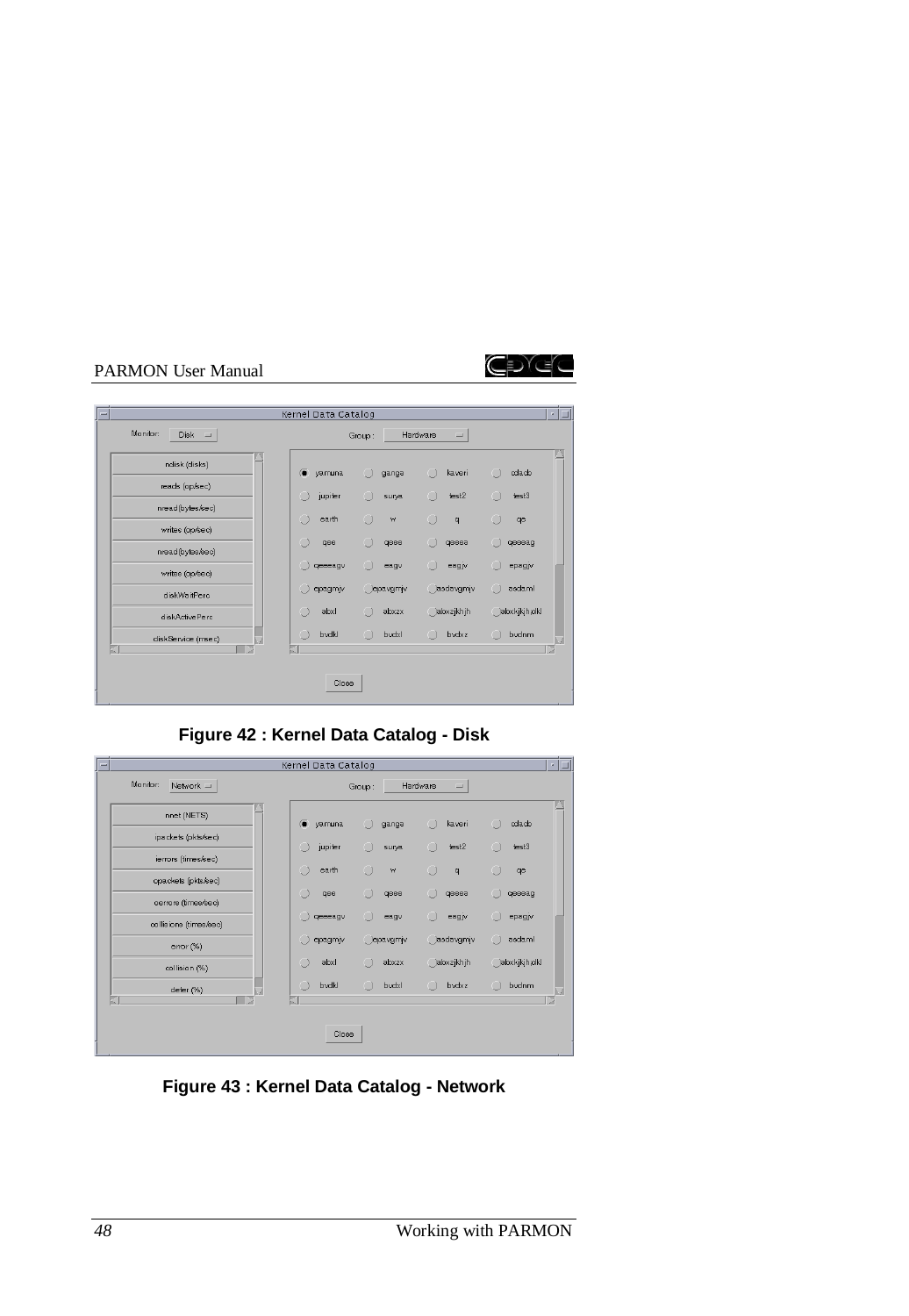

| $\sim$                           | Kernel Data Catalog      |                     |                                         | • ∐                        |
|----------------------------------|--------------------------|---------------------|-----------------------------------------|----------------------------|
| Monitor:<br>Memory $=$           |                          | Group:              | Hardware<br>$\equiv$                    |                            |
| mem-avail (MB)                   | a yamuna                 | $\bigcirc$<br>ganga | $\bigcap$<br>kaveri                     | $\Box$<br>oda.cb           |
| mem-inuse (MB)<br>mem free (MB)  | jupiter                  | Ω<br>surya          | test2<br>$\Box$                         | a<br>test3                 |
| mem_inuse_p(%)                   | earth                    | $\bigcap$<br>W      | ∩<br>$\mathbf q$                        | ∩<br>qe                    |
| mem free p(%)                    | qee<br>$\Box$<br>qeeeagv | qeee<br>Ω<br>eagv   | $\left( \right)$<br>qeeea<br>Ω<br>eagjv | œ<br>qeeeag<br>Ω<br>epagjv |
| swap_reserved(KB)                | epagmjv                  | epavgmjv            | Jasdavgmjv                              | asdaml<br>$\Box$           |
| swap_avail(KB)<br>swap free (KB) | abxl                     | $\Box$<br>abxzx     | <b>abxzjkhjh</b>                        | abxkjkjh;dkl               |
| swap_total(KB)                   | O<br>bvdkl               | $\bigcirc$<br>bvdxl | Ω<br>bydxz                              | ∩<br>bydnm                 |
|                                  | Close                    |                     |                                         |                            |

#### **Figure 44 : Kernel Data Catalog - Memory**

The right half of the window lists the group and the nodes within that group. Unlike other statistics, cataloging does not support multiple nodes in a single window. In case multiple nodes have to be cataloged, each node should be separately selected and the desired parameter chosen. In such cases, the statistics too are projected on separate windows. The top left corner of the

# **3.4.5.1 CPU Catalog**

The CPU catalog option catalogs the utilization statistics of the CPU over a period of 5 minutes with refresh rates of 2, 3, 4 or 5 seconds. Figure 40 depicts a sample CPU catalog screen.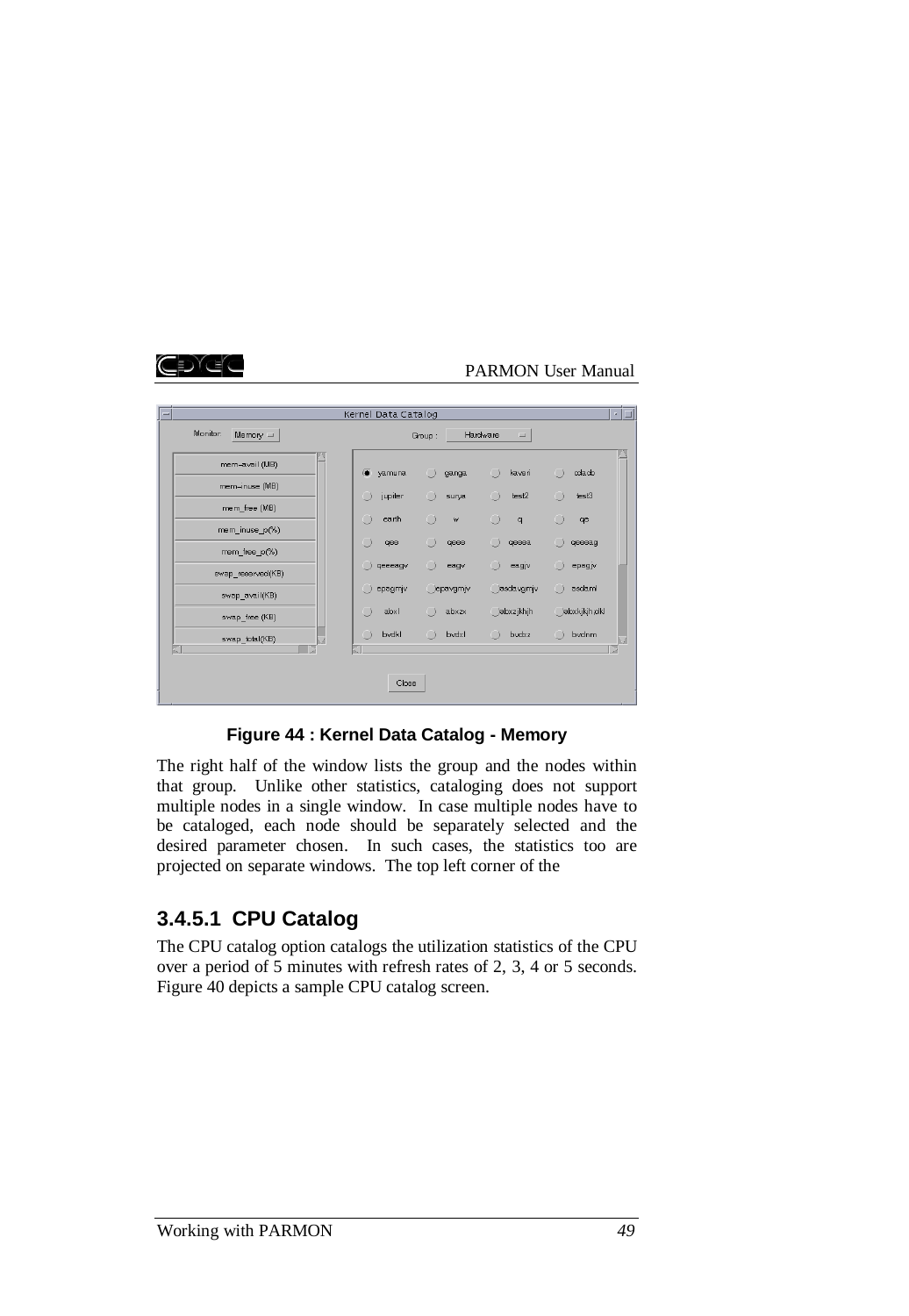



**Figure 45 : CPU Utilization Curve - Syscalls**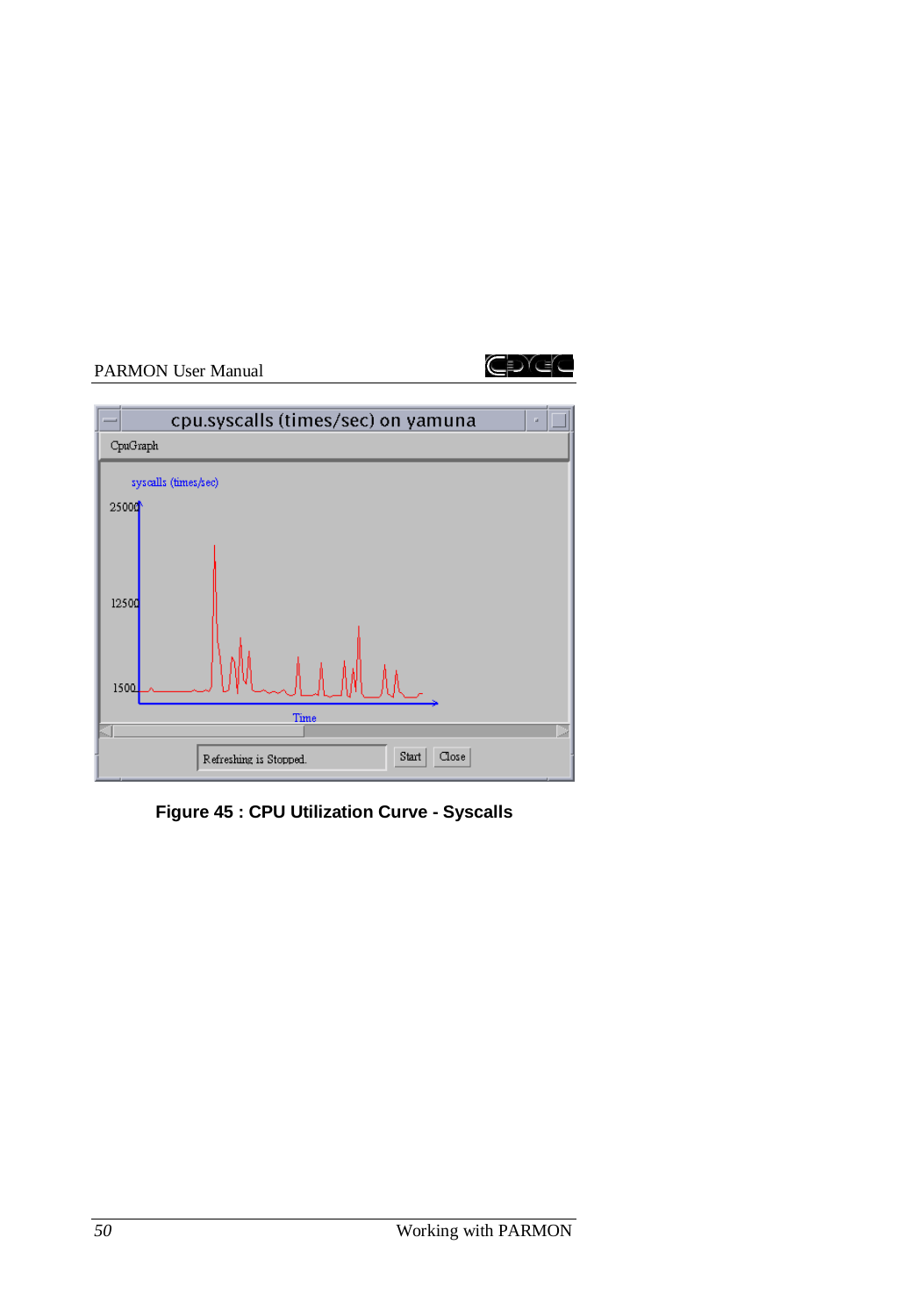## CĐGC

# PARMON User Manual



**Figure 46 : CPU utilization curve**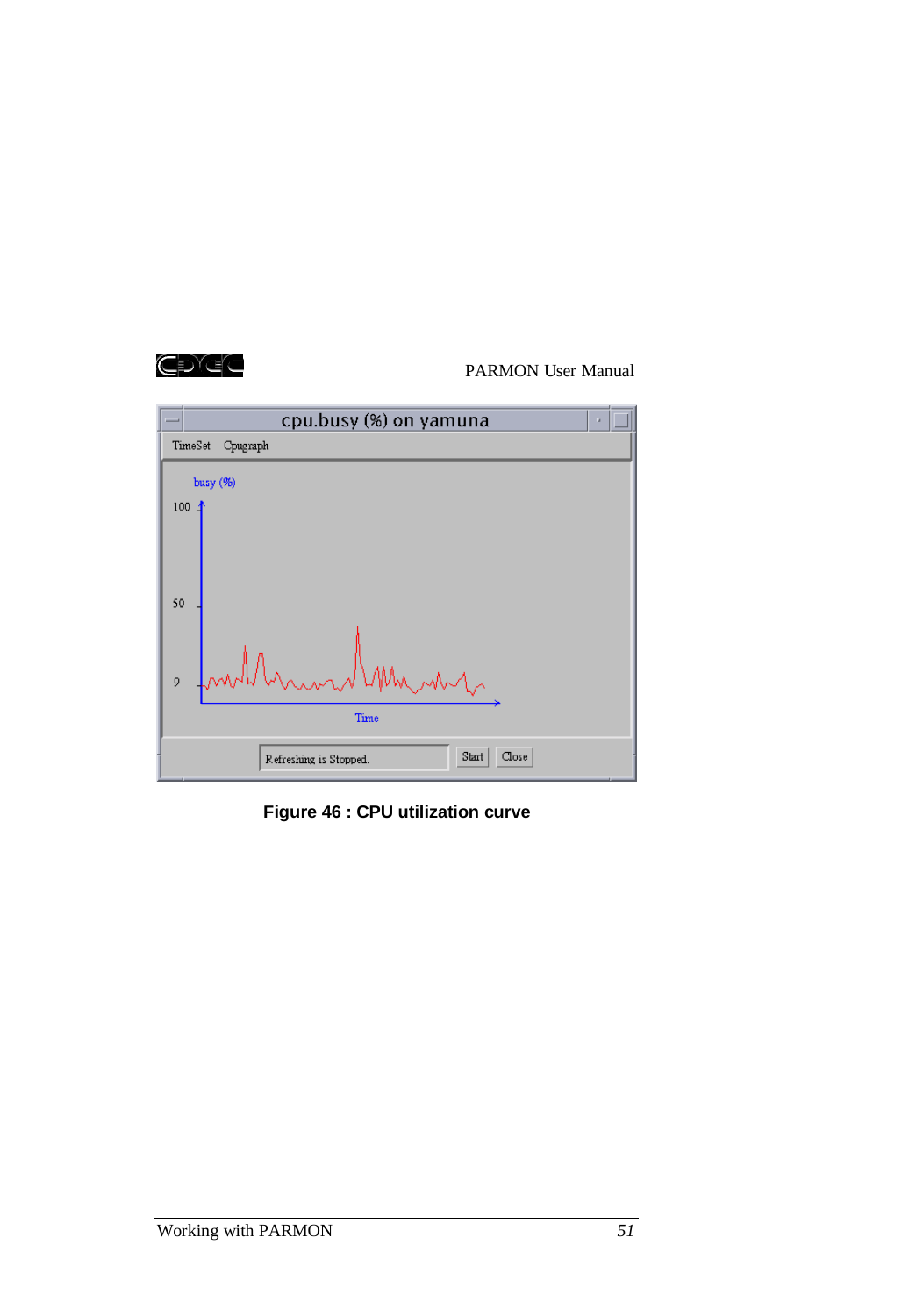



# **Figure 47 : CPU Utilization – Context Switch**

The functioning of the Stop button is similar to that described in the section on CPU Usage. The window can be closed by selecting the Close button.

# **3.5 Miscellaneous Features**

Apart from the monitoring functions, the PARMON tool can provide certain information like a node's hardware and software configuration. The tool also allows managers/users to execute general UNIX commands on the nodes.

# **3.5.1.1 The View Menu**

The View menu has options that enable a user/manager to view the System Configuration and System Information. The view menu has several sub-menu options as depicted in Figure 48.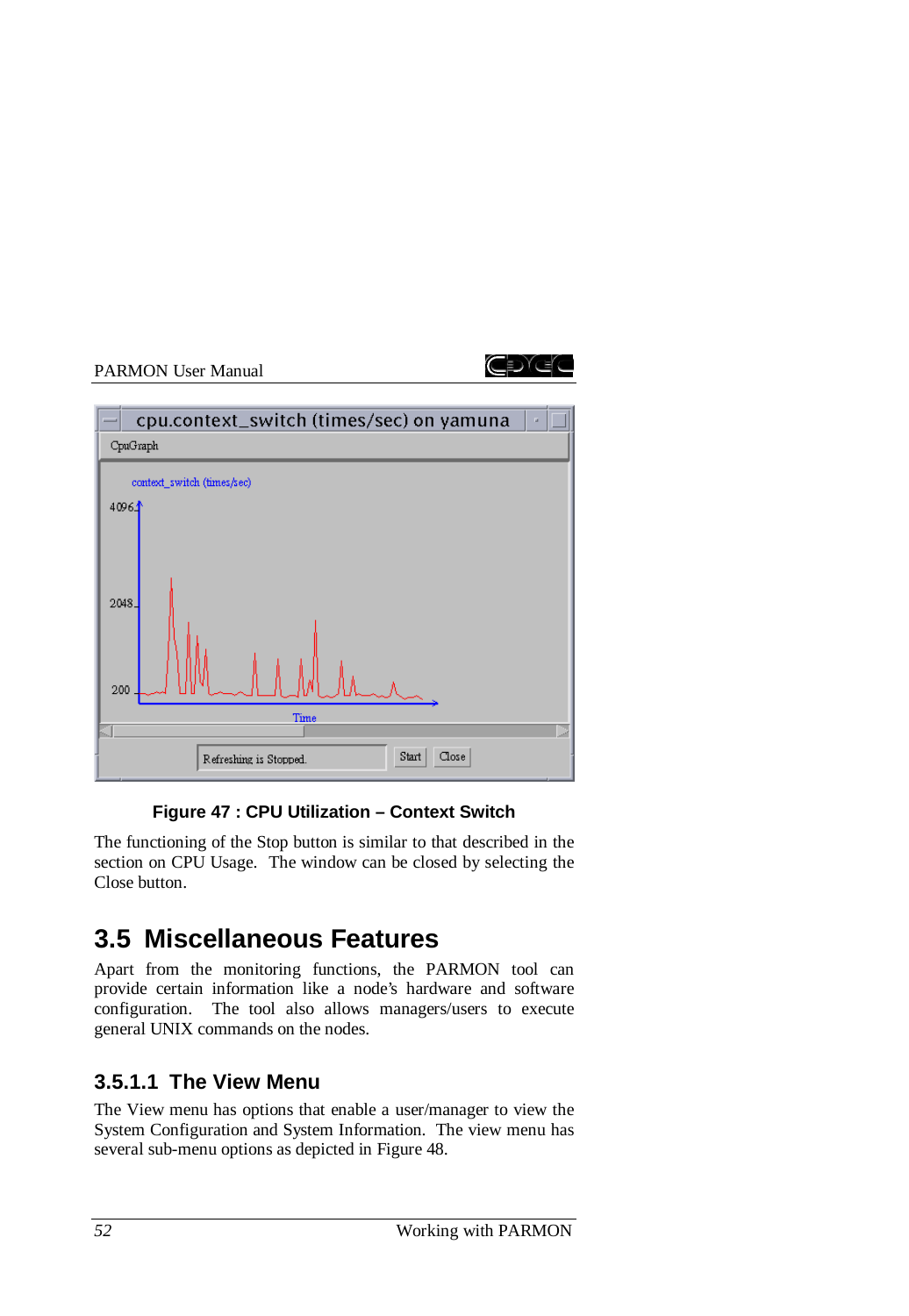CĐAS

## PARMON User Manual

Selecting the menu sequence View  $\rightarrow$  SysConf and subsequently selecting a group/node(s) displays the system configuration of the selected nodes. Figure 49 depicts the sample output of the SysConf option.



**Figure 48 : View sub-menu**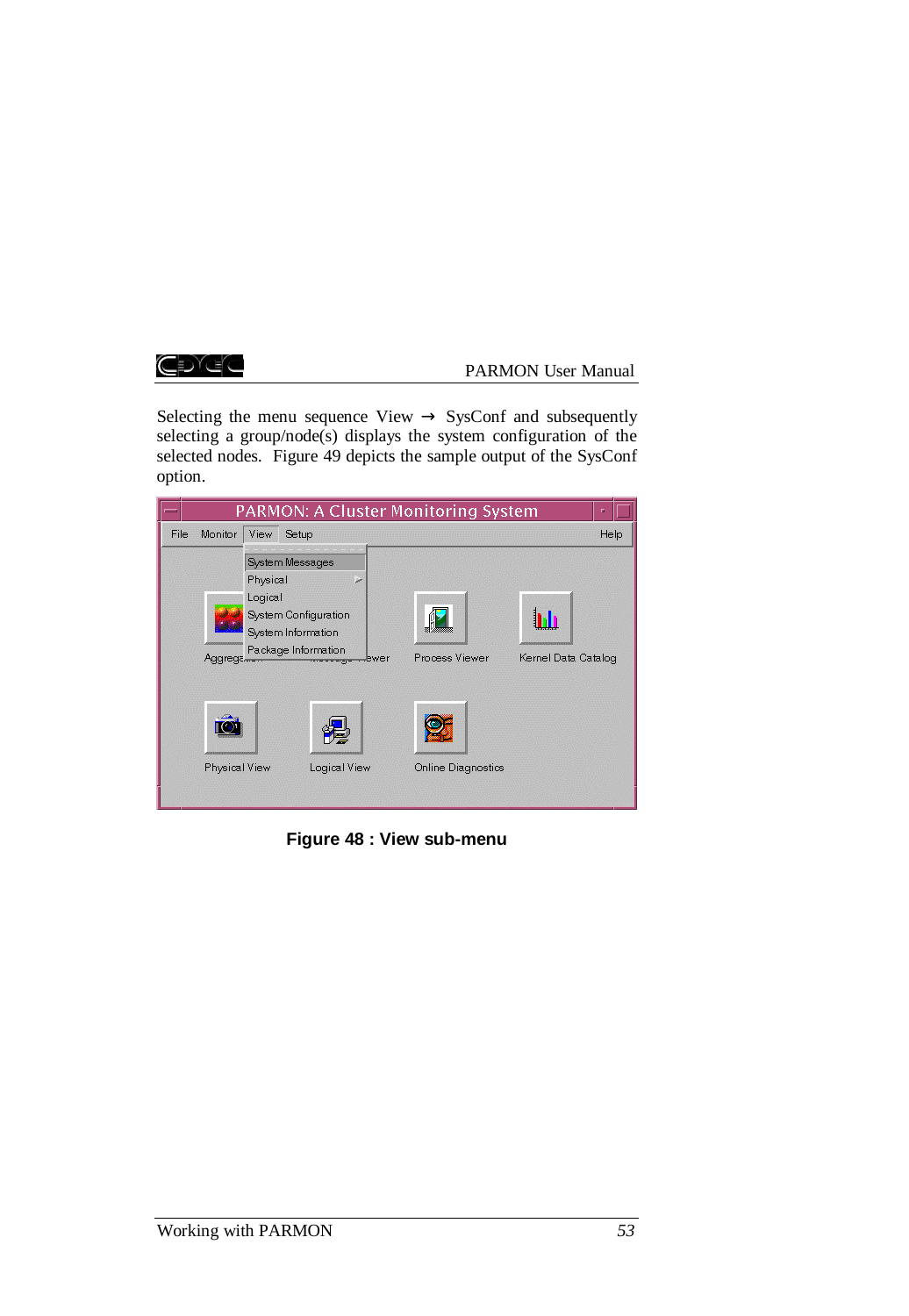

## **Figure 49 : System Configuration window**

To view the System information, select the menu sequence View  $\rightarrow$  SysInfo and subsequently choosing a group/node(s) displays the System Information. Figure 50 depicts a sample System Information window.

ŒDĭŒ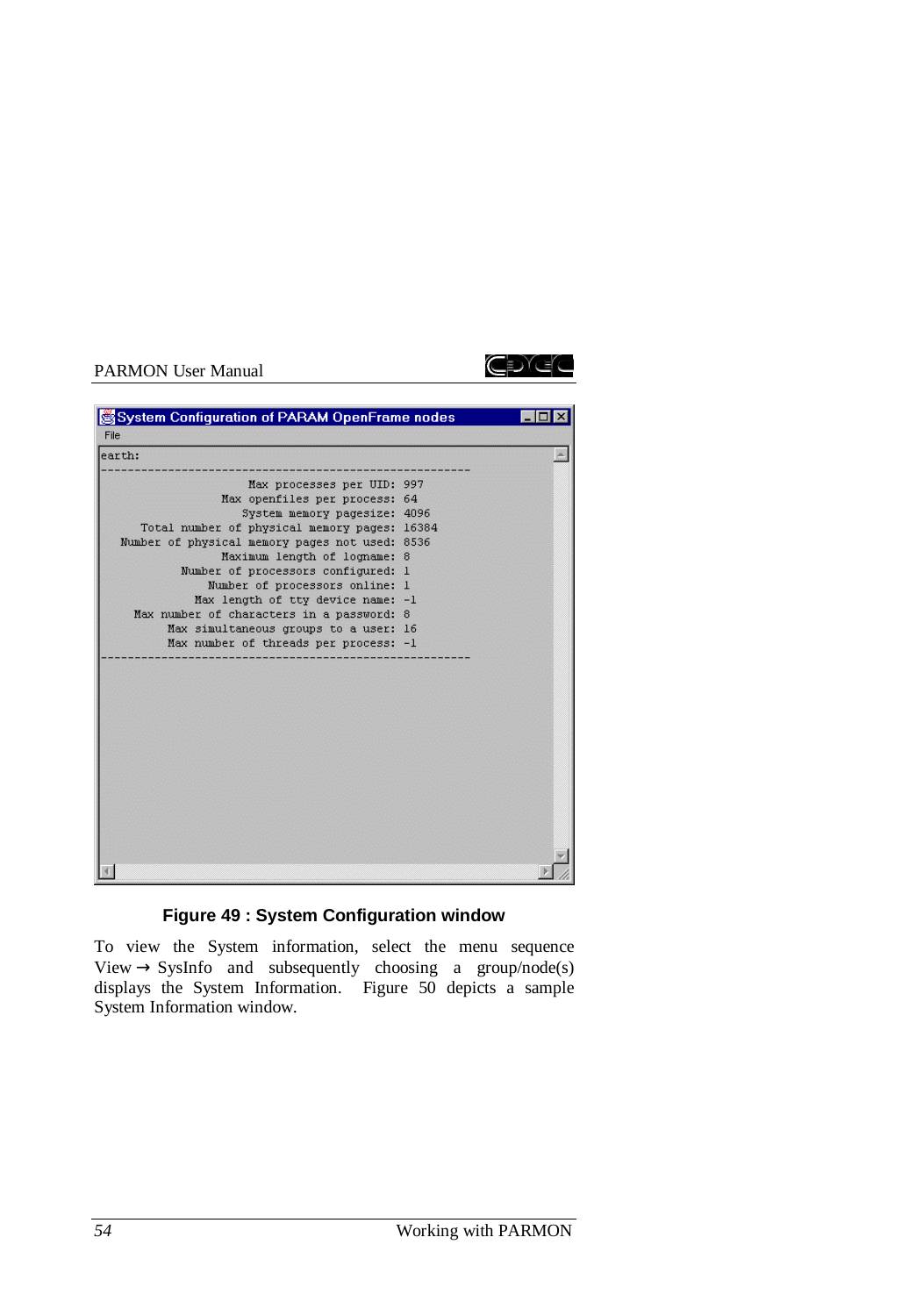

|                                                                                                                                              | System Information of PARAM OpenFrame nodes                                              |  |
|----------------------------------------------------------------------------------------------------------------------------------------------|------------------------------------------------------------------------------------------|--|
| File                                                                                                                                         |                                                                                          |  |
| earth:                                                                                                                                       |                                                                                          |  |
| Host Name: earth<br>System Name: Sun0S<br>Release: 5.3<br>Version: Generic<br>Machine: sun4m<br>Architecture: sparc<br>HW Serial: 1920035302 | Platform: access denied!<br>HW Provider: Sun Microsystems<br>SRPC Domain: cdacb.ernet.in |  |
|                                                                                                                                              |                                                                                          |  |
|                                                                                                                                              |                                                                                          |  |

**Figure 50 : System Information window**

# **3.5.2 Executing UNIX commands**

To execute standard UNIX commands on a group/node(s), follow the procedure described below:

- 1. Select the menu sequence File  $\rightarrow$  Issue Commands. A node selection window pops up.
- 2. Select the group/node(s) on which the command is to be executed. Select the OK button. A window similar to that depicted in Figure 51 is displayed.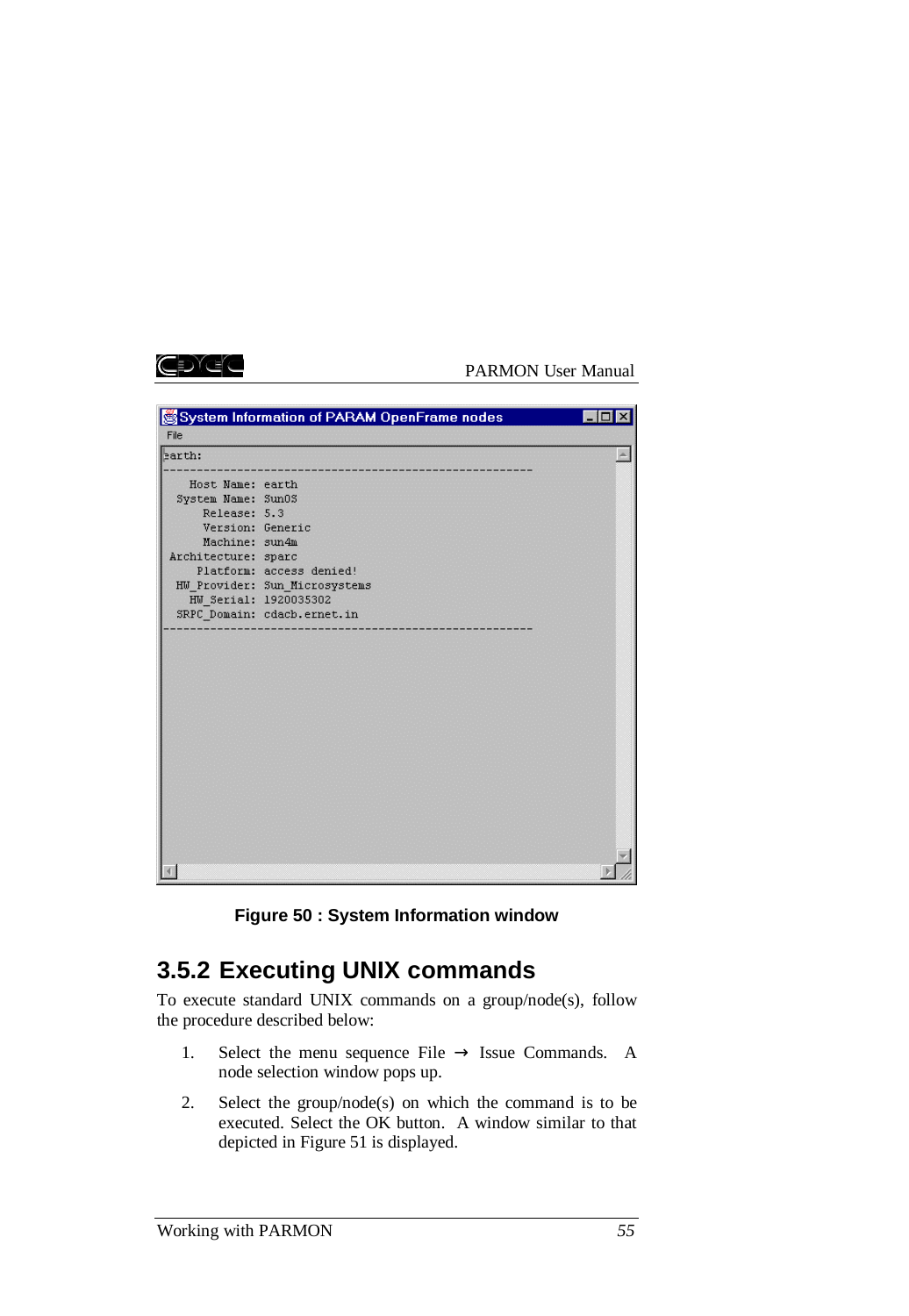

3. Key in the command to be executed and press the OK button. To aid administrators/managers, several-privileged UNIX commands are listed in the listbox, one of which can be selected.

|                            | Issue Commands | $\mathbf{p}$ |  |
|----------------------------|----------------|--------------|--|
| Enter Command to be Issued | powerof        | poweroff     |  |
|                            |                | halt         |  |
|                            |                | reboot       |  |
|                            |                | shutdown     |  |
|                            | ОК<br>Cancel   |              |  |

## **Figure 51 : Issue Commands window**

In case a privileged command is issued, a window similar to that depicted in Figure 52 is displayed. To successfully execute such commands, enter the root password and select the OK button.



## **Figure 52 : Password window**

If the root password entered is not valid, an error message is displayed within the same window and re-entry of password is allowed. The error message displayed is similar to that shown in Figure 53.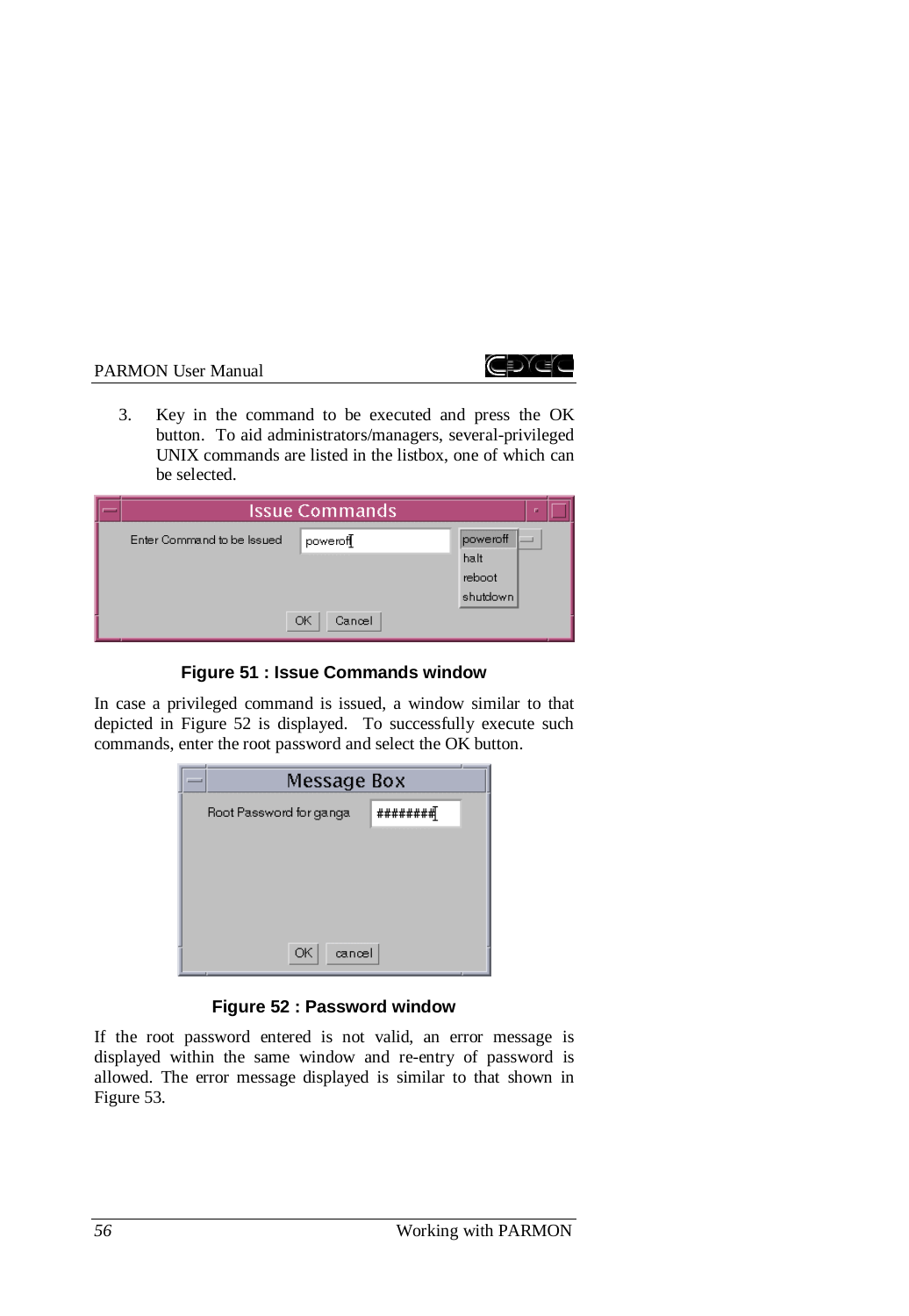IDYEC

## PARMON User Manual

| Message Box                          |   |
|--------------------------------------|---|
| Root Password for ganga              | Τ |
|                                      |   |
| Password is not correct. Try again!! |   |
| ОК<br>cancel                         |   |

**Figure 53 : Password Error message box**

Note:

In case a privileged command needs to be executed on multiple nodes, the tool prompts for the root passwords of each of the nodes separately.

# **3.5.3 Broadcasting Messages**

To broadcast messages, select the procedure described below:

- 1. Select the menu sequence File  $\rightarrow$  Broadcast Message.
- 2. From the Node selection window select the group/node(s) where the message should be broadcast. A window similar to that depicted in Figure 54 is displayed.
- 3. Enter the message and select the Send button.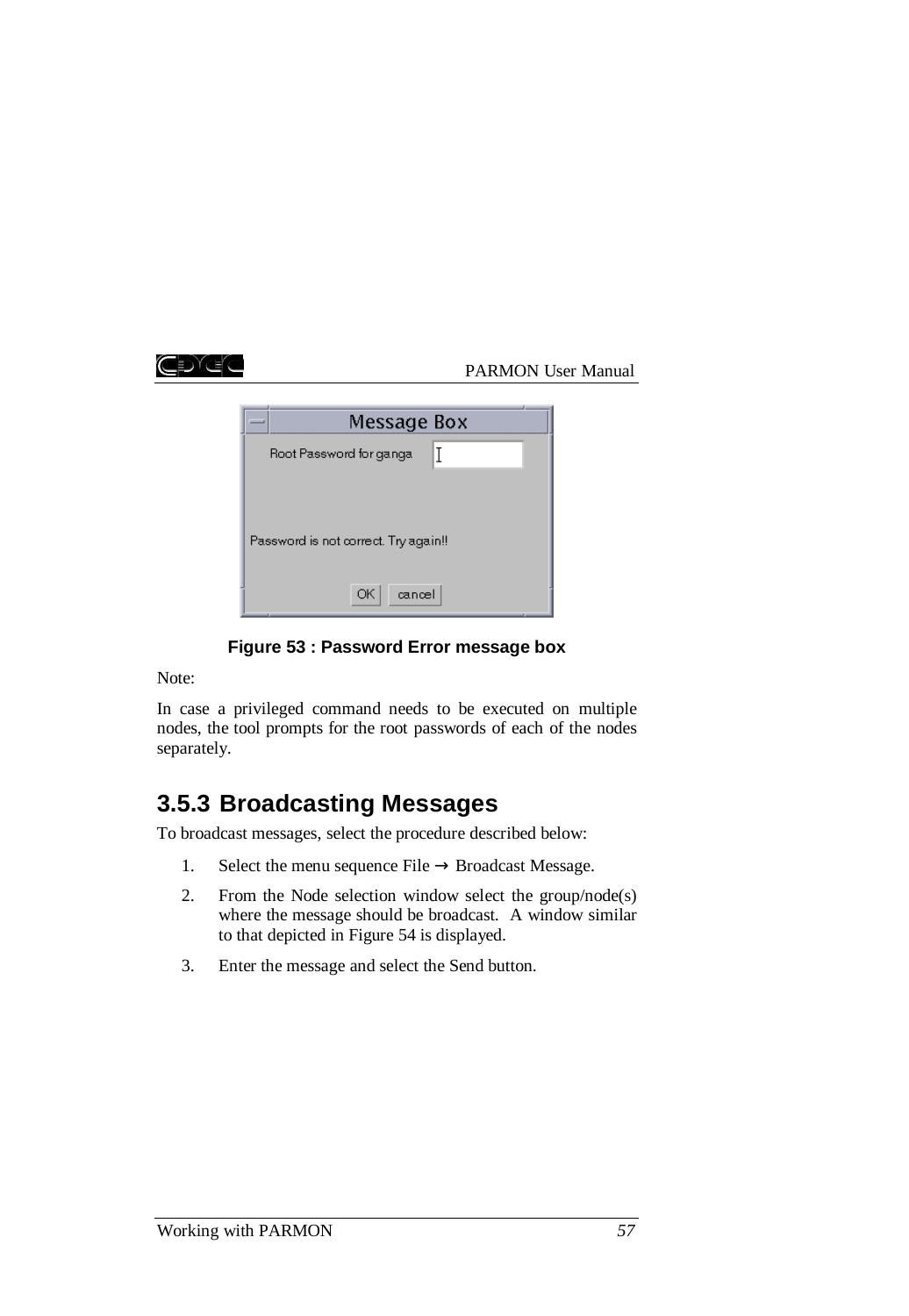



| Thank you for Patronizing PARMON for you System Monitoring<br>Functions. You will never regret having it!!! |
|-------------------------------------------------------------------------------------------------------------|
|                                                                                                             |
|                                                                                                             |
|                                                                                                             |
|                                                                                                             |
|                                                                                                             |
|                                                                                                             |
| Cancel                                                                                                      |

# **Figure 54 : Broadcast message window**

Select the Cancel button to close the window.

# **3.5.4 Online Help**

Online help gives a detailed description about using the tool. Online help can be access under the Help menu on the main screen. Figure 55and Figure 56 depict sample Help windows.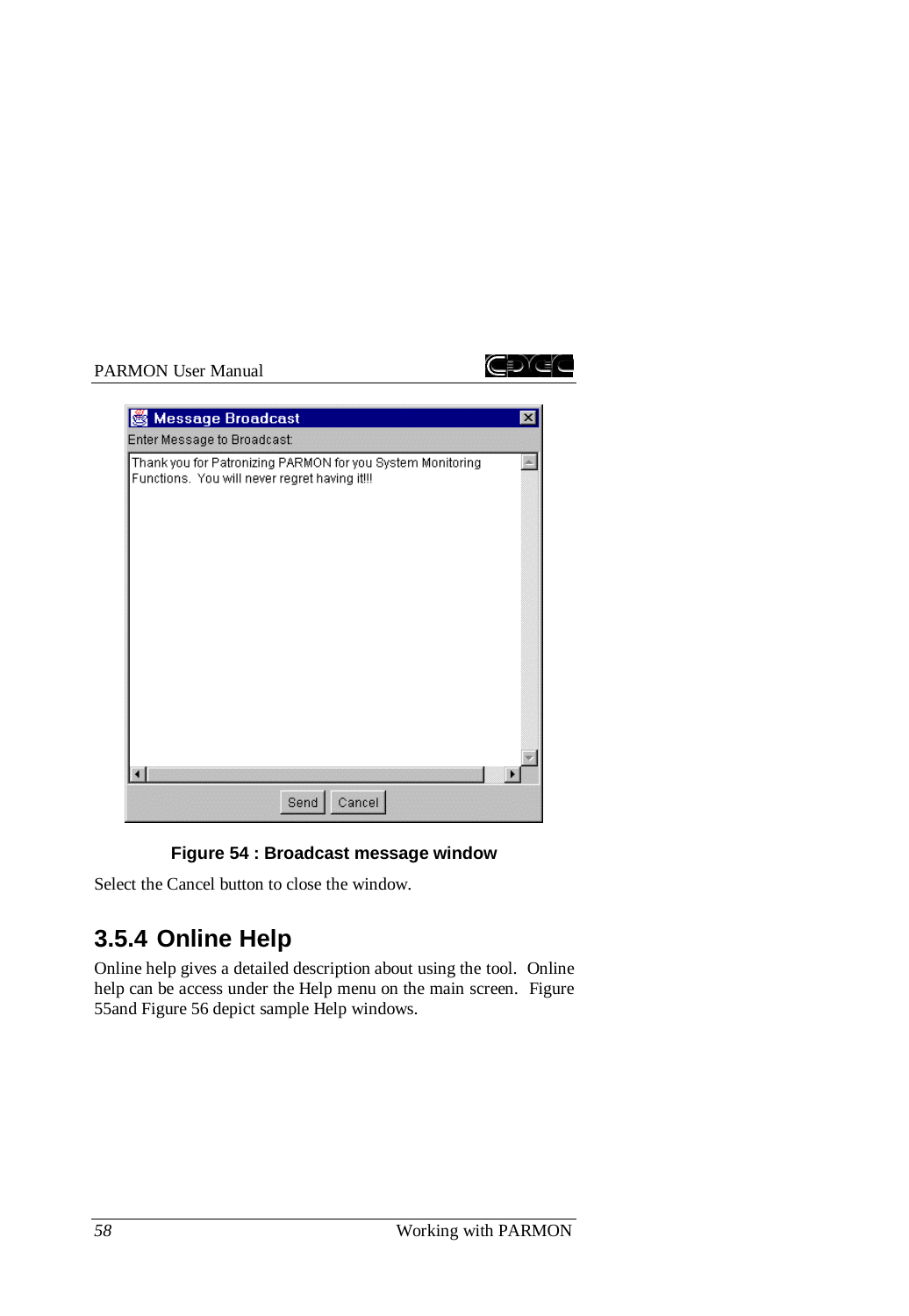## ŒDEE

#### PARMON User Manual



**Figure 55 : Help - Overview**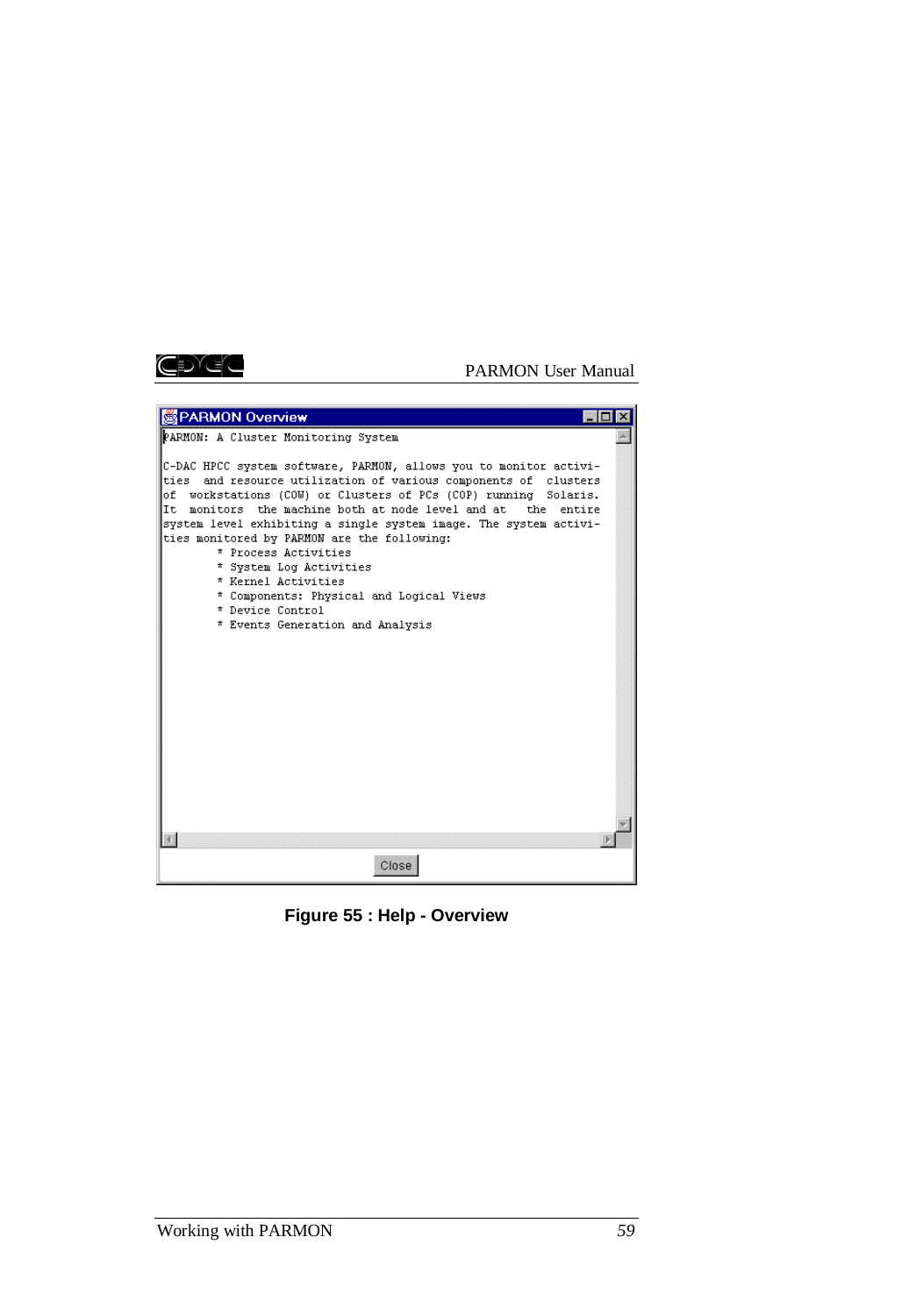

| PARMON More Help                                                                                                                                                                                                                                                                                                                                                                                                                                                                                                                 |  |
|----------------------------------------------------------------------------------------------------------------------------------------------------------------------------------------------------------------------------------------------------------------------------------------------------------------------------------------------------------------------------------------------------------------------------------------------------------------------------------------------------------------------------------|--|
| PARMON: A Cluster Monitoring System                                                                                                                                                                                                                                                                                                                                                                                                                                                                                              |  |
|                                                                                                                                                                                                                                                                                                                                                                                                                                                                                                                                  |  |
| Introduction                                                                                                                                                                                                                                                                                                                                                                                                                                                                                                                     |  |
| ------------                                                                                                                                                                                                                                                                                                                                                                                                                                                                                                                     |  |
| Clusters of workstations have off-late become a cost-effective<br>solution for high performance computing. PARAM OpenFrame<br>is a<br>large cluster of high performance workstations interconnected<br>using low-latency, high bandwidth communication networks.<br>Moni-<br>toring such huge systems is tedious and challenging task. There<br>is need of a tool which allows system administrator<br>for effec-<br>tive monitoring of a huge system such as PARAM OpenFrame with<br>ease. PARMON, is the answer (or solution)! |  |
| Unlike other monitoring systems, PARMON is designed using latest<br>Java Computing Technologies and offers portable, flexible, and<br>comprehensive environment for monitoring of large clusters.<br>PARMON follows client-server methodology and provides transparent<br>access to all nodes to be monitored from a monitoring machine.                                                                                                                                                                                         |  |
| Description<br>-----------                                                                                                                                                                                                                                                                                                                                                                                                                                                                                                       |  |
| C-DAC HPCC system software, PARMON, allows you to monitor activi-<br>ties and resource utilization of various components of clusters<br>of workstations (COW) or Clusters of PCs (COP) running Solaris.<br>It monitors the machine both at node level and at the<br>entire                                                                                                                                                                                                                                                       |  |
| Close                                                                                                                                                                                                                                                                                                                                                                                                                                                                                                                            |  |

**Figure 56 : Help - More Help**

Figure 57 gives copyright information.